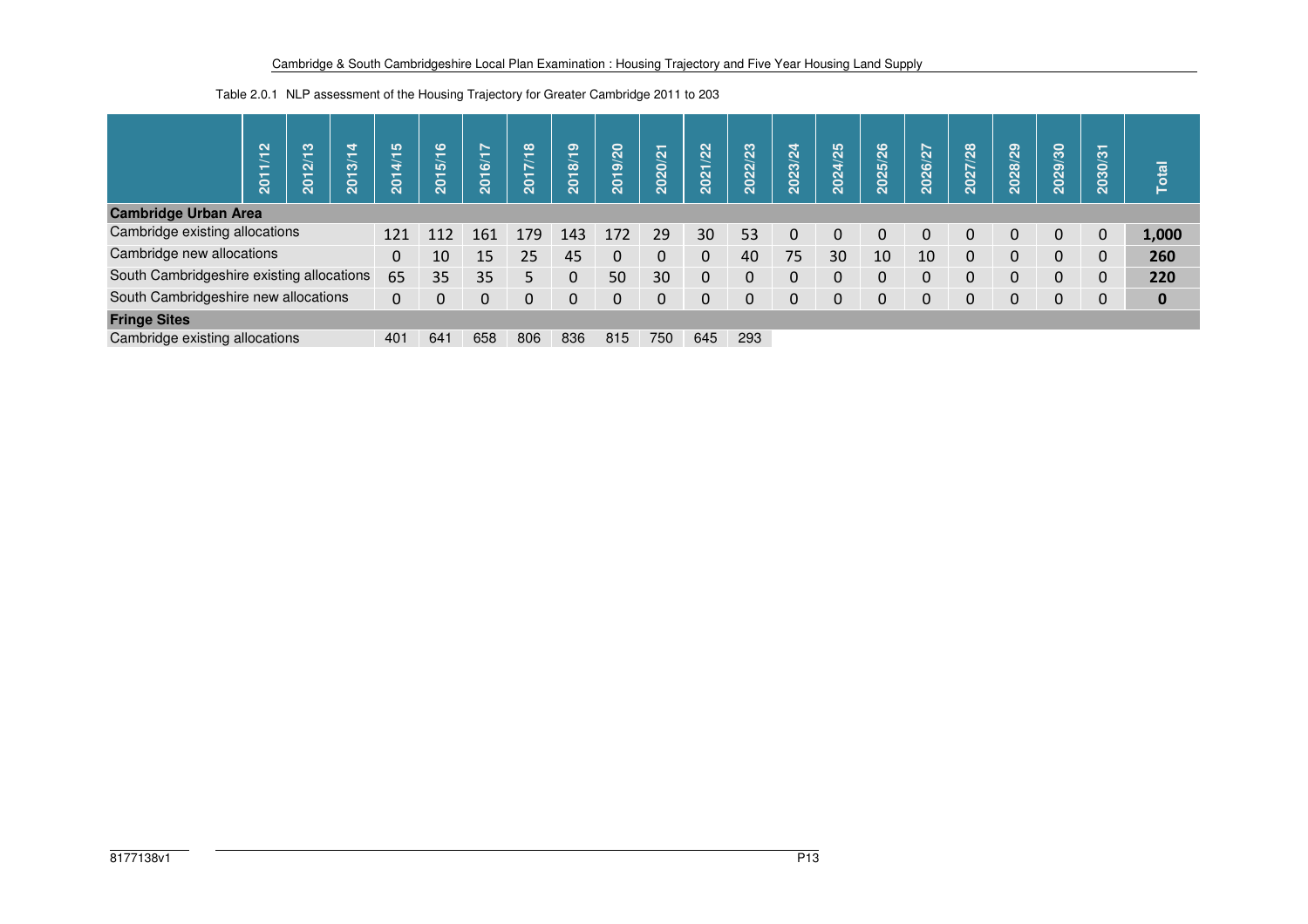# 3.0 **Conclusions on Deliverability and Trajectory**

### **Housing Trajectory over the entirety of the plan period**

- 3.1 Based on NLP's analysis of the components of supply in the Cambridge and South Cambridgeshire housing trajectory, it is considered that a more realistic and robust quantity of supply over the plan period for the Cambridge HMA equates to 31,090 units<sup>2</sup>. This is a reduction of 5,299 units from the Councils' position of 36,389 units between 2011 and 2031.
- 3.2 Measured against the Councils' own target of 33,000 dwellings over the plan period 2011 to 2031, this amounts to a shortfall of 1,910 units, with no allowance for flexibility. However, as set out in the HETA 2014 update report<sup>3</sup>, NLP's own objective assessment of housing need calculation identifies a need for 42,780 dwellings over the plan period or 2,139 dwellings per annum. Against this housing requirement, the housing supply in the Cambridge HMA amounts to a shortfall of some 11,690 dwellings.

# **Five Year Housing Land Supply**

3.3 In addition to the analysis of land supply undertaken in the preceding section, to ascertain the five year housing land supply position of the Cambridge HMA it is also necessary to ascertain the appropriate housing requirement against which to measure it.

#### **Annual Requirement**

3.4 NLP has independently undertaken an objective assessment of housing need study for Cambridge and South Cambridgeshire which is set out earlier in the HETA Update report 2014 at Section B. NLP conclude that the objective assessment of housing need for Cambridge and South Cambridgeshire is **2,139 dwellings** per annum over the period 2011 to 2031. If it were split (on a modelled basis) between the two local authorities this equates to **798 dwellings** per annum for Cambridge City and **1,341 dwellings** per annum in South Cambridgeshire District over the plan period to 2031. It should be noted that this split is in many respects artificial because the split of the housing requirement between the two authorities should be a matter of policy, taking account of the Sustainability Appraisal and review of the Green Belt. In this regard, the requirement figures for the individual LPAs is wholly indicative, and up until the housing requirement for each local authority area has been identified and found sound the most appropriate geography for the assessment is at HMA level.

j  $2$  Even then, this is likely an overestimate as it includes a windfall allowance for South Cambridgeshire which has not been robustly substantiated.

<sup>3</sup> Appended to CEG's Matter 3 Statement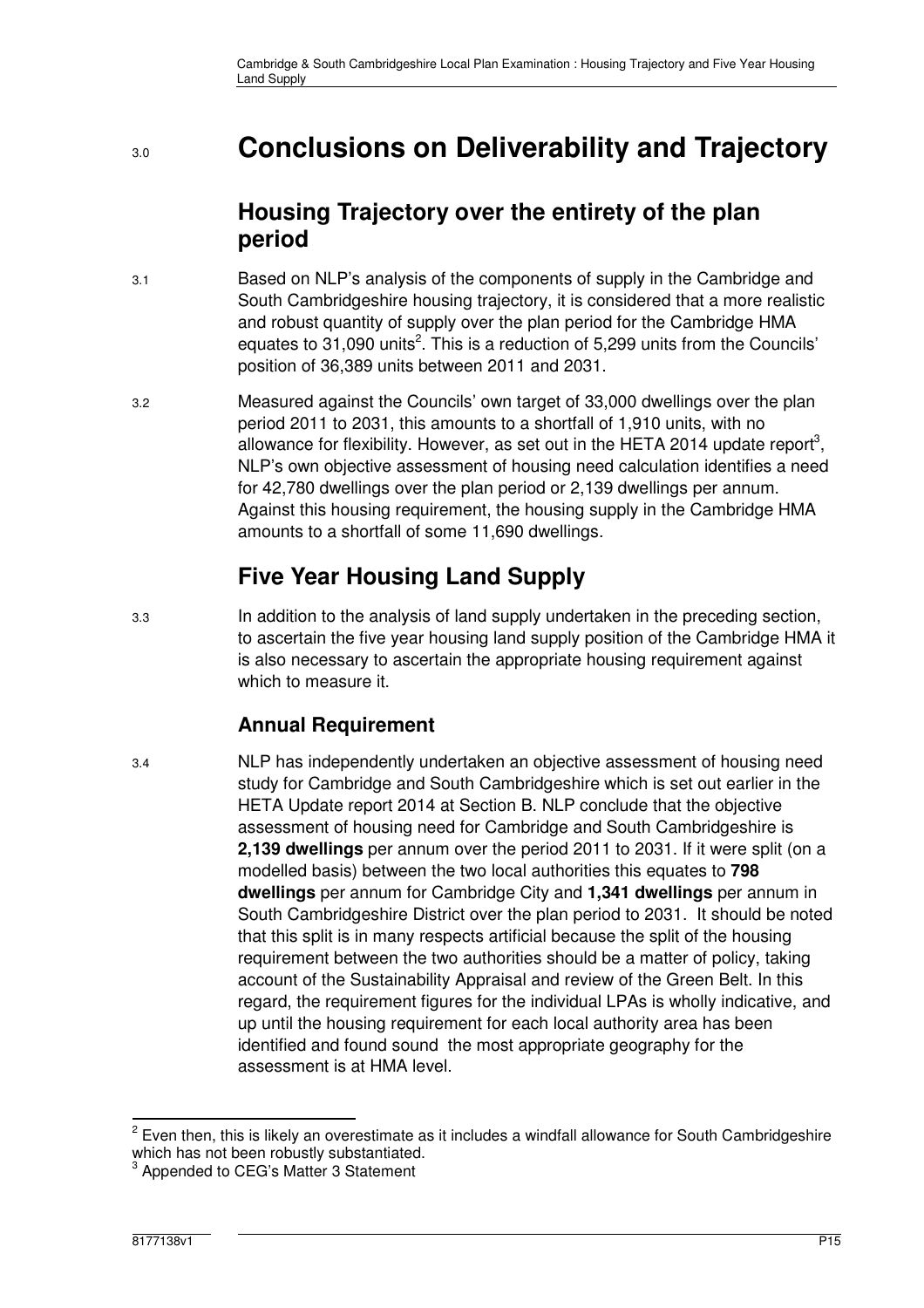#### **Backlog (Past undersupply)**

3.5 As set out in Section B of the HETA update report, NLP advocate a stepped trajectory which, overall, averages delivery at 2,139 dwellings per annum over the 20 year period between 2011 and 2031 but front loads delivery. Although our objective assessment of housing need figure implicitly includes backlog of housing need, as required by the PPG, this must be met in the first five years of the plan period. As such the first five years of the plan period should have a target which is commensurately greater than the remaining 15 years to take account of the backlog of housing need as well as the need to support the immediate economic potential of the area with a front-loading of job creation across the period apparent (see Part A of the HETA update report).

3.6 On this basis, NLP has measured the two authorities' historic backlog of housing need in Section B of the HETA update report, Table 5.5, against the relevant housing requirement. Total backlog to 2010/11 (immediately prior to the start of the plan period) amounts to 5,671 in Cambridge and 5,600 in South Cambridgeshire.

3.7 Table 3.1 below demonstrates how NLP's objective assessment of housing need figure has been stepped to take account of this backlog to deliver it in the first five years of the plan period.

> Table 3.1 Stepped approach to delivering NLP's objective assessment of housing need figure whilst including backlog in the first five years of the plan period

| <b>Backlog</b><br>(dwellings) | <b>OAHN</b> first<br>five years | (per<br>annum) | <b>OAHN</b> remaining<br>15 years | (per<br>annum) | <b>Total 20 year</b><br>period |
|-------------------------------|---------------------------------|----------------|-----------------------------------|----------------|--------------------------------|
| Cambridge                     |                                 |                |                                   |                |                                |
| 5,671                         | 8,243.25                        | 1,648.65       | 7,716.75                          | 514.45         | 15,960                         |
| <b>South Cambridgeshire</b>   |                                 |                |                                   |                |                                |
| 5,600                         | 10,905                          | 2,181          | 15,915                            | 1,061          | 26,820                         |
| <b>Cambridge HMA</b>          |                                 |                |                                   |                |                                |
| 11271                         | 19148.25                        | 3829.65        | 23631.75                          | 1575.45        | 42,780                         |

Source: NLP analysis

3.8 On top of this undersupply from 2011 onwards must be included, as an additional component, backlog in the five year housing land supply calculation. Table 3.2 below sets out this backlog.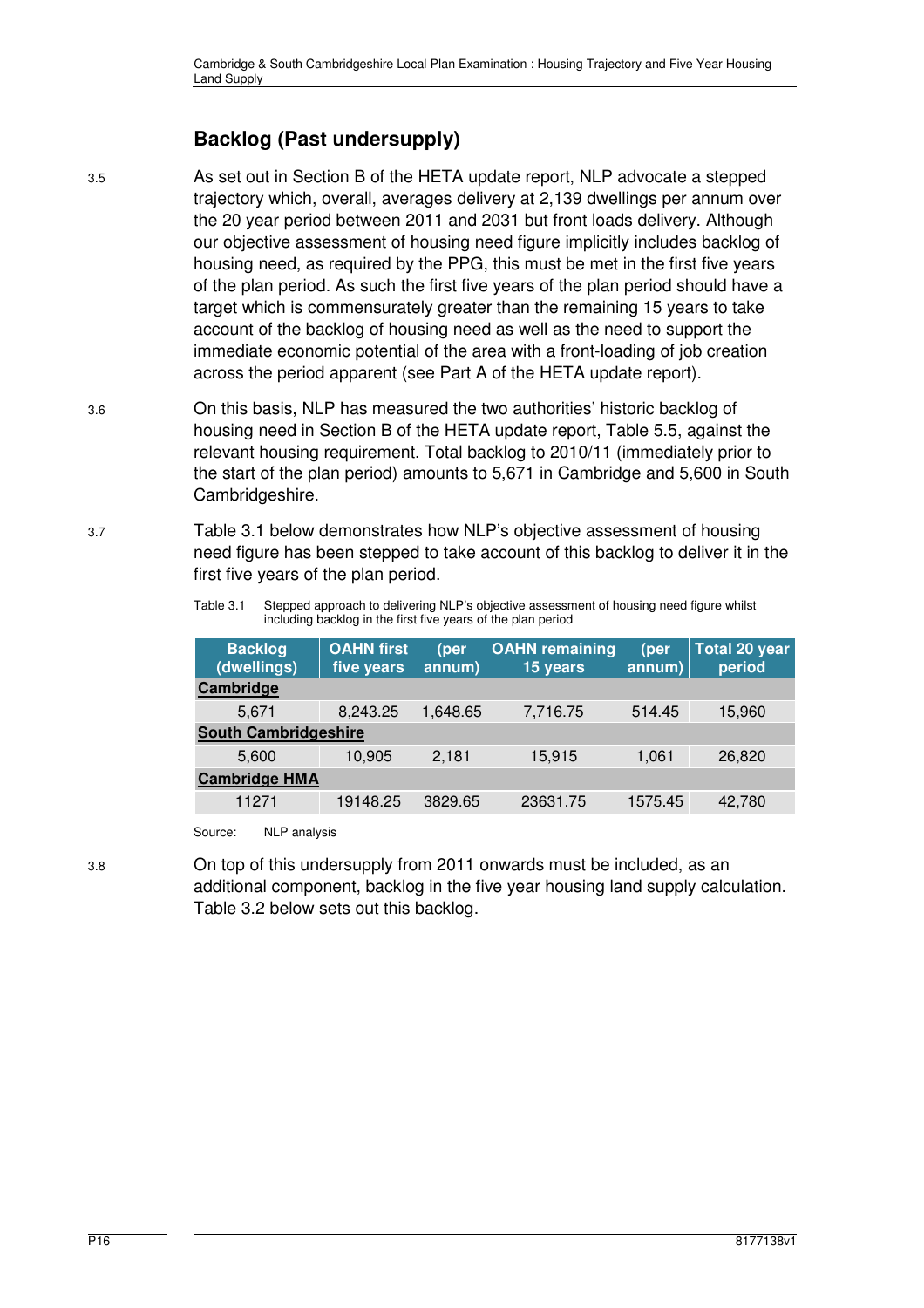| Year                        | <b>Completions</b> |               | <b>NLP Objective Assessment of Need</b><br>calculation (2011 to 2031) |
|-----------------------------|--------------------|---------------|-----------------------------------------------------------------------|
|                             |                    | <b>Target</b> | Surplus/ shortfall                                                    |
| <b>Cambridge</b>            |                    |               |                                                                       |
| 2011/12                     | 352                | 1,649         | $-1,297$                                                              |
| 2012/13                     | 481                | 1,649         | $-1,168$                                                              |
| 2013/14                     | 1,299              | 1,649         | $-350$                                                                |
| <b>Total</b>                | 2,132              | 4,947         | $-2,815$                                                              |
| <b>South Cambridgeshire</b> |                    |               |                                                                       |
| 2011/12                     | 678                | 2,181         | $-1,503$                                                              |
| 2012/13                     | 559                | 2,181         | $-1,622$                                                              |
| 2013/14                     | 636                | 2,181         | $-1,545$                                                              |
| <b>Total</b>                | 1,873              | 6,543         | $-4,670$                                                              |
| <b>Cambridge HMA</b>        |                    |               |                                                                       |
| 2011/12                     | 1,030              | 3,830         | $-2,800$                                                              |
| 2012/13                     | 1,040              | 3,830         | $-2,790$                                                              |
| 2013/14                     | 1,935              | 3,830         | $-1,895$                                                              |
| <b>Total</b>                | 4,005              | 11,490        | $-7,485$                                                              |

Table 3.2 Completions against NLP's objectively assessed housing needs figure 2011/12 to 2013/14

Source: NLP analysis

#### **Buffer**

3.9 The PPG (ID 3-035-20140306) states that "the assessment of a local delivery record is likely to be more robust if a longer term view is taken, since this is likely to take account of the peaks and troughs of the housing market cycle". Based on the past completions analysis set out in Section B of the HETA update report in Table 5.5, it is clear that neither Cambridge City nor South Cambridgeshire have met their housing requirement in any year between 2001/02 and 2010/11. Furthermore, in 2011/12 and 2012/13 both failed to meet their proposed Local Plan targets. NLP consider this amounts to persistent undersupply and as such a 20% buffer is required.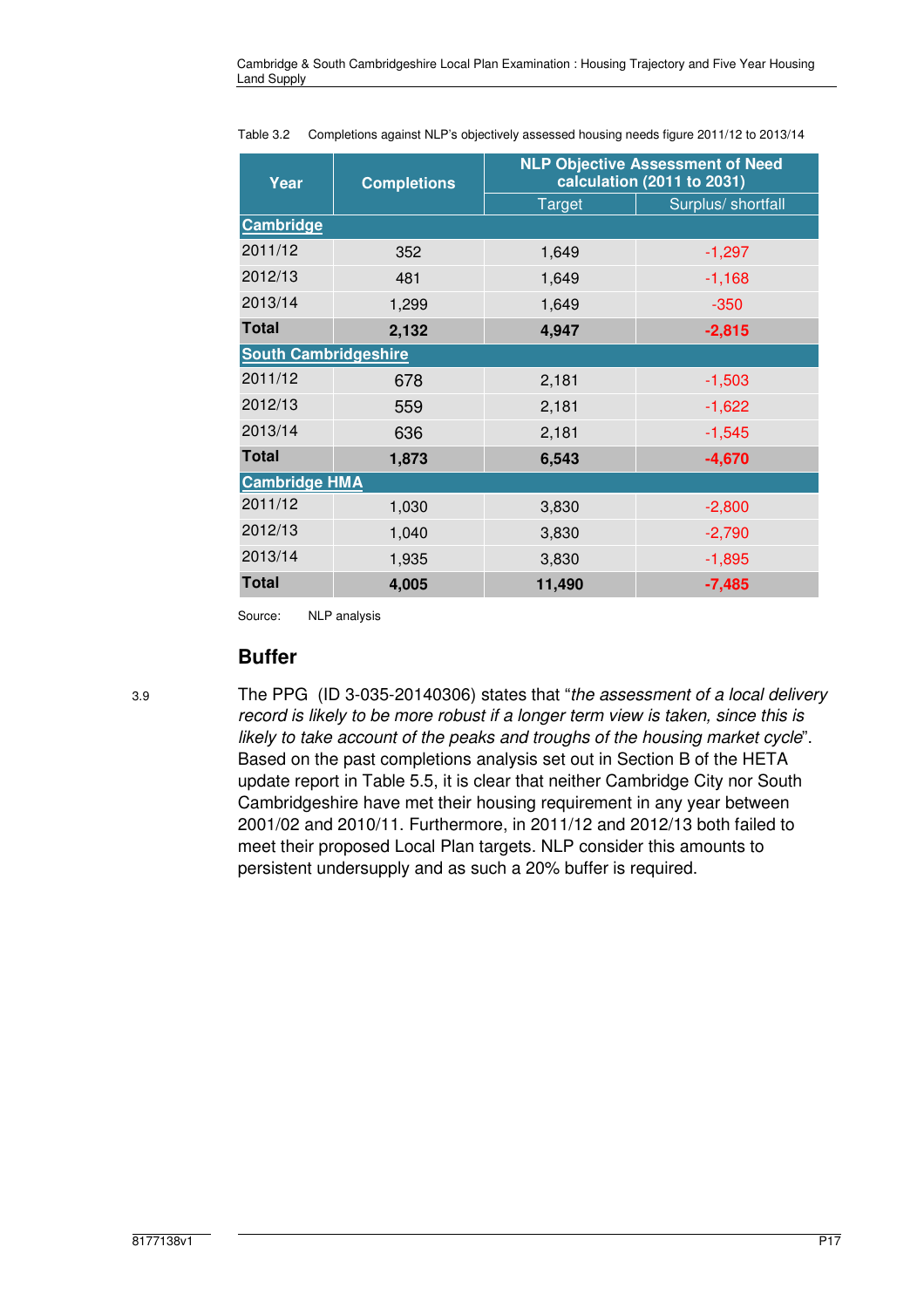# **Cambridge Five Year Housing Land Supply Position**

Table 3.3 Scenario Outcomes

|    | Component                                                                                          | Approach 1<br>Council 5%<br>buffer | Approach 2<br>Council 20%<br>buffer | Approach 3<br>Council 20%<br>with NLP<br>amended<br>supply | Approach 4<br><b>NLP</b><br>assessment |
|----|----------------------------------------------------------------------------------------------------|------------------------------------|-------------------------------------|------------------------------------------------------------|----------------------------------------|
| a. | <b>Annual Requirement (with</b><br>2001/02 to 2010/11<br>backlog 'front loaded' for<br>Approach 4) | 700                                | 700                                 | 700                                                        | $(1,649x2) +$<br>(514x3)               |
| b. | Five-year requirement                                                                              | 3,500                              | 3,500                               | 3,500                                                      | 4,840                                  |
| C. | Backlog/Undersupply<br>(2011/12 to 2013/14)                                                        | 32                                 | 32                                  | 32                                                         | $-2,815$                               |
| d. | Five-year requirement<br>including undersupply                                                     | 3,500                              | 3,500                               | 3,500                                                      | 7,655                                  |
| е. | Five-year requirement +<br>buffer (5% or 20%)                                                      | 3,675                              | 4,200                               | 4,200                                                      | 9,186                                  |
| f. | Total Supply 2014/15 to<br>2018/19                                                                 | 6,225                              | 6,225                               | 5,043                                                      | 5,043                                  |
| g. | <b>Total surplus/deficit</b>                                                                       | 2,550                              | 2,025                               | 843                                                        | $-4, 143$                              |
| h. | <b>Five-year housing land</b><br>supply                                                            | 8.47                               | 7.41                                | 6.00                                                       | 2.74                                   |

Source: NLP analysis

- 3.10 Table 3.3 provides a summary comparison of Cambridge's stated five year land supply position using a 5% and 20% buffer in Approach 1 and 2. Approach 3 and 4 incorporate NLP's land supply assessment and Approach 4 includes NLP's land supply assessment and NLP's objective assessment of housing need (subject to the caveats set out in paragraph 3.4 above).
- 3.11 Cambridge City Council has indicated that it has 8.47 years of housing land supply. However, as it stands, it is considered that the Council's approach is deficient and overly optimistic in several areas, when comparing the assumptions made in the Council's assessment against the definitions and requirements of the NPPF. Simply by applying the 20% buffer (Approach 2) the five year land supply position drops to 7.41 years.
- 3.12 NLP's assessment of Cambridge's five-year housing land supply position, following the principles established in Hunston $4$ , as well as following the principles of dealing with backlog as set out in the PPG, has identified a five year requirement of 9,186 units against which Cambridge only has sites identified equivalent to a deficit of 4,143 units or 2.74 years of supply (Approach 4).

 4 St Albans City and District Council v (1) Hunston Properties Limited and (2) Secretary of State for Communities and Local Government [2013] EWCA Civ 1610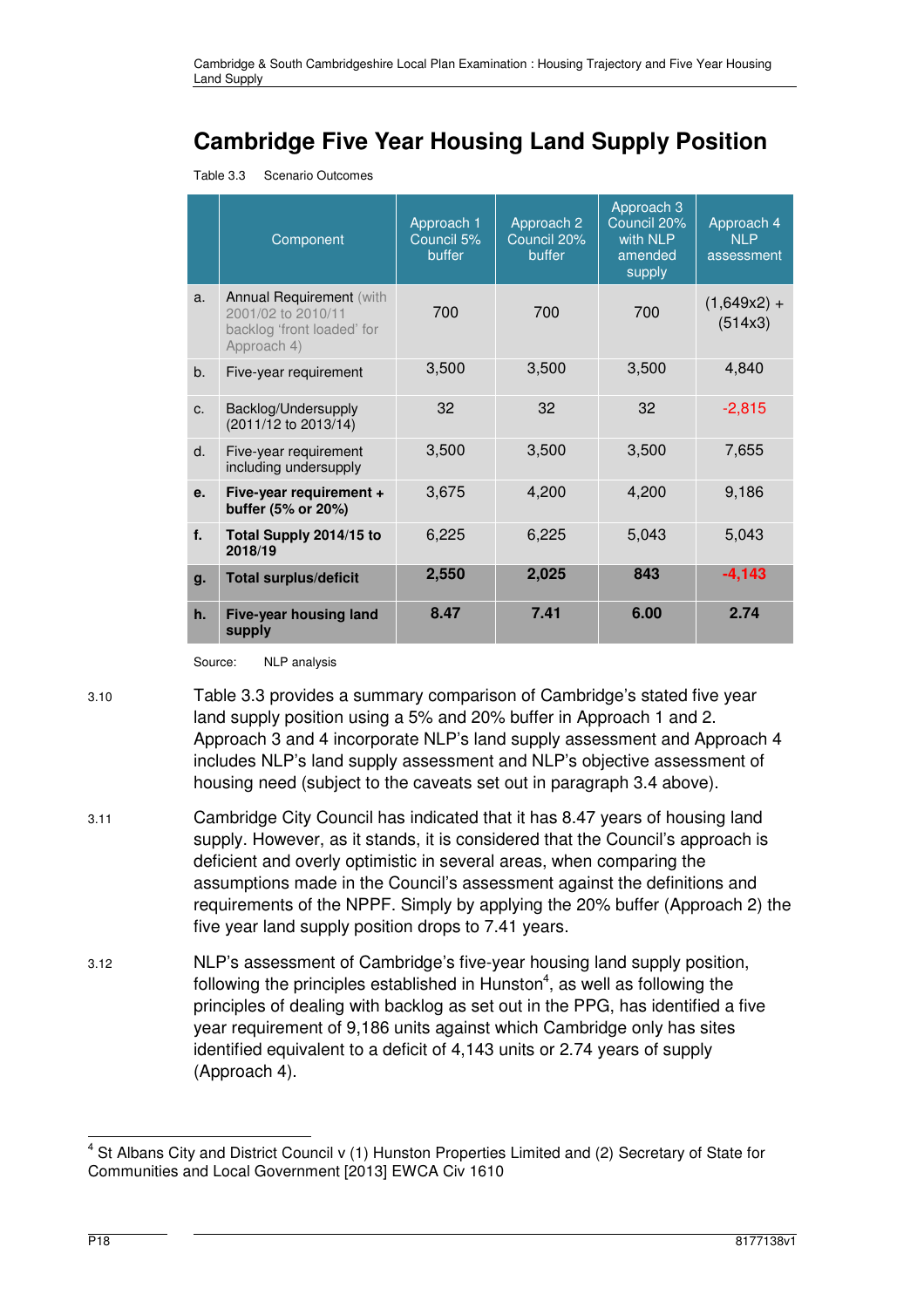# **South Cambridgeshire Five Year Housing Land Supply Position**

Table 3.4 Scenario Outcomes

|                | Component                                                                                          | Approach 1<br>Council 5%<br>buffer | Approach 2<br>Council 20%<br>buffer | Approach 3<br>Council 20%<br>with NLP<br>amended<br>supply | Approach 4<br><b>NLP</b><br>assessment |
|----------------|----------------------------------------------------------------------------------------------------|------------------------------------|-------------------------------------|------------------------------------------------------------|----------------------------------------|
| a.             | <b>Annual Requirement (with</b><br>2001/02 to 2010/11<br>backlog 'front loaded' for<br>Approach 4) | 950                                | 950                                 | 950                                                        | $(2,181x2) +$<br>(1,061x3)             |
| b <sub>1</sub> | Five-year requirement                                                                              | 4,750                              | 4,750                               | 4,750                                                      | 7,545                                  |
| C <sub>1</sub> | Backlog/Undersupply<br>(2011/12 to 2013/14)                                                        | $-977$                             | $-977$                              | $-977$                                                     | $-4,670$                               |
| d.             | Five-year requirement<br>including undersupply                                                     | 5,727                              | 5,727                               | 5,727                                                      | 12,215                                 |
| e.             | Five-year requirement +<br>buffer (5% or 20%)                                                      | 6,013                              | 6,872                               | 6,872                                                      | 14,658                                 |
| f.             | Total Supply 2014/15 to<br>2018/19                                                                 | 5,604                              | 5,604                               | 4,432                                                      | 4,432                                  |
| g.             | <b>Total surplus/deficit</b>                                                                       | $-409$                             | $-1,268$                            | $-2,440$                                                   | $-10,226$                              |
| h.             | Five-year housing land<br>supply                                                                   | 4.66                               | 4.08                                | 3.22                                                       | 1.51                                   |

Source: NLP analysis

3.13 Table 3.4 provides a summary comparison of South Cambridge's stated five year land supply position using a 5% and 20% buffer in Approach 1 and 2. Approach 3 and 4 incorporate NLP's land supply assessment and Approach 4 includes NLP's land supply assessment and NLP's objective assessment of housing need.

- 3.14 South Cambridgeshire District Council contends that its only has 4.66 years of housing land supply. However, as it stands, it is considered that the Council's approach is deficient and overly optimistic in several areas, when comparing the assumptions made in the Council's assessment against the definitions and requirements of the NPPF. Simply by applying the 20% buffer (Approach 2) the five year land supply position drops to 4.08 years.
- 3.15 By incorporating NLP's more realistic five year housing land supply total, as set out in section 2.0 above, South Cambridgeshire can only demonstrate 3.22 years of supply, amounting to a deficit of 2,440 units (Approach 3).
- 3.16 NLP's assessment of South Cambridgeshire's five-year housing land supply position, following the principles established in Hunston and the PPG, has identified a five year requirement of 14,658 units against which South Cambridgeshire only has sites identified equivalent to a deficit of circa 10,226 units or 1.51 years of supply (Approach 4).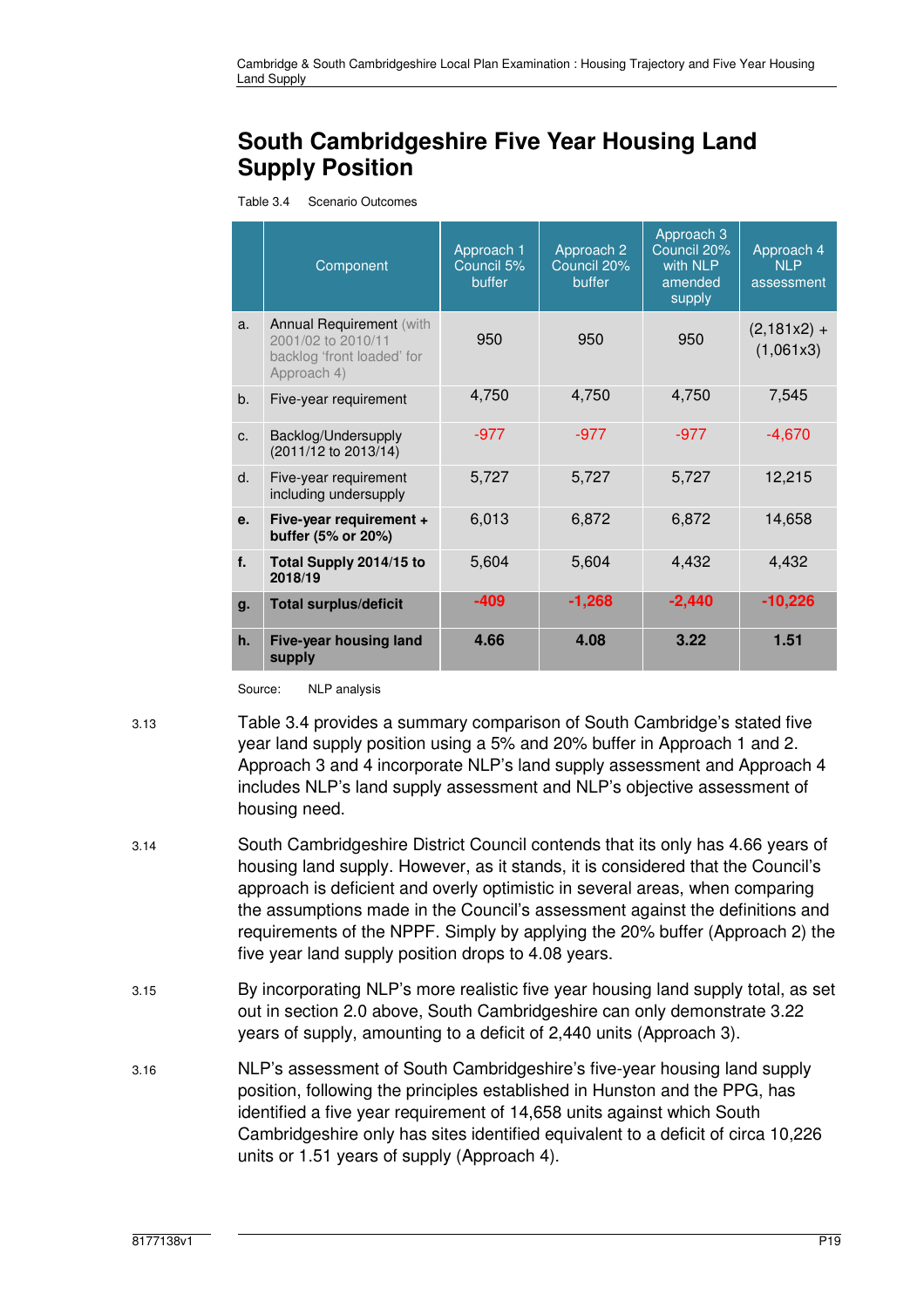# **Cambridge HMA Five Year Housing Land Supply Position**

Table 3.5 Scenario outcomes

|    | Component                                                                                          | Approach 1<br>Council 5%<br>buffer | Approach 2<br>Council 20%<br>buffer | Approach <sub>3</sub><br>Council 20%<br>with NLP<br>amended<br>supply | Approach 4<br><b>NLP</b><br>assessment |
|----|----------------------------------------------------------------------------------------------------|------------------------------------|-------------------------------------|-----------------------------------------------------------------------|----------------------------------------|
| a. | <b>Annual Requirement (with</b><br>2001/02 to 2010/11<br>backlog 'front loaded' for<br>Approach 4) | 1,650                              | 1,650                               | 1,650                                                                 | $(3,830x2) +$<br>(1,575x3)             |
| b. | Five-year requirement                                                                              | 8,250                              | 8,250                               | 8,250                                                                 | 10,810                                 |
| C. | Backlog/Undersupply<br>(2011/12 to 2013/14)                                                        | 945                                | 945                                 | 945                                                                   | 7,485                                  |
| d. | Five-year requirement<br>including undersupply                                                     | 9,195                              | 9,195                               | 9,195                                                                 | 18,295                                 |
| e. | Five-year requirement +<br>buffer (5% or 20%)                                                      | 9,655                              | 11,034                              | 11,034                                                                | 21,954                                 |
| f. | Total Supply 2014/15 to<br>2018/19                                                                 | 11,829                             | 11,829                              | 9,475                                                                 | 9,475                                  |
| g. | <b>Total surplus/deficit</b>                                                                       | 2,174                              | 795                                 | $-1,559$                                                              | $-12,479$                              |
| h. | <b>Five-year housing land</b><br>supply (as at 31/3/14)                                            | 6.13                               | 5.36                                | 4.29                                                                  | 2.16                                   |

Source: NLP Analysis

3.17 Table 3.5 provides a summary comparison of the Cambridge HMA's stated five year land supply position using a 5% and 20% buffer in Approach 1 and 2. Approach 3 and 4 incorporate NLP's land supply assessment and Approach 4 includes NLP's object and NLP's objective assessment of housing need.

- 3.18 Cambridge and South Cambridgeshire contend that, combined, they have 6.13 years of housing land supply. However, it is considered that the Councils' aggregate approach is deficient and overly optimistic in several areas, when comparing the assumptions made in the Councils' assessment against the definitions and requirements of the NPPF. Simply by applying the 20% buffer (Approach 2) the five year land supply position drops to 5.36 years.
- 3.19 By incorporating NLP's more realistic five year housing land supply total, as set out in section 2.0 of this report, the HMA can only demonstrate 4.29 years of housing land supply, amounting to a deficit of 1,559 units (Approach 3).
- 3.20 NLP's assessment of the Cambridge HMA's five-year housing land supply position, following the principles established in Hunston, as well as following the principles of dealing with backlog set out in the PPG, has identified a five year requirement of 21,954 units against which the HMA only has sites identified equivalent to a deficit of 12,479 units or 2.16 years of supply (Approach 4).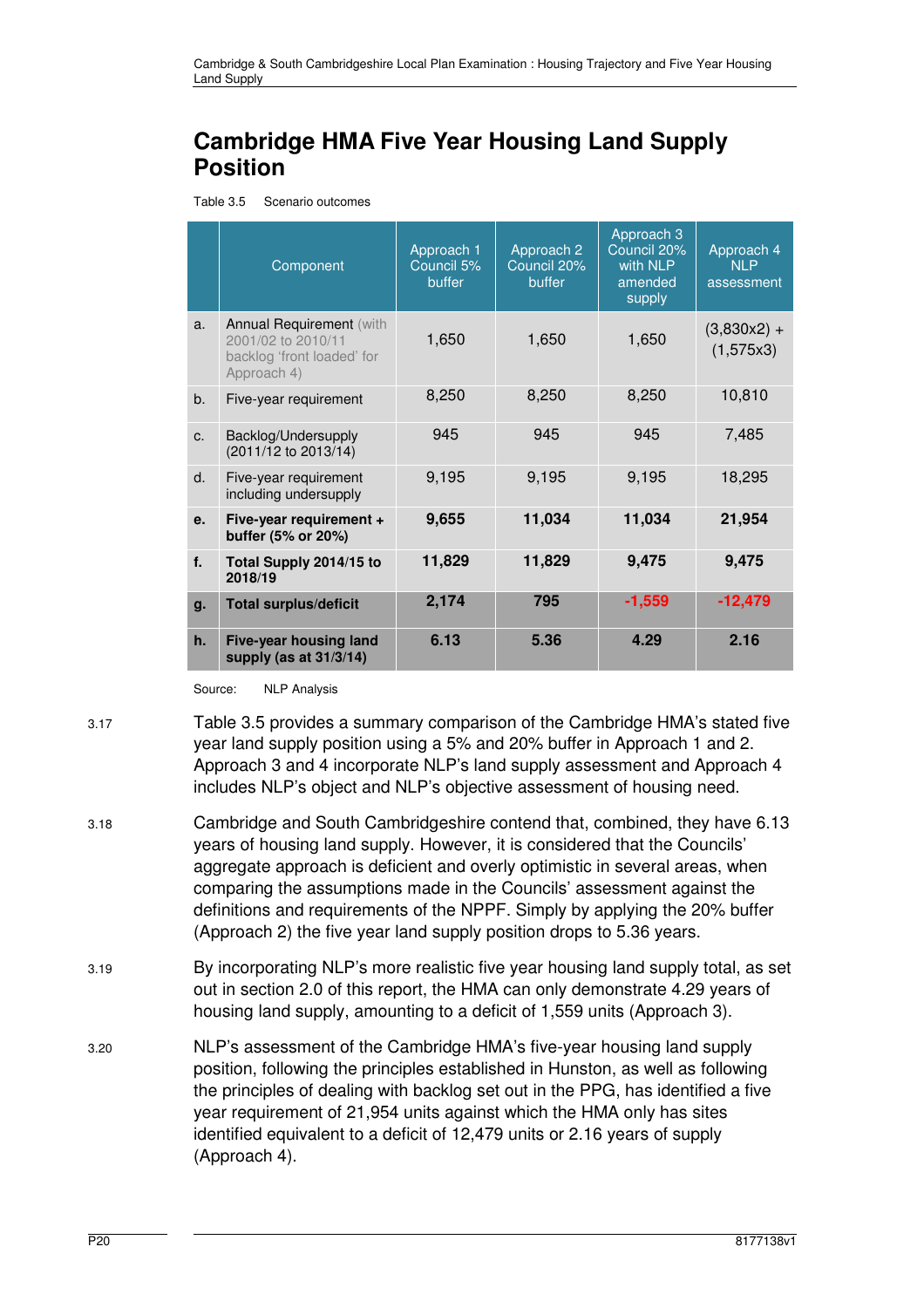# Appendix 1 NLP Assessment – Site Specific Breakdown of Housing Trajectory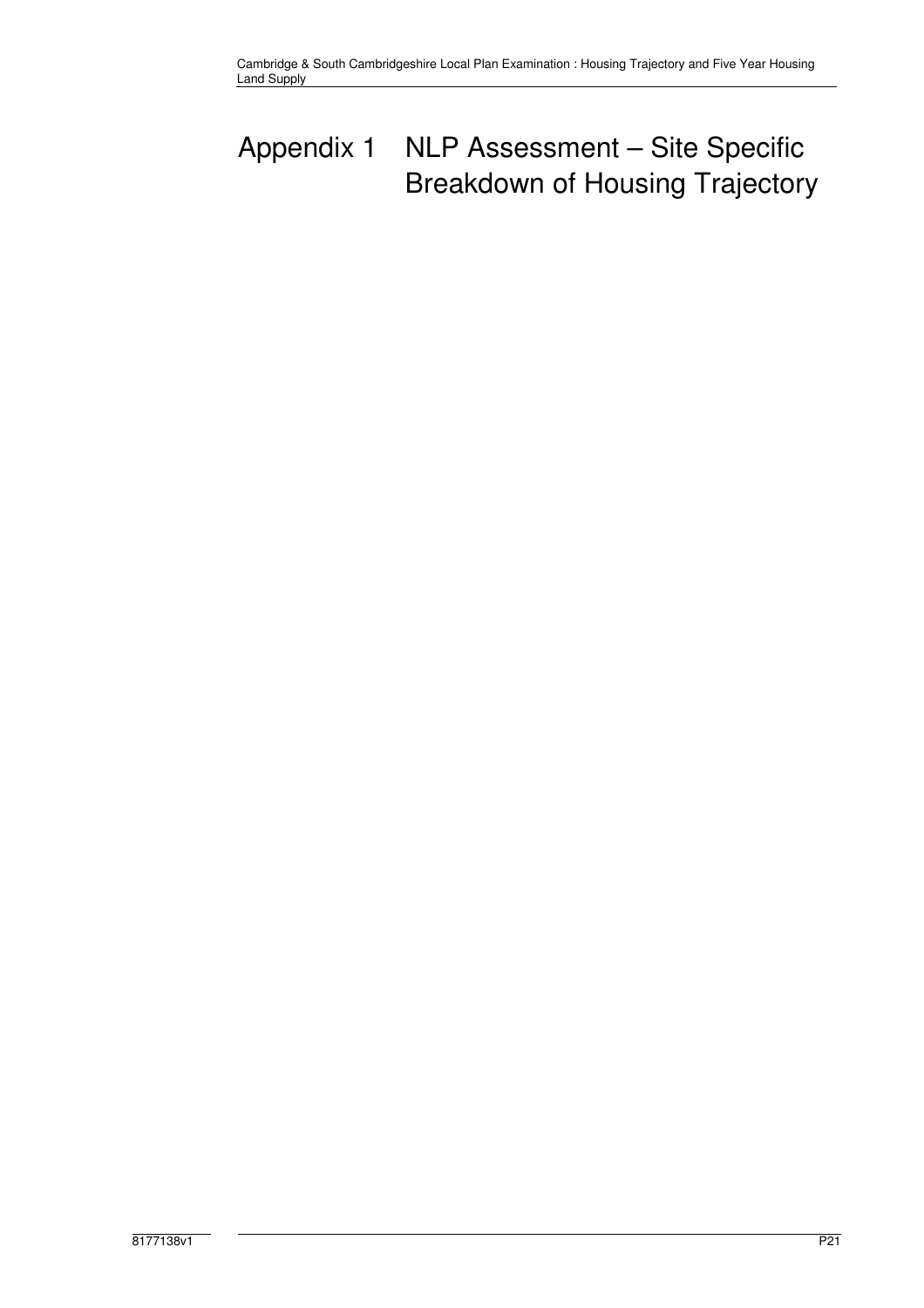| <b>Site</b><br><b>Details</b>  | Council<br>ctory<br>NLP/<br>traje | 2014/15        | 2015/16        | 2016/17         | 2017/18 | 2018/19 | 2019/20             | 2020/21  | 2021/22  | 2022/23    | 2023/24    | 2024/25     | 2025/26 | 2026/27    | 2027/28  | 2028/29  | 2029/30  | 2030/31        | <b>Total</b> | <b>Comments</b>                                                                                                                                                                                                                                                                                                                                                                                                                                                 |
|--------------------------------|-----------------------------------|----------------|----------------|-----------------|---------|---------|---------------------|----------|----------|------------|------------|-------------|---------|------------|----------|----------|----------|----------------|--------------|-----------------------------------------------------------------------------------------------------------------------------------------------------------------------------------------------------------------------------------------------------------------------------------------------------------------------------------------------------------------------------------------------------------------------------------------------------------------|
| Cambridge                      |                                   |                |                |                 |         |         |                     |          |          |            |            |             |         |            |          |          |          |                |              |                                                                                                                                                                                                                                                                                                                                                                                                                                                                 |
| <b>Urban Extensions</b>        |                                   |                |                |                 |         |         |                     |          |          |            |            |             |         |            |          |          |          |                |              |                                                                                                                                                                                                                                                                                                                                                                                                                                                                 |
|                                | <b>CCC</b>                        | 0              | $\Omega$       | 10 <sup>°</sup> |         | 115 102 | 90                  | 66       | 25       |            |            |             |         |            |          |          | $\Omega$ | $\mathbf{0}$   | 408          | As noted by The SHLAA 2013, the land proposed for development is outside the<br>ownership of the major landowner within the AAP boundary and a developer is being<br>sought for these plots. Furthermore, the Land North of Cherry Hinton was identified<br>within the AAP (Section C1) as being deliverable in association with other development<br>plots, whereas now it is being considered as an individual plot. Without a developer in                   |
| Cambridge<br>East              | <b>NLP</b>                        | $\Omega$       | $\Omega$       | $\Omega$        |         | 40      | 17                  | $\Omega$ |          | $\sqrt{ }$ |            | $\Omega$    |         | $\sqrt{ }$ | $\Omega$ | $\Omega$ | $\Omega$ | $\Omega$       | 57           | place and in the knowledge that the adjoining plots would not come forward in the plan<br>period there can be no reasonable prospect of deliverable development on this site.<br>The Coldham's Lane site has consent for 57 dwellings which have been left in the<br>trajectory (14/0028/OUT). Although the 2014 AMR states that it would take at least 4<br>years for first completions, as such delivery has been moved back one year to account<br>for this. |
| <b>NIAB</b>                    | CCC                               | $\mathbf{0}$   | 100            |                 |         |         | 200 250 250 250 250 |          | 250      | 43         |            | $\Omega$    | 34      |            |          |          | $\Omega$ | $\mathbf 0$    | 1,627        | No objections.                                                                                                                                                                                                                                                                                                                                                                                                                                                  |
|                                | <b>NLP</b>                        | $\Omega$       | 100            | <b>200</b>      | 250     | 250     | 250                 | 250      | 250      |            |            |             |         |            |          |          |          | $\Omega$       | 1,627        |                                                                                                                                                                                                                                                                                                                                                                                                                                                                 |
|                                | <b>CCC</b>                        | 251            |                | 427 492 363 232 |         |         | 130                 | $\Omega$ | $\Omega$ | $\Omega$   | $\Omega$   |             |         |            | $\Omega$ | $\Omega$ | $\Omega$ | $\Omega$       | 1,895        | The site has total capacity for 2,176 units with 281 already built at 2013/14. Reserved<br>Matters applications for 1,928 units have already been approved, it is not unreasonable                                                                                                                                                                                                                                                                              |
| <b>Clay Farm</b>               | <b>NLP</b>                        | 250            | 250            | 250             |         |         | 250 250 250         | 250      | 145      | $\sqrt{ }$ | $\sqrt{ }$ |             |         |            |          | $\Omega$ | $\Omega$ | $\Omega$       |              | to assume all remaining units will come forward in the plan period. Albeit, some of the<br>1,895 annual build rates are very high at 400/500. Maximum annual build rate has been<br>reduced to 250 p.a.                                                                                                                                                                                                                                                         |
|                                | CCC                               | $\Omega$       |                | 520             | 225     | 230     | 255                 | 205 215  |          | 160        | 40         |             |         |            |          |          | $\Omega$ | $\mathbf 0$    | 1.850        | No objection to the planning status of the site, but delivery as high as stated in the AMR                                                                                                                                                                                                                                                                                                                                                                      |
| <b>NW</b><br><b>University</b> | <b>NLP</b>                        | $\overline{0}$ | $\overline{0}$ | 100             | 250     | 250     | 250                 | 250      | 250      | 250        | 250        | $\mathbf 0$ |         |            |          |          | $\Omega$ | $\mathbf{0}$   | 1,850        | trajectory has not been evidenced by the Council other than a statement from the<br>developer. This is very much out of sink with NLP's own evidence and annual build rates<br>have been reduced to no more than 250.                                                                                                                                                                                                                                           |
| <b>Trumpington</b>             | CCC                               | 79             | 126            | 63              |         |         | 48                  |          |          |            |            |             |         |            |          |          | $\Omega$ | $\overline{0}$ | 316          |                                                                                                                                                                                                                                                                                                                                                                                                                                                                 |
| <b>Meadows</b>                 | <b>NLP</b>                        | 79             | 126            | 63              |         |         |                     |          |          |            |            |             |         |            |          |          | $\Omega$ | $\Omega$       | 316          | No objections.                                                                                                                                                                                                                                                                                                                                                                                                                                                  |
|                                | CCC                               | 72             | 43             |                 |         |         |                     |          |          |            |            |             |         |            |          |          | $\Omega$ | $\Omega$       | 115          | Permission 09/1140/FUL is for 286 units (confirmed on application from and decision                                                                                                                                                                                                                                                                                                                                                                             |
| <b>Glebe Farm</b>              | <b>NLP</b>                        | 72             | 42             |                 | C       |         |                     |          |          |            |            |             |         |            |          |          | $\Omega$ | $\overline{0}$ | 114          | notice), 172 units have been completed at 2013/14, so 114 are remaining, Council's<br>projected completions totalled 115 so one unit has been taken out.                                                                                                                                                                                                                                                                                                        |
|                                | CCC                               | 0              | 123            | 45              | 56      | 46      |                     |          |          |            |            |             |         |            |          |          | $\Omega$ | $\mathbf 0$    | 270          |                                                                                                                                                                                                                                                                                                                                                                                                                                                                 |
| <b>Bell School</b>             | <b>NLP</b>                        | $\mathbf 0$    | 123            | 45              | 56      | 46      |                     |          |          |            |            |             |         |            |          |          | $\Omega$ | $\overline{0}$ | 270          | No objections.                                                                                                                                                                                                                                                                                                                                                                                                                                                  |
| <b>Local Plan Allocations</b>  |                                   |                |                |                 |         |         |                     |          |          |            |            |             |         |            |          |          |          |                |              |                                                                                                                                                                                                                                                                                                                                                                                                                                                                 |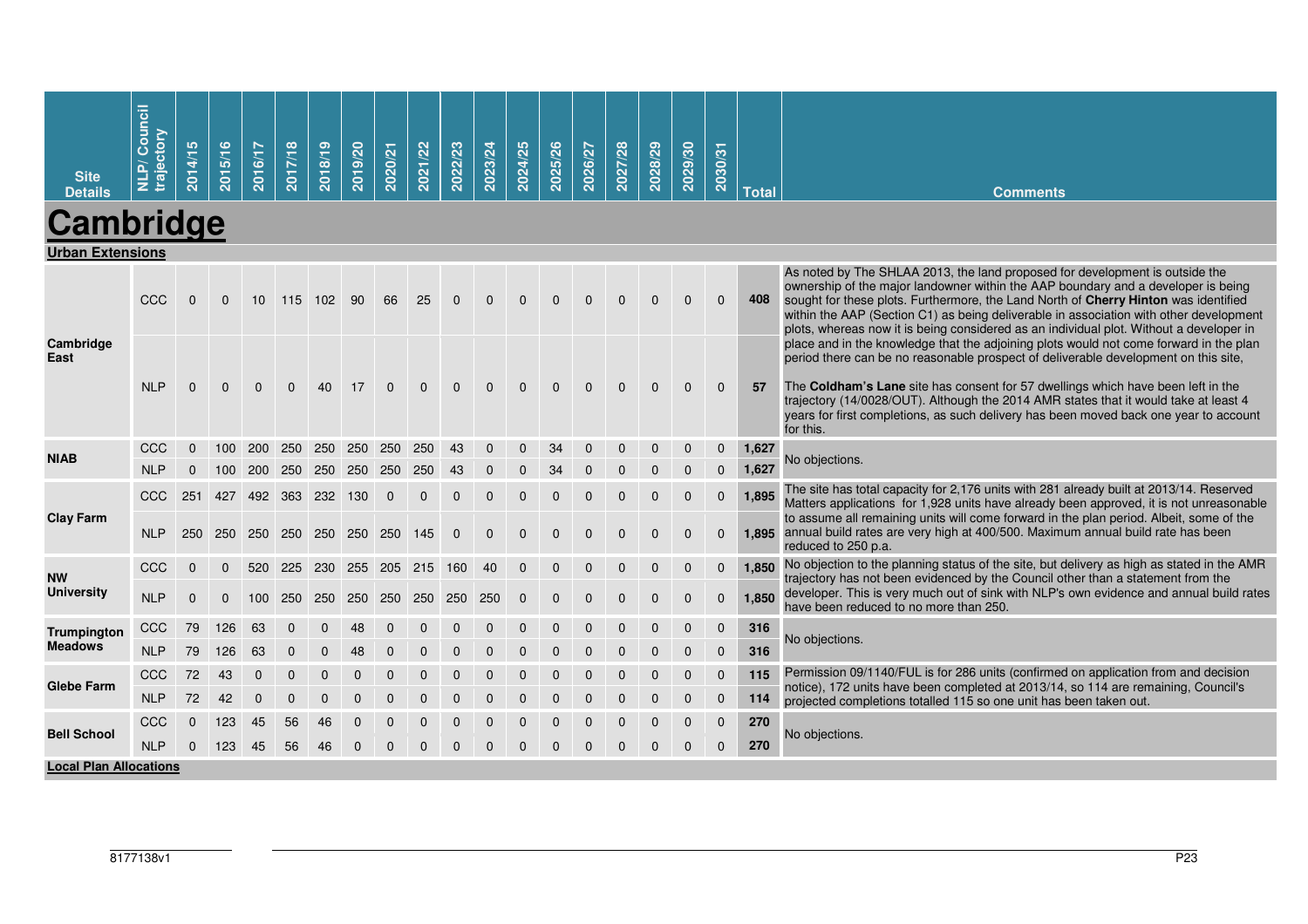| <b>Site</b><br><b>Details</b>        | <b>NLP/Council</b><br>trajectory | 5<br>2014/1  | 2015/16      | 2016/17      | 2017/18  | 2018/19  | 2019/20     | 2020/21      | 2021/22     | 2022/23     | 2023/24  | 2024/25  | 2025/26  | 2026/27  | 2027/28  | 2028/29  | 2029/30      | 2030/31      | <b>Total</b>         | <b>Comments</b>                                                                                                                                                                                                                                                                                                                                                                                                                                                                                                                                                                                                                       |
|--------------------------------------|----------------------------------|--------------|--------------|--------------|----------|----------|-------------|--------------|-------------|-------------|----------|----------|----------|----------|----------|----------|--------------|--------------|----------------------|---------------------------------------------------------------------------------------------------------------------------------------------------------------------------------------------------------------------------------------------------------------------------------------------------------------------------------------------------------------------------------------------------------------------------------------------------------------------------------------------------------------------------------------------------------------------------------------------------------------------------------------|
| <b>CUP Site</b><br>Clarendon         | CCC                              | 30           | $\mathbf{0}$ | $\Omega$     | $\Omega$ | $\Omega$ | $\Omega$    | $\Omega$     | $\Omega$    | $\Omega$    | $\Omega$ | $\Omega$ | $\Omega$ | $\Omega$ | $\Omega$ | $\Omega$ | $\mathbf{0}$ | $\mathbf{0}$ | 30                   | No objections.                                                                                                                                                                                                                                                                                                                                                                                                                                                                                                                                                                                                                        |
| Road                                 | <b>NLP</b>                       | 30           | $\Omega$     | $\Omega$     | $\Omega$ | $\Omega$ | $\Omega$    | $\Omega$     | $\Omega$    | $\Omega$    | $\Omega$ | $\Omega$ |          | $\Omega$ | $\Omega$ | $\Omega$ | $\Omega$     | $\Omega$     | 30                   |                                                                                                                                                                                                                                                                                                                                                                                                                                                                                                                                                                                                                                       |
| The Paddocks<br>Trading              | CCC                              | $\mathbf{0}$ | $\mathbf{0}$ | $\mathbf{0}$ | $\Omega$ | $\Omega$ | $\Omega$    | $\Omega$     | $\Omega$    | $\Omega$    | 61       | 62       | $\Omega$ | $\Omega$ |          |          |              | $\Omega$     | 123                  | This site was allocated as a proposals site for residential development as part of the<br>2006 Local Plan (Site 5.02) - The Paddocks Trading estate. It is now allocated as Site<br>R7 in the Local Plan 2014 and promoted for residential development. There are currently<br>no applications for the redevelopment of this site.<br>The Sites Assessment Proforma identifies the sites key constraint to be accessibility<br>given its proximity from the town centre, amenity space and services, but considers it<br>may still be viable.<br>However, The Paddocks Trading Estate (Site R7 - 123 dwellings), is currently used as |
| Estate, Cherry<br><b>Hinton Road</b> | <b>NLP</b>                       | $\Omega$     | $\Omega$     | $\Omega$     | $\Omega$ | $\Omega$ | $\Omega$    | $\Omega$     | $\Omega$    | $\Omega$    | $\Omega$ | $\Omega$ |          | $\Omega$ |          |          | $\Omega$     | $\Omega$     | $\bf{0}$             | an existing employment area, with existing business occupiers. The relocation of these<br>existing business premises faces restrictions in terms of lease arrangements and also<br>there is a lack of evidence that there are suitable (and available) sites for the businesses<br>relocation. As such the site does not comply with the developability definition in fo0otnote<br>12 of the NPPF which requires that 'there should be a<br>reasonable prospect that the site is available and could be viably developed at the point<br>envisaged.                                                                                   |
| <b>British</b>                       | CCC                              | 78           | $\Omega$     | $\Omega$     | $\Omega$ | $\Omega$ | $\Omega$    | $\Omega$     | $\Omega$    | $\Omega$    | $\Omega$ | $\Omega$ | $\Omega$ | $\Omega$ | $\Omega$ | $\Omega$ | $\Omega$     | $\mathbf 0$  | 78                   |                                                                                                                                                                                                                                                                                                                                                                                                                                                                                                                                                                                                                                       |
| Telecom.<br>Cromwell<br>Road         | <b>NLP</b>                       | 78           | $\mathbf{0}$ | $\Omega$     | $\Omega$ | $\Omega$ | $\Omega$    | $\Omega$     | $\Omega$    | $\Omega$    | $\Omega$ | $\Omega$ | $\Omega$ | $\Omega$ | $\Omega$ | $\Omega$ | $\Omega$     | $\mathbf 0$  | 78                   | No objections.                                                                                                                                                                                                                                                                                                                                                                                                                                                                                                                                                                                                                        |
| 379-381                              | CCC                              | $\Omega$     | $\Omega$     | $\Omega$     | $\Omega$ | $\Omega$ | $\Omega$    | $\Omega$     | $\Omega$    | $\Omega$    | $\Omega$ | $\Omega$ | 40       | 55       | $\Omega$ |          | $\Omega$     | $\Omega$     | 95                   | The viability of this site, in the context of the NPPF's developability definition in footnote<br>12, is questionable. The viability of this site is set out in SHLAA means the site may not<br>be achievable. Equally the current use is on a long lease so availability over the plan                                                                                                                                                                                                                                                                                                                                               |
| <b>Milton Road</b>                   | <b>NLP</b>                       | $\mathbf{0}$ | $\Omega$     | $\Omega$     | $\Omega$ |          |             |              |             |             |          |          |          |          |          |          |              | $\Omega$     | $\bf{0}$             | period is unknown. Due to both these uncertainties, it is considered the site fails to meet<br>the developability criteria set out in the NPPF.                                                                                                                                                                                                                                                                                                                                                                                                                                                                                       |
| Cambridge                            | CCC                              | $\Omega$     | $\Omega$     | $\Omega$     | 50       | 56       | $\Omega$    |              |             |             |          |          |          |          |          |          | $\Omega$     | $\mathbf{0}$ | 106                  |                                                                                                                                                                                                                                                                                                                                                                                                                                                                                                                                                                                                                                       |
| <b>City Football</b><br>Ground.      | <b>NLP</b>                       | $\mathbf{0}$ | $\Omega$     | $\Omega$     | 50       | 56       | $\Omega$    | $\Omega$     | $\Omega$    |             |          |          |          |          |          |          | $\Omega$     | $\Omega$     | 106                  | No objections.                                                                                                                                                                                                                                                                                                                                                                                                                                                                                                                                                                                                                        |
| <b>British</b><br>Telecom,           | CCC                              | $\mathbf{0}$ | $\Omega$     | $\Omega$     | $\Omega$ | $\Omega$ | 26          | 29           | $\Omega$    | $\Omega$    |          |          |          |          |          |          | $\Omega$     | $\Omega$     | 55                   |                                                                                                                                                                                                                                                                                                                                                                                                                                                                                                                                                                                                                                       |
| Long Road                            | <b>NLP</b>                       | $\mathbf{0}$ | $\Omega$     | $\Omega$     | $\Omega$ | $\Omega$ | 26          | 29           | $\Omega$    | $\Omega$    | $\Omega$ | $\Omega$ |          | $\Omega$ | $\Omega$ | $\Omega$ | $\Omega$     | $\Omega$     | No objections.<br>55 |                                                                                                                                                                                                                                                                                                                                                                                                                                                                                                                                                                                                                                       |
| Willowcroft,                         | CCC                              | $\mathbf 0$  | $\mathbf 0$  | 17           | 50       | 11       | $\mathbf 0$ | $\mathbf{0}$ | $\mathbf 0$ | $\mathbf 0$ |          |          |          |          |          |          |              | $\mathbf 0$  | 78                   | Application 14/1254/FUL includes demolishing one dwelling (15-1=14), as such one                                                                                                                                                                                                                                                                                                                                                                                                                                                                                                                                                      |

5<br>%20The%20Paddocks,%20Cherry%20Hinton%20Road%E2%80%A6.pdf<br>%20The%20Paddocks,%20Cherry%20Hinton%20Road%E2%80%A6.pdf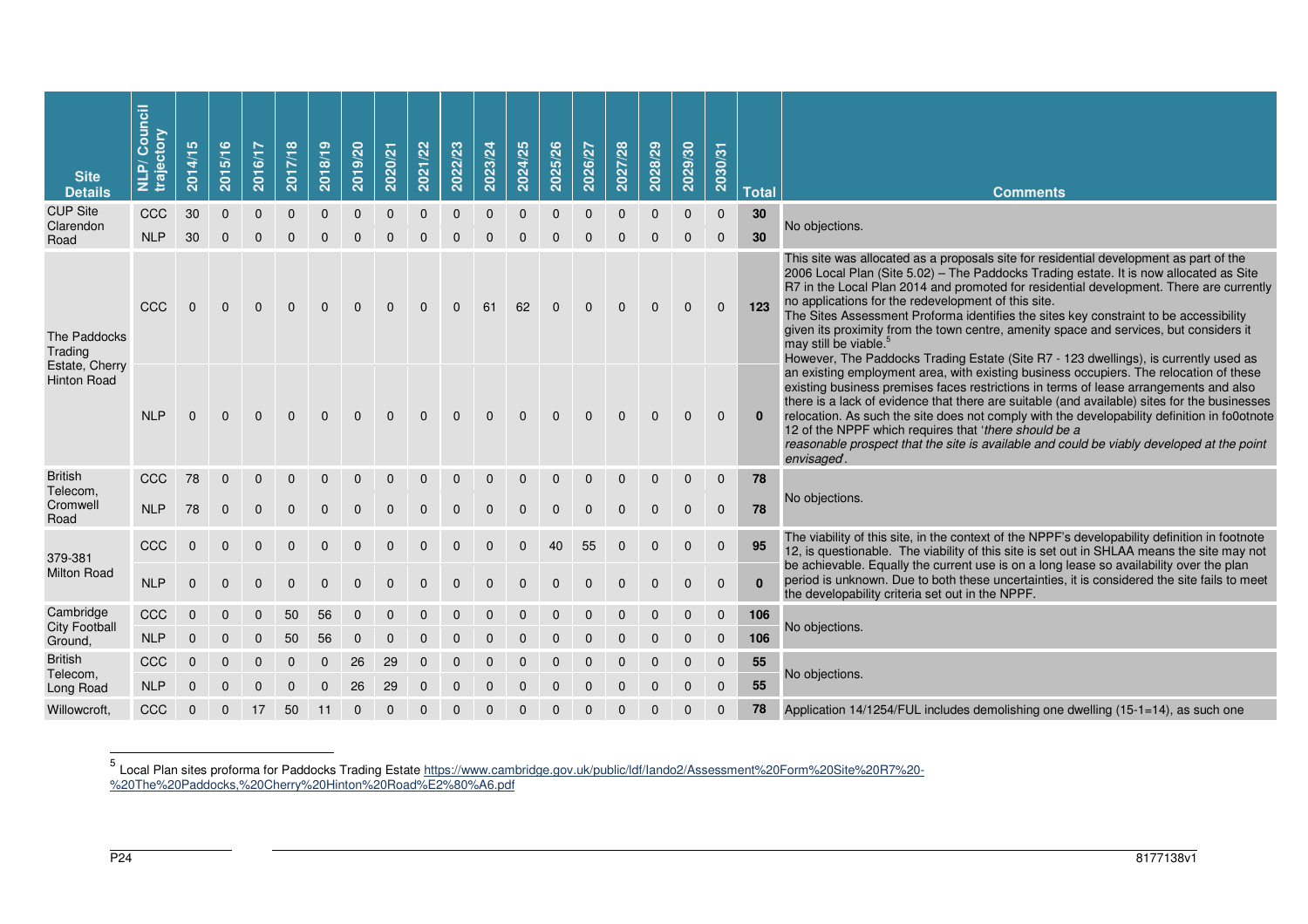| <b>Site</b><br><b>Details</b>                             | Council<br>trajectory<br>$\tilde{\mathbf{a}}$<br>달 | <b>SC</b><br>2014/1 | $\bullet$<br>2015/1 | 2016/17  | 2017/18  | 2018/19  | 2019/20  | 2020/21  | 2021/22  | 2022/23  | 2023/24  | 2024/25  | 2025/26  | 2026/27  | 2027/28  | 2028/29  | 2029/30  | 2030/31      | <b>Total</b> | <b>Comments</b>                                                                                                                                                                                                                                                                                                                                                            |
|-----------------------------------------------------------|----------------------------------------------------|---------------------|---------------------|----------|----------|----------|----------|----------|----------|----------|----------|----------|----------|----------|----------|----------|----------|--------------|--------------|----------------------------------------------------------------------------------------------------------------------------------------------------------------------------------------------------------------------------------------------------------------------------------------------------------------------------------------------------------------------------|
| <b>Histon Road</b>                                        | <b>NLP</b>                                         | $\mathbf{0}$        | $\mathbf{0}$        | 14       | 51       | 12       | $\Omega$ | $\Omega$ | $\Omega$ | $\Omega$ | $\Omega$ | $\Omega$ | $\Omega$ | $\Omega$ | $\Omega$ | $\Omega$ | $\Omega$ | $\Omega$     | 77           | dwelling has been removed from the net total to account for this, the remaining dwellings<br>add up to SHLAA total and are not disputed.                                                                                                                                                                                                                                   |
| Travis<br>Perkins,                                        | CCC                                                | $\Omega$            |                     | 15       | 28       | 0        |          |          |          |          |          |          |          |          |          |          | $\Omega$ | $\Omega$     | 43           |                                                                                                                                                                                                                                                                                                                                                                            |
| Devonshire<br>Road                                        | <b>NLP</b>                                         | $\Omega$            | $\Omega$            | 15       | 28       | $\Omega$ | $\Omega$ | $\Omega$ | 0        | n        | U        | U        | O        |          |          |          | $\Omega$ | $\mathbf{0}$ | 43           | No objections.                                                                                                                                                                                                                                                                                                                                                             |
| Police Station,                                           | CCC                                                | $\Omega$            | $\Omega$            | 0        | 0        | 0        | $\Omega$ | 50       | $\Omega$ | $\Omega$ | $\Omega$ | $\Omega$ | 0        | O        |          |          | $\Omega$ | $\mathbf 0$  | 50           | Site is allocated as Site M4 in the Local Plan 2014. There are no planning applications<br>associated with the redevelopment of the site for residential. There is no other relevant<br>planning history on the police station site itself. However the site is currently still in use<br>with no evidence produced to indicate that the use could be relocated elsewhere. |
| Parkside                                                  | <b>NLP</b>                                         | $\Omega$            | $\Omega$            | $\Omega$ | $\Omega$ | $\Omega$ | $\Omega$ | $\Omega$ | $\Omega$ | $\Omega$ | $\Omega$ | $\Omega$ | $\Omega$ |          |          |          |          | $\mathbf{0}$ | $\mathbf{0}$ | Based on the above, it is not considered that the site is available to warrant the projected<br>allocation to come forward during the plan period and therefore does not satisfy the<br>reasonable prospect of the site being developable as required by footnote 12 of the<br>NPPF. It has therefore been removed.                                                        |
| Milton Infant &<br>Junior School,                         | CCC                                                | $\Omega$            | 0                   | 5        |          |          |          |          | ŋ        | n        | U        | $\Omega$ | 0        | ŋ        | U        |          | O        | $\mathbf{0}$ | 5            | All 5 dwellings have been removed. The Council have refused the planning application<br>14/0052/FUL which included 5 dwellings and a 131 unit aparthotel, community space<br>and five dwellings. The application is subject to an appeal, but until the outcome of this                                                                                                    |
| Milton                                                    | <b>NLP</b>                                         | $\Omega$            |                     |          |          |          |          |          |          |          |          |          |          |          |          |          |          | $\mathbf{0}$ | $\mathbf{0}$ | appeal is finalised this application should be omitted from the trajectory as its status is<br>uncertain, and as it stands unsuitable in the eyes of the Council.                                                                                                                                                                                                          |
| Ridgeons,<br>Cavendish                                    | CCC                                                |                     |                     |          |          |          |          |          |          | 28       |          |          |          |          |          |          |          | $\mathbf{0}$ | 28           | No objections.                                                                                                                                                                                                                                                                                                                                                             |
| Road                                                      | <b>NLP</b>                                         | $\mathbf{0}$        | $\Omega$            | $\Omega$ |          |          |          |          | $\Omega$ | 28       | $\Omega$ | $\Omega$ | $\Omega$ |          |          |          | $\Omega$ | $\Omega$     | 28           |                                                                                                                                                                                                                                                                                                                                                                            |
| Housing<br>allocation at.<br><b>Henry Giles</b><br>House, | CCC                                                | $\Omega$            | $\Omega$            | 0        | 0        | $\Omega$ | 10       | 10       | 10       | 10       | 8        | $\Omega$ | $\Omega$ | O        |          |          | $\Omega$ | $\Omega$     | 48           | The site is allocated as Site R4 in the Local Plan 2014. There is no relevant planning<br>history, however it appears the site is still currently being used by Job Centre. There is<br>no evidence to suggest this employment use could or will be located elsewhere.<br>Also, no evidence has been produced which indicates that the landowner is pursuing               |
| Chesterton<br>Road,<br>Cambridge,                         | <b>NLP</b>                                         | $\mathbf{0}$        | $\Omega$            | $\Omega$ | $\Omega$ | 0        | $\Omega$ | 0        | $\Omega$ | $\Omega$ | $\Omega$ | $\Omega$ | $\Omega$ | $\Omega$ | $\Omega$ |          |          | $\mathbf{0}$ | $\mathbf{0}$ | development. Based on the above, this site has been removed from the trajectory<br>because it cannot satisfy the reasonable prospect of the site being developable as<br>required by footnote 12 of the NPPF.                                                                                                                                                              |
| 295 Histon<br>Road                                        | CCC                                                | $\Omega$            | $\Omega$            | $\Omega$ | $\Omega$ | $\Omega$ | 12       | 20       | $\Omega$ | $\Omega$ | $\Omega$ | $\Omega$ | $\Omega$ | $\Omega$ | $\Omega$ |          | $\Omega$ | $\Omega$     | 32           | The site is currently in use, it is leased to a squash club. There is a lack of evidence that<br>there are suitable (and available) sites for the relocation of these existing premises. As<br>such the site does not comply with the developability definition in footnote 12 of the<br>NPPF which requires that 'there should be a reasonable prospect that the site is  |
|                                                           | <b>NLP</b>                                         | 0                   |                     |          |          |          |          |          |          |          |          |          |          |          |          |          |          | $\Omega$     | $\mathbf{0}$ | available and could be viably developed at the point envisaged'.                                                                                                                                                                                                                                                                                                           |
| Sandy Lane                                                | CCC                                                |                     |                     |          |          |          |          |          |          | 23       | O        | 0        |          |          |          |          |          | $\Omega$     | 23           | Questionable viability of the site means it may not be achievable. The site has a history<br>of lapsed applications and 03/0406/FUL has awaited nearly 7 years for a S106 to be<br>agreed and 09/1024/EXP is yet to be decided 5 years after validation. As the site cannot                                                                                                |
|                                                           | <b>NLP</b>                                         | 0                   |                     |          |          |          |          |          |          |          |          |          |          |          |          |          |          | $\mathbf{0}$ | $\bf{0}$     | be considered achievable based on the requirements of the NPPF, it has been removed                                                                                                                                                                                                                                                                                        |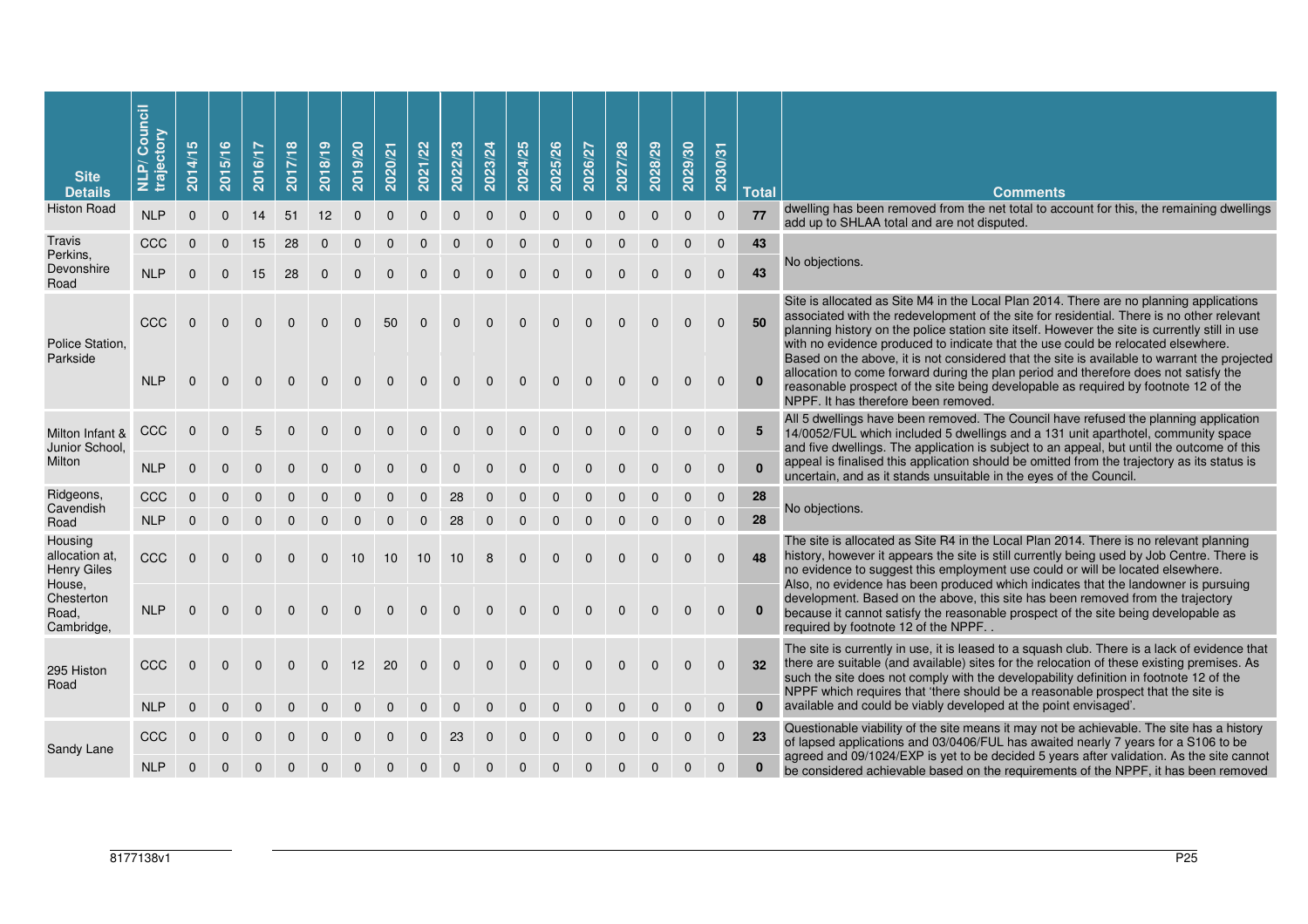| from the trajectory.<br>$30 - 31$<br>13<br>CCC<br>13<br>$\mathbf 0$<br>$\mathbf 0$<br>$\mathbf 0$<br>0<br>0<br>$\mathbf 0$<br>0<br>$\mathbf 0$<br>0<br>$\mathbf 0$<br>$\mathbf 0$<br>$\mathbf 0$<br>$\mathbf 0$<br>$\mathbf 0$<br>$\mathbf 0$<br>$\mathbf{0}$<br>Occupation<br>No objections.<br>13<br><b>NLP</b><br>13<br>$\mathbf 0$<br>$\mathbf 0$<br>0<br>$\mathbf 0$<br>$\mathbf{0}$<br>$\mathbf{0}$<br>$\mathbf{0}$<br>$\mathbf{0}$<br>$\Omega$<br>$\Omega$<br>$\Omega$<br>$\Omega$<br>$\Omega$<br>$\Omega$<br>$\mathbf 0$<br>$\mathbf 0$<br>Road |  |
|---------------------------------------------------------------------------------------------------------------------------------------------------------------------------------------------------------------------------------------------------------------------------------------------------------------------------------------------------------------------------------------------------------------------------------------------------------------------------------------------------------------------------------------------------------|--|
|                                                                                                                                                                                                                                                                                                                                                                                                                                                                                                                                                         |  |
|                                                                                                                                                                                                                                                                                                                                                                                                                                                                                                                                                         |  |
|                                                                                                                                                                                                                                                                                                                                                                                                                                                                                                                                                         |  |
| CCC<br>13<br>13<br>$\mathbf 0$<br>$\mathbf 0$<br>0<br>$\mathbf 0$<br>$\mathbf 0$<br>$\mathbf 0$<br>$\mathbf 0$<br>$\mathbf 0$<br>$\mathbf{0}$<br>$\mathbf 0$<br>$\mathbf{0}$<br>$\mathbf{0}$<br>$\Omega$<br>$\Omega$<br>$\Omega$<br>$\Omega$<br>71-73 New<br>No objections.                                                                                                                                                                                                                                                                             |  |
| <b>Street</b><br>13<br><b>NLP</b><br>$13$<br>$\mathsf{O}\xspace$<br>$\pmb{0}$<br>$\pmb{0}$<br>$\mathbf 0$<br>0<br>$\mathbf 0$<br>$\pmb{0}$<br>$\mathbf 0$<br>$\mathbf 0$<br>$\Omega$<br>$\Omega$<br>$\Omega$<br>$\Omega$<br>$\Omega$<br>$\mathbf{0}$<br>$\mathbf 0$                                                                                                                                                                                                                                                                                     |  |
| CCC<br>75<br>$\mathbf 0$<br>$\mathbf 0$<br>$\pmb{0}$<br>75<br>$\mathbf 0$<br>$\mathbf 0$<br>$\mathbf 0$<br>0<br>$\mathbf 0$<br>$\mathbf 0$<br>$\mathbf 0$<br>$\Omega$<br>$\Omega$<br>$\Omega$<br>$\Omega$<br>$\mathbf 0$<br>$\mathbf 0$<br>9-15 Harvest<br>No objections.                                                                                                                                                                                                                                                                               |  |
| Way<br><b>NLP</b><br>75<br>75<br>$\mathbf 0$<br>$\pmb{0}$<br>$\mathbf 0$<br>$\pmb{0}$<br>$\pmb{0}$<br>$\pmb{0}$<br>$\mathbf 0$<br>$\mathbf 0$<br>$\mathbf 0$<br>$\mathbf 0$<br>0<br>$\mathbf 0$<br>$\mathbf 0$<br>$\mathbf 0$<br>$\mathbf 0$<br>$\mathbf 0$                                                                                                                                                                                                                                                                                             |  |
| Betjeman<br>CCC<br>50<br>50<br>56<br>156<br>$\mathbf 0$<br>0<br>0<br>0<br>0<br>$\mathbf 0$<br>$\boldsymbol{0}$<br>$\mathbf 0$<br>$\mathbf 0$<br>$\mathbf{0}$<br>$\mathbf 0$<br>$\mathbf 0$<br>$\mathbf 0$<br>$\boldsymbol{0}$<br>House, Hills<br>No objections.                                                                                                                                                                                                                                                                                         |  |
| <b>NLP</b><br>$\mathbf 0$<br>50<br>50<br>56<br>156<br>0<br>0<br>$\mathbf 0$<br>0<br>$\mathbf 0$<br>$\mathbf 0$<br>$\mathbf 0$<br>$\mathbf 0$<br>$\mathbf{0}$<br>$\mathbf 0$<br>$\mathbf 0$<br>$\mathbf 0$<br>$\mathbf 0$<br>Road                                                                                                                                                                                                                                                                                                                        |  |
| 30<br>CCC<br>$\pmb{0}$<br>$\mathbf 0$<br>30<br>$\mathbf 0$<br>0<br>$\mathbf 0$<br>0<br>$\mathbf 0$<br>$\mathbf 0$<br>$\mathbf 0$<br>$\mathbf 0$<br>$\Omega$<br>$\Omega$<br>$\Omega$<br>$\mathbf{0}$<br>0<br>$\mathbf 0$<br><b>Land Around</b><br>No objections.                                                                                                                                                                                                                                                                                         |  |
| 16 Mill Lane<br><b>NLP</b><br>30<br>30<br>$\mathbf{0}$<br>$\mathbf 0$<br>$\mathbf 0$<br>0<br>$\mathbf 0$<br>$\mathbf 0$<br>$\mathbf 0$<br>$\mathbf{0}$<br>$\mathbf{0}$<br>$\mathbf{0}$<br>$\mathbf{0}$<br>$\mathbf{0}$<br>$\mathbf{0}$<br>$\Omega$<br>$\mathbf{0}$<br>$\Omega$                                                                                                                                                                                                                                                                          |  |
| Magnet<br>CCC<br>$\mathbf 0$<br>30<br>30<br>$\Omega$<br>$\Omega$<br>0<br>$\mathbf 0$<br>$\mathbf 0$<br>$\mathbf 0$<br>$\mathbf{0}$<br>$\Omega$<br>$\Omega$<br>$\Omega$<br>$\Omega$<br>$\Omega$<br>$\mathbf 0$<br>$\mathbf{0}$<br>$\Omega$<br>The capacity of the site has been reduced to 25 in accordance with the SHLAA figure,<br>Warehouse,                                                                                                                                                                                                         |  |
| there is no evidence as to where 30 comes from.<br><b>NLP</b><br>25<br>$\mathbf 0$<br>$\overline{0}$<br>$\mathbf 0$<br>0<br>$\mathbf 0$<br>$\pmb{0}$<br>$\mathbf 0$<br>$\pmb{0}$<br>25<br>$\mathbf 0$<br>$\mathbf 0$<br>$\Omega$<br>$\Omega$<br>$\Omega$<br>$\Omega$<br>$\Omega$<br>$\Omega$<br>Mill Road                                                                                                                                                                                                                                               |  |
| 19<br>CCC<br>19<br>$\mathbf 0$<br>$\mathbf 0$<br>$\mathbf 0$<br>$\mathbf 0$<br>$\mathbf{0}$<br>$\mathbf{0}$<br>$\mathbf{0}$<br>$\Omega$<br>$\Omega$<br>$\Omega$<br>$\Omega$<br>$\mathbf 0$<br>$\mathbf 0$<br>$\mathbf 0$<br>$\mathbf 0$<br>0<br><b>Station Area</b><br>No objections.                                                                                                                                                                                                                                                                   |  |
| <b>Blue Phase</b><br><b>NLP</b><br>19<br>19<br>$\mathbf 0$<br>$\mathbf 0$<br>0<br>$\mathbf 0$<br>$\mathbf 0$<br>$\mathbf 0$<br>$\mathbf 0$<br>$\mathbf 0$<br>$\mathbf 0$<br>$\mathbf{0}$<br>$\Omega$<br>$\Omega$<br>$\Omega$<br>$\Omega$<br>$\mathbf{0}$<br>$\mathbf 0$                                                                                                                                                                                                                                                                                 |  |
| CCC<br>80<br>57<br>25<br>90<br>0<br>0<br>0<br>0<br>0<br>0<br>$\mathbf 0$<br>$\mathbf 0$<br>$\Omega$<br>$\Omega$<br>$\mathbf 0$<br>$\mathbf 0$<br>252<br>$\Omega$<br><b>Station Area</b><br>No objections.                                                                                                                                                                                                                                                                                                                                               |  |
| <b>Pink Phase</b><br><b>NLP</b><br>25<br>252<br>80<br>57<br>90<br>$\mathbf 0$<br>$\mathbf 0$<br>$\mathbf 0$<br>0<br>$\mathbf 0$<br>$\mathbf 0$<br>$\mathbf 0$<br>$\mathbf 0$<br>$\mathbf 0$<br>$\mathbf 0$<br>$\Omega$<br>$\mathbf 0$<br>$\mathbf 0$                                                                                                                                                                                                                                                                                                    |  |
| Large sites over 50                                                                                                                                                                                                                                                                                                                                                                                                                                                                                                                                     |  |
| Cambridge<br>35<br>108<br>143<br>CCC<br>$\mathbf 0$<br>$\overline{0}$<br>$\mathbf 0$<br>$\mathbf 0$<br>$\mathbf 0$<br>$\mathbf 0$<br>$\mathbf 0$<br>$\mathbf{0}$<br>$\Omega$<br>$\Omega$<br>$\Omega$<br>$\Omega$<br>$\mathbf 0$<br>$\mathbf 0$<br>$\mathbf 0$<br>Water                                                                                                                                                                                                                                                                                  |  |
| No objections.<br>Company,<br><b>NLP</b><br>35<br>$\mathbf 0$<br>$\mathbf 0$<br>108<br>$\mathbf 0$<br>$\mathbf 0$<br>$\mathbf 0$<br>$\mathbf 0$<br>$\mathbf 0$<br>$\mathbf 0$<br>$\mathbf{0}$<br>$\mathbf{0}$<br>$\Omega$<br>$\mathbf{0}$<br>$\mathbf{0}$<br>$\Omega$<br>$\mathbf{0}$<br>143<br><b>Rustat Road</b>                                                                                                                                                                                                                                      |  |
| <b>Small Sites 10-49</b>                                                                                                                                                                                                                                                                                                                                                                                                                                                                                                                                |  |
| Application 11/0596/FUL for 14 units expired on the 16/12/14, the 2014 AMR identified<br>14<br>CCC<br>$\mathbf{0}$<br>0<br>$\mathbf 0$<br>0<br>14<br>$\boldsymbol{0}$<br>$\mathbf 0$<br>$\mathbf 0$<br>$\mathbf 0$<br>$\Omega$<br>$\Omega$<br>$\Omega$<br>$\Omega$<br>$\mathbf{0}$<br>$\Omega$<br>0<br>0<br>141 Ditton                                                                                                                                                                                                                                  |  |
| no material start has been made on site. Application 13/0804/FUL for 2 units remains<br>Walk<br><b>NLP</b><br>$\mathbf{2}$<br>$\mathbf 0$<br>$\mathbf 0$<br>$\mathbf{0}$<br>$\mathbf 0$<br>$\mathbf 0$<br>$\mathbf 0$<br>$\mathbf{0}$<br>$\mathbf{0}$<br>$\mathbf{0}$<br>$\mathbf{0}$<br>$\mathbf{0}$<br>$\mathbf{0}$<br>$\mathbf{0}$<br>$\Omega$<br>$\Omega$<br>$\mathbf{0}$<br>$\mathbf{2}$<br>live, and as such the trajectory is reduced to 2.                                                                                                      |  |
| CCC<br>12<br>$\pmb{0}$<br>$\mathbf 0$<br>$\mathbf 0$<br>12<br>Application still live 12/0730/FUL, no objection.<br>115-119<br>$\mathbf{0}$<br>0<br>0<br>$\mathbf 0$<br>$\mathbf 0$<br>$\boldsymbol{0}$<br>$\mathbf 0$<br>$\boldsymbol{0}$<br>$\mathbf 0$<br>$\mathbf 0$<br>$\mathbf{0}$<br>$\mathbf 0$<br>$\mathbf 0$                                                                                                                                                                                                                                   |  |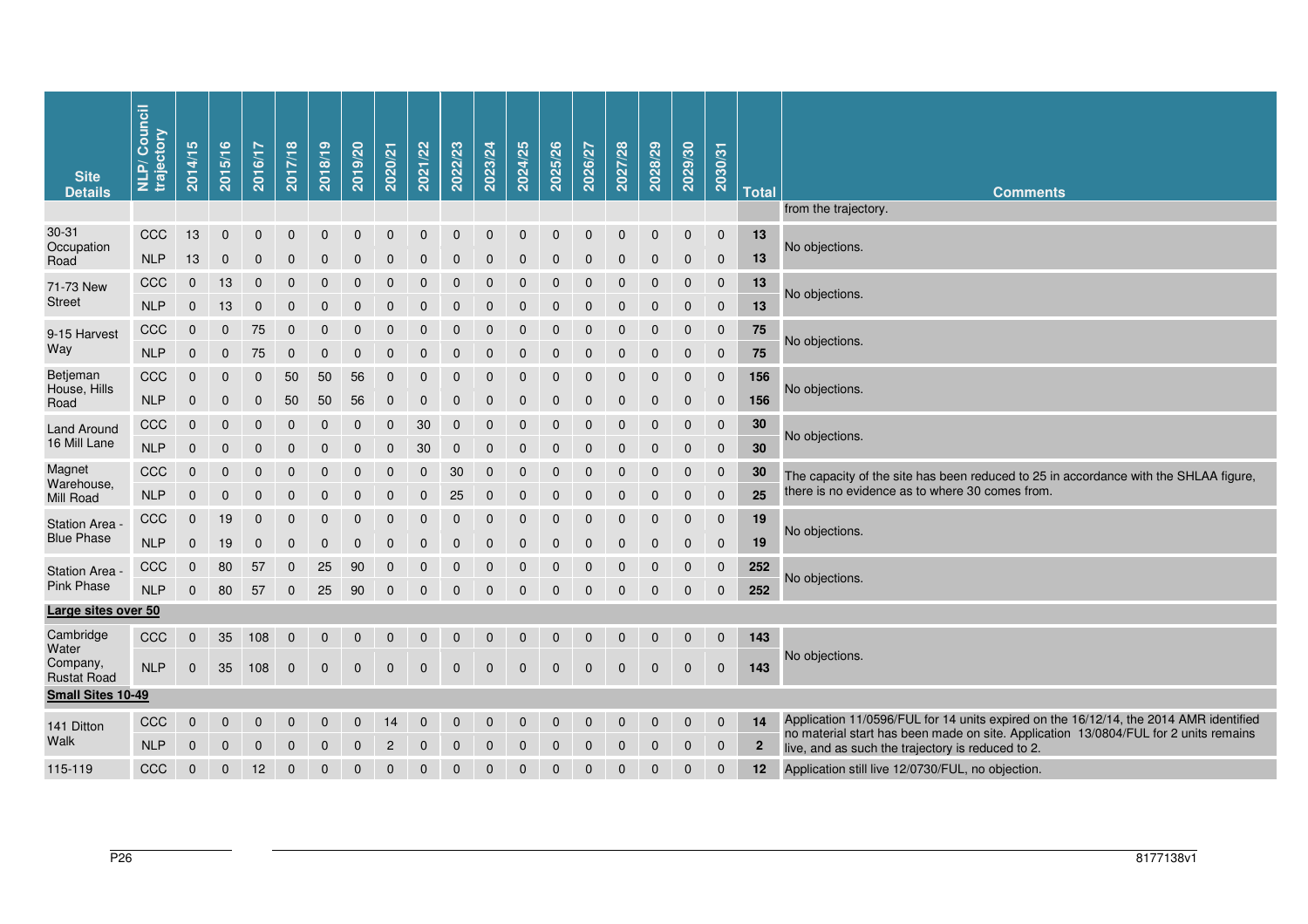| <b>Site</b><br><b>Details</b>      | Council<br>trajectory<br>$\tilde{\mathbf{a}}$<br>긎 | 5<br>2014/1  | ဖ<br>$\overline{5}/\overline{1}$<br>201 | 6/17<br>201     | 2017/18        | 2018/19        | 2019/20      | 2020/21        | 2021/22        | 2022/23        | 2023/24      | 2024/25        | 2025/26      | 2026/27        | 2027/28        | 2028/29      | 2029/30        | 2030/31        | <b>Total</b> | <b>Comments</b>                                                                                                                                                                    |
|------------------------------------|----------------------------------------------------|--------------|-----------------------------------------|-----------------|----------------|----------------|--------------|----------------|----------------|----------------|--------------|----------------|--------------|----------------|----------------|--------------|----------------|----------------|--------------|------------------------------------------------------------------------------------------------------------------------------------------------------------------------------------|
| Perne Road                         | <b>NLP</b>                                         | $\mathbf{0}$ | $\mathbf 0$                             | 12 <sup>2</sup> | $\mathbf 0$    | 0              | $\mathbf{0}$ | $\mathbf 0$    | 0              | 0              | $\mathbf{0}$ | $\mathbf 0$    | $\mathbf 0$  | $\mathbf 0$    | $\mathbf{0}$   | $\mathbf 0$  | $\mathbf 0$    | $\mathbf 0$    | 12           |                                                                                                                                                                                    |
| 169-173 High                       | CCC                                                | 12           | $\overline{0}$                          | $\Omega$        | $\Omega$       |                | $\Omega$     | $\Omega$       | $\Omega$       | $\Omega$       |              | $\Omega$       | $\Omega$     | $\Omega$       | $\Omega$       | $\Omega$     | $\Omega$       | $\mathbf{0}$   | 12           |                                                                                                                                                                                    |
| Street, East<br>Chesterton         | <b>NLP</b>                                         | 12           | $\mathbf 0$                             | $\Omega$        | $\Omega$       | $\Omega$       | $\Omega$     | $\Omega$       | $\Omega$       | $\overline{0}$ | $\Omega$     | $\Omega$       | $\Omega$     | $\overline{0}$ | $\Omega$       | $\Omega$     | $\Omega$       | 0              | 12           | Application still live 12/0086/FUL, no objection.                                                                                                                                  |
| <b>Roman Courts</b>                | CCC                                                | 16           | 0                                       | $\Omega$        | 0              |                |              |                |                |                |              | 0              | 0            | 0              | $\Omega$       | $\Omega$     | $\Omega$       | $\mathbf 0$    | 16           | Applications live on this site 12/0932/FUL (converting 15 into 8) 12/0931/FUL (converting                                                                                          |
| (East and<br>West)                 | <b>NLP</b>                                         | $-12$        | $\overline{0}$                          | $\Omega$        | $\Omega$       |                |              | $\Omega$       | $\Omega$       | 0              |              | $\Omega$       | $\Omega$     | $\Omega$       | $\Omega$       | $\Omega$     | $\Omega$       | 0              | -12          | 14 into 9) equate to a net housing figure of -12, as such the trajectory figure for this site<br>is altered from the gross figure used by the Council.                             |
| 18-19 Regent                       | CCC                                                | 11           | $\Omega$                                |                 |                |                |              |                |                |                |              |                | 0            | $\Omega$       | $\Omega$       | $\Omega$     | $\Omega$       | 0              | 11           | Application live 11/1375/FUL (includes demolition of 3 dwellings, net = 8). Trajectory is                                                                                          |
| Terrace                            | <b>NLP</b>                                         | 8            | $\mathbf 0$                             | $\Omega$        | $\Omega$       | $\Omega$       | $\Omega$     | $\Omega$       | $\Omega$       | $\Omega$       | $\Omega$     | $\mathbf 0$    | $\Omega$     | $\Omega$       | $\overline{0}$ | 0            | $\Omega$       | $\Omega$       | 8            | reduced to the net figure of 8 as opposed to the Council's gross figure of 11.                                                                                                     |
| 51 Barnwell                        | CCC                                                | 21           | $\mathbf{0}$                            | $\mathbf 0$     | $\overline{0}$ | 0              | $\mathbf 0$  | $\overline{0}$ | 0              | 0              | $\mathbf 0$  | $\mathbf{0}$   | $\mathbf 0$  | 0              | $\mathbf{0}$   | $\mathbf{0}$ | $\Omega$       | $\mathbf{0}$   | 21           | Application live 13/0776/FUL. Existing 24 dwellings demolished to make way for 21 new,<br>net =-3. Trajectory is reduced to the net figure of -3 as opposed to the Council's gross |
| Road                               | <b>NLP</b>                                         | -3           | $\mathbf 0$                             | $\Omega$        | $\Omega$       | $\Omega$       | $\Omega$     | $\Omega$       | 0              | $\Omega$       | $\Omega$     | $\Omega$       | $\Omega$     | $\Omega$       | $\Omega$       | $\Omega$     | 0              | 0              | $-3$         | figure of 21.                                                                                                                                                                      |
|                                    | CCC                                                | $\Omega$     | $\Omega$                                | 12              | $\Omega$       | $\Omega$       | $\Omega$     | $\Omega$       | $\Omega$       | $\Omega$       | $\Omega$     | $\Omega$       | $\Omega$     | $\Omega$       | $\Omega$       | $\Omega$     | $\Omega$       | $\overline{0}$ | 12           |                                                                                                                                                                                    |
| 1 Ditton Walk                      | <b>NLP</b>                                         | $\Omega$     | $\Omega$                                | 12              | $\Omega$       | 0              | O            | ი              | ი              | O              |              | ი              | 0            | O              | $\Omega$       | $\Omega$     | $\Omega$       | 0              | 12           | No objections.                                                                                                                                                                     |
|                                    | CCC                                                | 16           | $\mathbf 0$                             | $\Omega$        | $\Omega$       |                | $\Omega$     | $\Omega$       | $\Omega$       | $\Omega$       | $\Omega$     | $\Omega$       | $\Omega$     | $\Omega$       | $\Omega$       | $\Omega$     | $\Omega$       | 0              | 16           | Application live 12/1598/FUL, demolishing 20 units and building 20, the net gain is 0. The                                                                                         |
| <b>Latimer Close</b>               | <b>NLP</b>                                         | $\mathbf{0}$ | $\Omega$                                | $\Omega$        | $\Omega$       | $\Omega$       | $\Omega$     | $\Omega$       | $\Omega$       | $\Omega$       | $\Omega$     | $\Omega$       | $\Omega$     | $\Omega$       | $\Omega$       | $\Omega$     | $\Omega$       | $\Omega$       | $\mathbf{0}$ | trajectory has been updated accordingly.                                                                                                                                           |
| 189 Histon                         | CCC                                                | $\mathbf{0}$ | $\mathbf 0$                             | 12              | $\overline{0}$ | 0              | 0            | $\Omega$       | $\overline{0}$ | 0              | $\mathbf 0$  | $\mathbf 0$    | $\mathbf 0$  | $\Omega$       | $\mathbf 0$    | $\mathbf 0$  | $\overline{0}$ | 0              | 12           | Application 13/0231/FUL includes demolition of 2 dwellings, net = 10. The trajectory is                                                                                            |
| Road                               | <b>NLP</b>                                         | $\mathbf{0}$ | $\mathbf 0$                             | 10              | $\mathbf 0$    | $\overline{0}$ | $\mathbf{0}$ | 0              | 0              | 0              | $\mathbf{0}$ | $\overline{0}$ | $\mathbf{0}$ | 0              | $\Omega$       | $\Omega$     | $\Omega$       | $\mathbf{0}$   | 10           | updated to use the net figure of 10 as opposed to the Council's gross figure of 12.                                                                                                |
| 6-14 Water                         | CCC                                                | $\mathbf{0}$ | 24                                      |                 |                |                |              |                |                |                |              |                |              |                |                | 0            | $\Omega$       | 0              | 24           | Application 13/1386/FUL demolishes 24 units and builds 24, net = 0. The trajectory is                                                                                              |
| Lane                               | <b>NLP</b>                                         | $\Omega$     | $\Omega$                                | $\Omega$        | $\Omega$       | 0              | 0            | $\Omega$       | $\Omega$       | 0              | 0            | 0              | $\Omega$     | $\Omega$       | $\Omega$       | $\Omega$     | $\Omega$       | $\Omega$       | $\mathbf{0}$ | updated to use the net figure of 0 as opposed to the Council's gross figure of 24.                                                                                                 |
| Land to the                        | CCC                                                | 13           | 0                                       | $\Omega$        |                |                |              |                |                | 0              |              |                |              | 0              | $\Omega$       | $\Omega$     | $\Omega$       | 0              | 13           |                                                                                                                                                                                    |
| Rear of 231-<br>247 Milton<br>Road | <b>NLP</b>                                         | 12           | $\mathbf 0$                             | $\mathbf{0}$    | 0              | $\overline{0}$ | $\mathbf{0}$ | 0              | 0              | 0              | $\mathbf{0}$ | $\mathbf{0}$   | $\mathbf{0}$ | 0              | $\mathbf{0}$   | $\mathbf{0}$ | 0              | $\mathbf 0$    | 12           | Application 12/1537/FUL demolishes one dwelling and builds 13, net = 12. The trajectory<br>is updated to use the net figure of 12 as opposed to the Council's gross figure of 13.  |
| 55-57 Regent                       | CCC                                                | $\mathbf{0}$ | 12                                      | 0               | 0              | 0              | 0            | 0              | 0              | 0              | 0            | 0              | 0            | 0              | $\mathbf 0$    | $\mathbf 0$  | 0              | $\mathbf{0}$   | 12           |                                                                                                                                                                                    |
| <b>Street</b>                      | <b>NLP</b>                                         | $\mathbf 0$  | 12                                      | $\Omega$        | $\Omega$       | $\Omega$       | $\Omega$     | $\Omega$       | $\Omega$       | $\Omega$       | $\Omega$     | $\Omega$       | $\Omega$     | $\Omega$       | $\Omega$       | $\Omega$     | $\mathbf 0$    | $\mathbf{0}$   | 12           | No objections.                                                                                                                                                                     |
|                                    | CCC                                                | $\mathbf{0}$ | 0                                       | 0               | 0              | 11             | 0            | 0              | 0              | 0              |              | $\mathbf 0$    | 0            | 0              | $\mathbf 0$    | $\mathbf{0}$ | 0              | $\mathbf 0$    | 11           |                                                                                                                                                                                    |
| 87 East Road                       | <b>NLP</b>                                         | $\Omega$     | $\Omega$                                | $\Omega$        | $\Omega$       | 11             | $\Omega$     | $\Omega$       | $\Omega$       | $\Omega$       | $\Omega$     | $\Omega$       | $\Omega$     | $\Omega$       | $\Omega$       | $\Omega$     | $\Omega$       | $\mathbf{0}$   | 11           | No objections.                                                                                                                                                                     |
| <b>Additional Allocations</b>      |                                                    |              |                                         |                 |                |                |              |                |                |                |              |                |              |                |                |              |                |                |              |                                                                                                                                                                                    |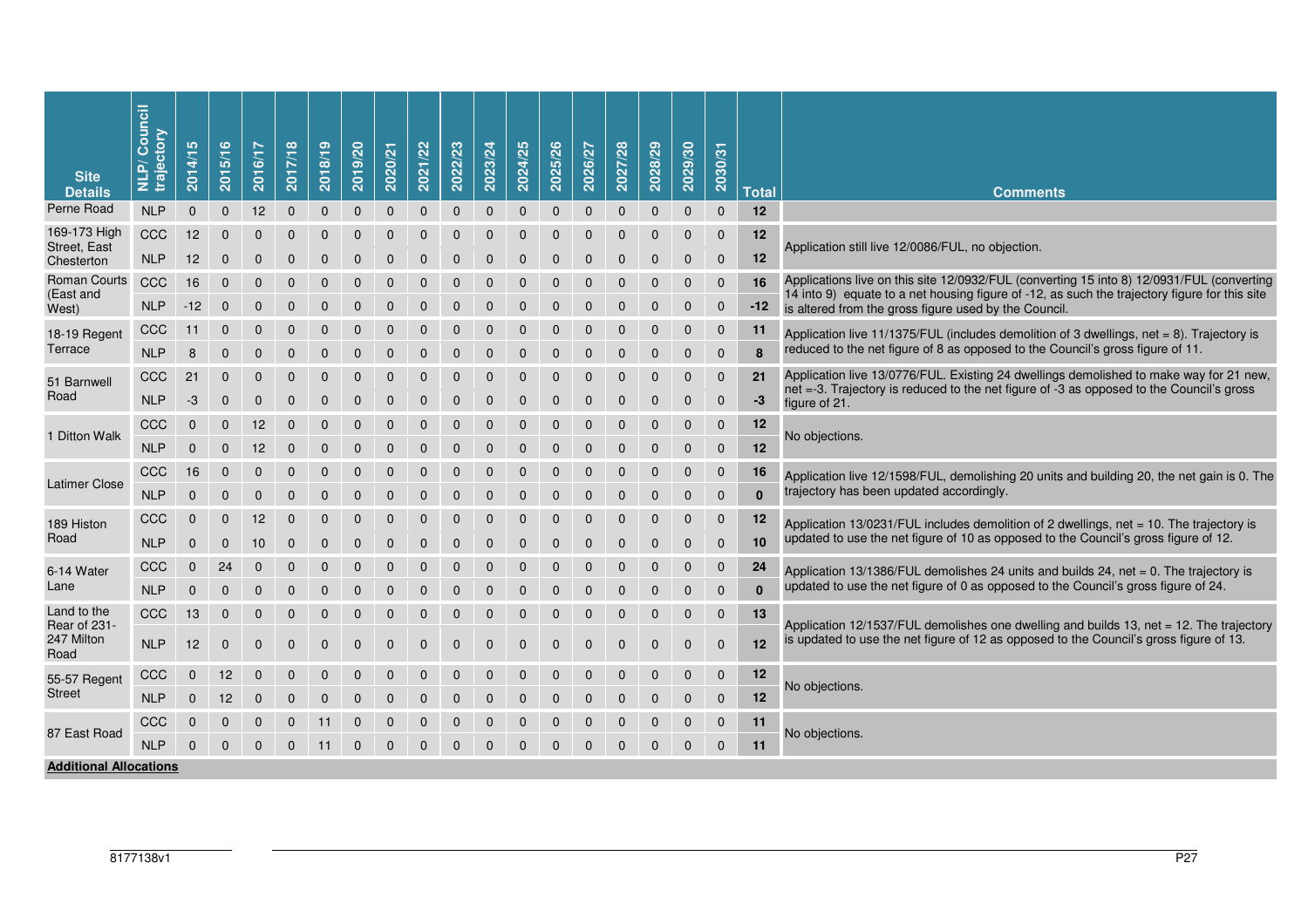| <b>Site</b><br><b>Details</b>                        | Council<br>trajectory<br><b>NTN</b> | 2014/15      | 2015/16      | 2016/17      | 2017/18  | 2018/19  | 2019/20      | 2020/21      | 2021/22      | 2022/23      | 2023/24      | 2024/25      | 2025/26     | 2026/27      | 2027/28      | 2028/29     | 2029/30     | 2030/31      | <b>Total</b> | <b>Comments</b>                                                                                                                                                                                                                                                                                                                                                       |
|------------------------------------------------------|-------------------------------------|--------------|--------------|--------------|----------|----------|--------------|--------------|--------------|--------------|--------------|--------------|-------------|--------------|--------------|-------------|-------------|--------------|--------------|-----------------------------------------------------------------------------------------------------------------------------------------------------------------------------------------------------------------------------------------------------------------------------------------------------------------------------------------------------------------------|
| Land north of<br>Wort's                              | CCC                                 | $\mathbf 0$  | $\mathbf 0$  | $\mathbf 0$  | 60       | 80       | 60           | $\mathbf 0$  | $\pmb{0}$    | $\pmb{0}$    | $\mathbf 0$  | $\mathbf 0$  | $\mathbf 0$ | $\mathbf 0$  | $\mathbf 0$  | $\mathbf 0$ | $\mathbf 0$ | $\mathbf 0$  | 200          | No objections.                                                                                                                                                                                                                                                                                                                                                        |
| Causeway                                             | <b>NLP</b>                          | $\mathbf{0}$ | $\mathbf{0}$ | $\Omega$     | 60       | 80       | 60           | $\Omega$     | $\Omega$     | $\Omega$     | $\Omega$     | $\Omega$     | $\Omega$    |              | $\Omega$     | $\Omega$    | $\mathbf 0$ | $\mathbf 0$  | 200          |                                                                                                                                                                                                                                                                                                                                                                       |
| Land south of<br>Wort's                              | CCC                                 | $\mathbf 0$  | $\Omega$     |              | 77       | 77       | 76           |              |              |              |              |              |             |              |              |             | $\Omega$    | $\mathbf 0$  | 230          | No objections.                                                                                                                                                                                                                                                                                                                                                        |
| Causeway                                             | <b>NLP</b>                          | $\mathbf 0$  | $\mathbf 0$  | $\mathbf{0}$ | 77       | 77       | 76           | $\mathbf{0}$ | $\mathbf{0}$ | $\mathbf{0}$ | $\Omega$     | $\Omega$     | $\Omega$    | $\Omega$     | $\Omega$     | $\Omega$    | $\mathbf 0$ | $\mathbf 0$  | 230          |                                                                                                                                                                                                                                                                                                                                                                       |
| Camfields<br>Resource<br>Centre and Oil              | CCC                                 | $\mathbf{0}$ | $\Omega$     | $\Omega$     | $\Omega$ | $\Omega$ | $\mathbf{0}$ | 15           | 20           | $\mathbf{0}$ | $\mathbf{0}$ | $\mathbf{0}$ | $\Omega$    | $\Omega$     | $\Omega$     | $\Omega$    | $\Omega$    | $\mathbf{0}$ | 35           | The site is currently in use as a fuel depot. There is a lack of evidence that there are<br>suitable (and available) sites for the relocation of these existing premises. As such the<br>site does not comply with the developability definition in footnote 12 of the NPPF which                                                                                     |
| Depot                                                | <b>NLP</b>                          | $\mathbf{0}$ | $\Omega$     | $\Omega$     | $\Omega$ | $\Omega$ | $\Omega$     | $\Omega$     | $\Omega$     | $\Omega$     | $\Omega$     | $\Omega$     | $\Omega$    | $\Omega$     | $\Omega$     | $\Omega$    | $\Omega$    | $\mathbf{0}$ | $\mathbf{0}$ | requires that 'there should be a reasonable prospect that the site is available and could<br>be viably developed at the point envisaged'                                                                                                                                                                                                                              |
| 149 Cherry<br><b>Hinton Road</b><br>and<br>Telephone | CCC                                 | $\Omega$     | $\Omega$     | $\Omega$     | $\Omega$ | $\Omega$ | $\Omega$     | $\Omega$     | $\Omega$     | $\Omega$     | $\Omega$     | $\Omega$     | $\Omega$    | $\Omega$     | $\Omega$     | $\Omega$    | 20          | 13           | 33           | The site is currently in use as business premises. There is a lack of evidence that there<br>are suitable (and available) sites for the relocation of these existing premises. As such<br>the site does not comply with the developability definition in footnote 12 of the NPPF                                                                                      |
| Exchange,<br>Coleridge<br>Road                       | <b>NLP</b>                          | $\Omega$     | $\Omega$     | $\Omega$     | $\Omega$ | $\Omega$ | $\Omega$     | $\Omega$     | $\Omega$     | $\Omega$     | $\Omega$     | $\Omega$     | $\Omega$    | $\Omega$     | $\Omega$     | $\Omega$    | $\Omega$    | $\Omega$     | $\bf{0}$     | which requires that 'there should be a reasonable prospect that the site is available and<br>could be viably developed at the point envisaged'                                                                                                                                                                                                                        |
| Mill Road<br>Depot and                               | CCC                                 | $\Omega$     | $\Omega$     | $\Omega$     | $\Omega$ | $\Omega$ | $\Omega$     | $\Omega$     | $\Omega$     | $\Omega$     | $\Omega$     | $\Omega$     | $\Omega$    | 35           | 35           | 35          | 32          | 30           | 167          | The site is currently used as a Council depot and proposed for residential use. Work is<br>being conducted to relocate the depot however this is on-going. Any development on the<br>site is subject to the relocation of the Council depot.<br>It is understood the Council has previously explored relocation options for this depot with                           |
| adjoining<br>properties,                             | <b>NLP</b>                          | $\Omega$     | $\Omega$     | $\Omega$     | $\Omega$ | $\Omega$ | $\Omega$     | $\Omega$     | $\Omega$     | $\Omega$     | $\Omega$     | $\Omega$     | $\Omega$    | $\Omega$     | $\Omega$     | $\Omega$    | $\Omega$    | $\Omega$     | $\bf{0}$     | no success. Based on the above, it is not considered that the site is available to warrant<br>the projected allocation to come forward during the plan period and therefore does not<br>satisfy the reasonable prospect of the site being developable as required by footnote 12<br>of the NPPF. The projection has therefore been removed.                           |
| Horizon<br>Resource<br>Centre, 285                   | CCC                                 | $\Omega$     | $\Omega$     | $\Omega$     | $\Omega$ | $\Omega$ | $\Omega$     | $\Omega$     | $\Omega$     | $\Omega$     | $\Omega$     | 20           | 20          | $\Omega$     | $\Omega$     | $\Omega$    | $\Omega$    | $\Omega$     | 40           | The site is allocated in the Local Plan 2014 for 40 dwellings (Site R11). It is currently<br>used as a day centre but has been put forward by the landowner. <sup>8</sup> There are no<br>significant constraints at the site, for residential use however there is no evidence in the<br>Local Plan that the loss of this employment use could be located elsewhere. |
| Coldham's<br>Lane                                    | <b>NLP</b>                          | $\Omega$     | $\Omega$     | $\Omega$     | $\Omega$ | $\Omega$ | $\Omega$     | $\Omega$     | $\Omega$     | $\Omega$     | $\Omega$     | $\Omega$     | $\Omega$    | $\mathbf{0}$ | $\mathbf{0}$ | $\Omega$    | $\Omega$    | $\Omega$     |              | There are no current planning permissions at the site and based on the loss of<br>employment envisaged through use as a resource centre, the allocation has been<br>removed.                                                                                                                                                                                          |

<sup>7</sup> Site R10 Technical Assessment <u>http://cambridge.jdi-consult.net/localplan/readdoc.php?docid=167&chapter=4&docelemid=d32188#d32188<br><sup>8</sup> Site R11 Technical Assessment <u>http://cambridge.jdi-consult.net/localplan/readdoc.ph</u></u>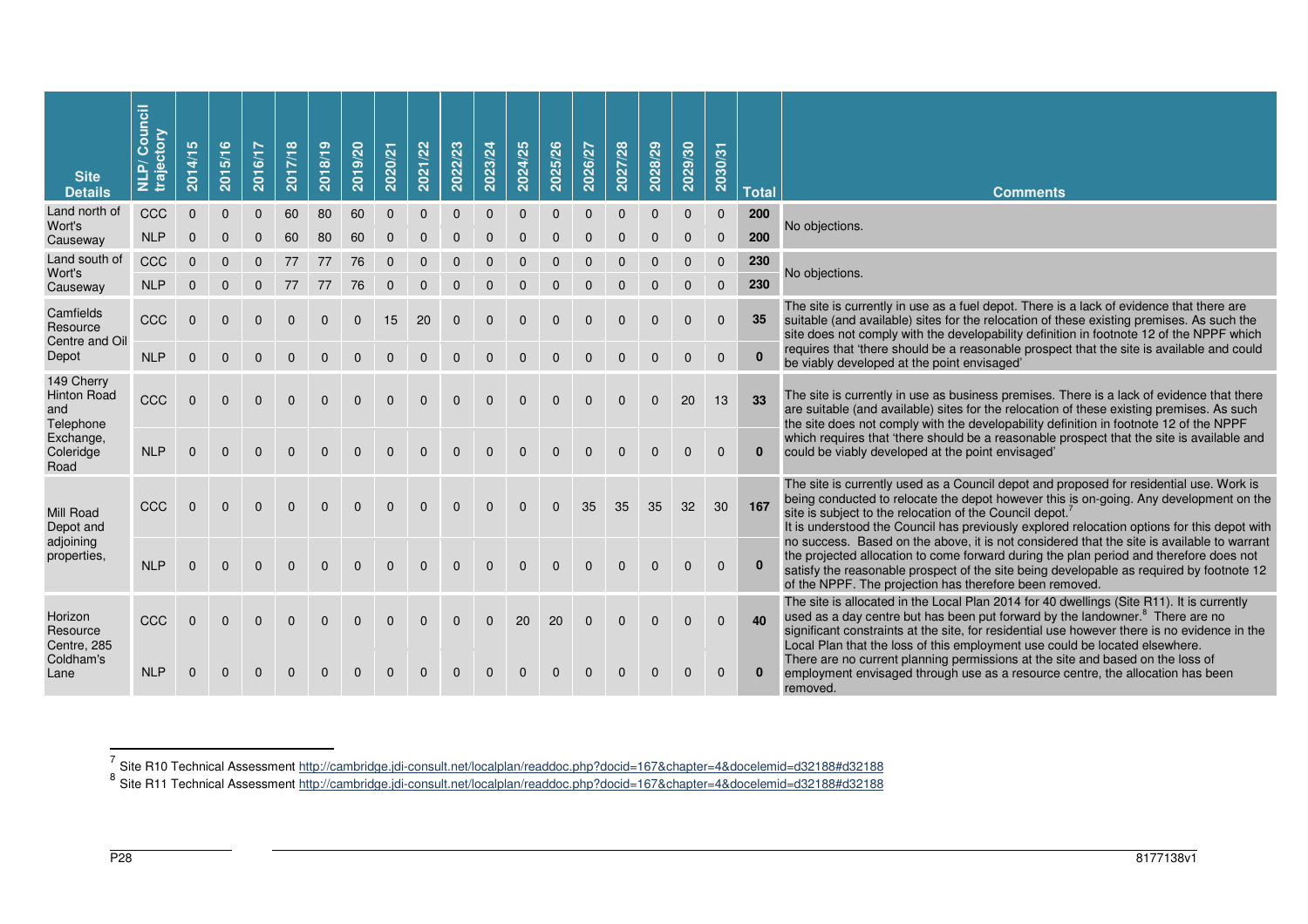| <b>Site</b><br><b>Details</b>           | Council<br>trajectory<br>$\tilde{\mathbf{a}}$<br>긎 | S<br>2014/1  | 2015/16      | 2016/17      | 2017/18      | 2018/19      | 2019/20      | 2020/21      | 2021/22      | 2022/23      | 2023/24      | 2024/25      | 2025/26        | 2026/27      | 2027/28      | 2028/29      | 2029/30      | 2030/31      | <b>Total</b>                                    | <b>Comments</b>                                                                                                                                                                                                                                                                                                                                                                                                                                                                                                                                                                                                   |
|-----------------------------------------|----------------------------------------------------|--------------|--------------|--------------|--------------|--------------|--------------|--------------|--------------|--------------|--------------|--------------|----------------|--------------|--------------|--------------|--------------|--------------|-------------------------------------------------|-------------------------------------------------------------------------------------------------------------------------------------------------------------------------------------------------------------------------------------------------------------------------------------------------------------------------------------------------------------------------------------------------------------------------------------------------------------------------------------------------------------------------------------------------------------------------------------------------------------------|
| <b>British</b><br>Telecom,<br>Long Road | CCC                                                | $\mathbf 0$  | $\mathbf{0}$ | $\mathbf{0}$ | $\mathbf{0}$ | $\mathbf{0}$ | $\mathbf{0}$ | $\mathbf{0}$ | 21           | $\mathbf{0}$ | $\mathbf 0$  | $\mathbf{0}$ | $\mathbf{0}$   | $\mathbf{0}$ | $\mathbf{0}$ | $\mathbf 0$  | $\mathbf 0$  | $\mathbf 0$  | 21                                              | The site is allocated for 76 dwellings however the landowner is only looking to release<br>part of the site for residential development the projected housing delivery is reflective of<br>this. Any additional releases would be subject to phasing. There are no current planning<br>applications at the site.<br>British Telecom, Long Road (Site R14 - 76 dwellings) which has elements of the existing<br>use which would need to be retained, with extensive underground cabling may render<br>parts of the site unsuitable/unviable for development. It has therefore been removed from<br>the trajectory. |
| Cambridge                               | <b>NLP</b>                                         | $\mathbf 0$  | $\mathbf{0}$ | $\mathbf{0}$ | $\mathbf{0}$ | $\mathbf{0}$ | $\mathbf{0}$ | $\mathbf{0}$ | $\mathbf{0}$ | $\mathbf{0}$ | $\mathbf{0}$ | $\mathbf{0}$ | $\mathbf{0}$   | $\mathbf{0}$ | $\mathbf{0}$ | $\mathbf 0$  | $\mathbf 0$  | $\mathbf 0$  | $\bf{0}$                                        | The site is currently in use. There is a lack of evidence that there are suitable (and                                                                                                                                                                                                                                                                                                                                                                                                                                                                                                                            |
| Professional<br>Development             | CCC                                                | $\mathbf{0}$ | 0            | 0            | $\Omega$     | $\Omega$     | $\mathbf{0}$ | 15           | 20           | 17           | 15           | $\mathbf 0$  | $\mathbf{0}$   | $\mathbf{0}$ | $\Omega$     | $\mathbf{0}$ | $\mathbf{0}$ | $\mathbf{0}$ | 67                                              | available) sites for the relocation of these existing premises. As such the site does not<br>comply with the developability definition in footnote 12 of the NPPF which requires that                                                                                                                                                                                                                                                                                                                                                                                                                             |
| Centre, Foster<br>Road                  | <b>NLP</b>                                         | $\Omega$     |              |              |              |              |              |              | $\Omega$     | $\Omega$     | $\Omega$     | $\Omega$     | $\Omega$       | $\Omega$     | $\Omega$     | $\mathbf{0}$ | $\mathbf{0}$ | $\mathbf 0$  | $\mathbf{0}$                                    | 'there should be a reasonable prospect that the site is available and could be viably<br>developed at the point envisaged'                                                                                                                                                                                                                                                                                                                                                                                                                                                                                        |
| Mount<br>Pleasant                       | CCC                                                | $\Omega$     |              |              |              | 0            | 0            | 25           | 25           | 0            | 0            | 0            | $\mathbf{0}$   |              |              | 0            | 0            | $\mathbf 0$  | 50                                              | Reduced to zero because it is stated in the Council 2014 AMR that new landowners wish                                                                                                                                                                                                                                                                                                                                                                                                                                                                                                                             |
| House, Mount<br>Pleasant                | <b>NLP</b>                                         | $\Omega$     |              |              |              | $\Omega$     | $\Omega$     | $\Omega$     | $\Omega$     | $\Omega$     | $\Omega$     | $\Omega$     | $\Omega$       | $\Omega$     |              | $\Omega$     | $\Omega$     | $\Omega$     | $\mathbf{0}$                                    | to develop it for student housing.                                                                                                                                                                                                                                                                                                                                                                                                                                                                                                                                                                                |
| <b>Clifton Road</b><br>Area             | CCC                                                | $\Omega$     | $\Omega$     | $\Omega$     | $\Omega$     | $\Omega$     | $\Omega$     | $\Omega$     | $\mathbf{0}$ | 50           | 60           | 70           | 70             | 60           | 60           | 60           | 60           | 60           | 550                                             | Historically the site was a protected industrial estate. Part of the site is a sorting office.<br>The rest of site - Landowner put forward as mixed use (employment + residential) in call<br>for additional sites.<br>The Housing Capacity Assessment however states that the need to displace and<br>relocate the existing employment coupled with the above constraints means there is no                                                                                                                                                                                                                      |
|                                         | <b>NLP</b>                                         | $\mathbf{0}$ | $\Omega$     | $\Omega$     | $\mathbf{0}$ | $\Omega$     | $\mathbf{0}$ | $\Omega$     | $\Omega$     | $\Omega$     | $\Omega$     | $\mathbf{0}$ | $\mathbf{0}$   | $\mathbf{0}$ | $\mathbf{0}$ | $\mathbf{0}$ | $\mathbf{0}$ | $\mathbf{0}$ | $\bf{0}$<br>Housing Assessment Report 2013 p.5. | certainty that the figure could be achieved within the plan period and in agreement with<br>this we have removed the projection. <sup>10</sup> This is similarly reiterated in the Cambridge                                                                                                                                                                                                                                                                                                                                                                                                                      |
| Michael<br>Young Centre,                | CCC                                                | $\mathbf{0}$ | 10           | 15           | 25           | 45           | $\mathbf 0$  | 0            |              |              | $\Omega$     | $\Omega$     | $\Omega$       | $\Omega$     | $\Omega$     | 0            | $\mathbf 0$  | $\mathbf 0$  | 95                                              | No objections.                                                                                                                                                                                                                                                                                                                                                                                                                                                                                                                                                                                                    |
| <b>Purbeck Road</b>                     | <b>NLP</b>                                         | $\mathbf 0$  | 10           | 15           | 25           | 45           | $\mathbf 0$  | 0            | $\Omega$     | $\Omega$     | $\Omega$     | 0            | $\overline{0}$ |              |              | 0            | $\mathbf 0$  | $\mathbf 0$  | 95                                              |                                                                                                                                                                                                                                                                                                                                                                                                                                                                                                                                                                                                                   |

10 Capacity Assessment Full Report (2013), p.9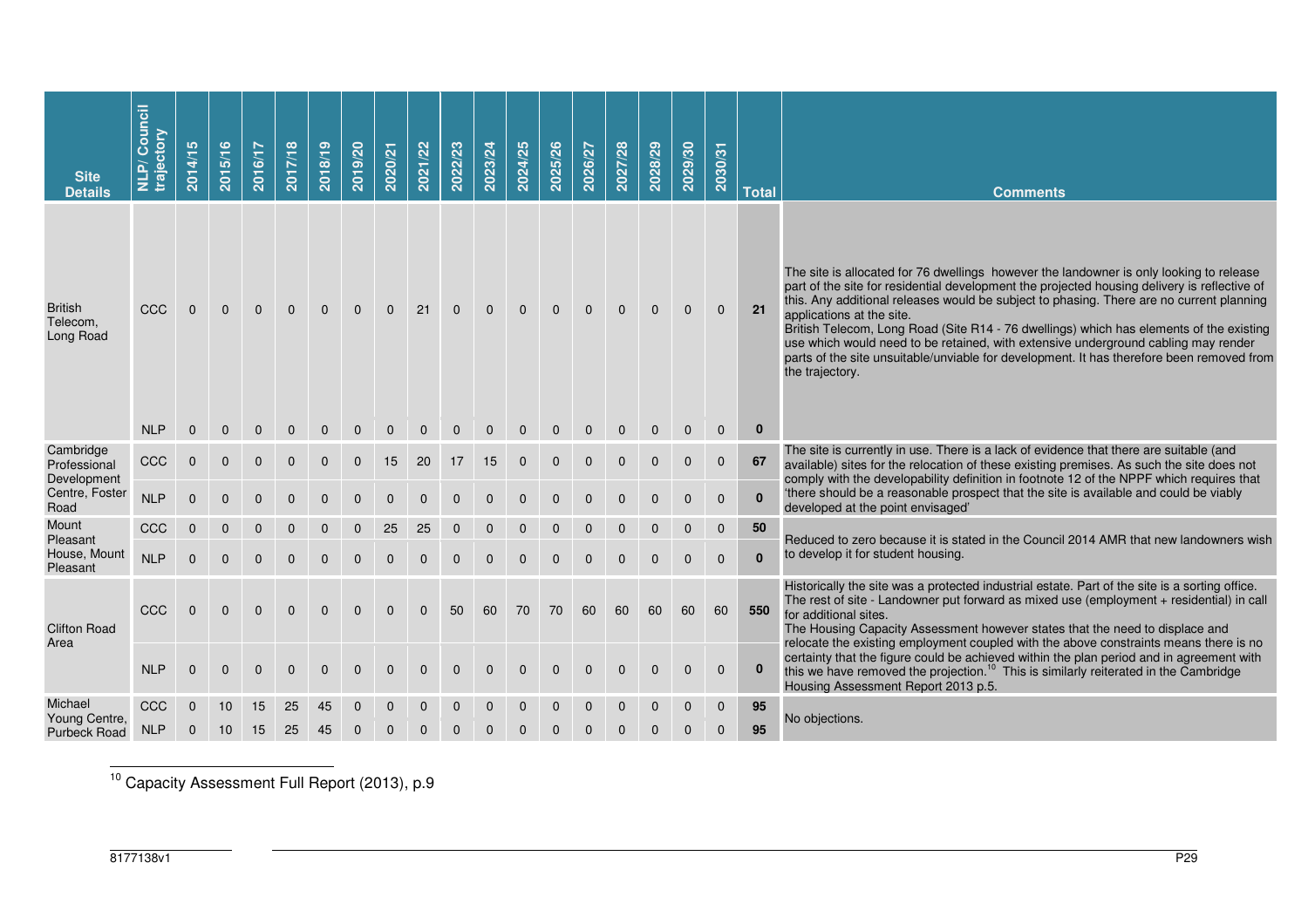| <b>Site</b><br><b>Details</b>                                                                           | Council<br>trajectory<br>NLP/ | 2014/15                  | 2015/16              | 2016/17              | 2017/18              | 2018/19              | 2019/20              | 2020/21              | 2021/22              | 2022/23      | 2023/24      | 2024/25              | 2025/26              | 2026/27              | 2027/28                  | 2028/29                  | 2029/30              | 2030/31                  | <b>Total</b>       | <b>Comments</b>                                                                                                                                                                                                                                                                                                                                                                                                                                                                                                                                                                     |
|---------------------------------------------------------------------------------------------------------|-------------------------------|--------------------------|----------------------|----------------------|----------------------|----------------------|----------------------|----------------------|----------------------|--------------|--------------|----------------------|----------------------|----------------------|--------------------------|--------------------------|----------------------|--------------------------|--------------------|-------------------------------------------------------------------------------------------------------------------------------------------------------------------------------------------------------------------------------------------------------------------------------------------------------------------------------------------------------------------------------------------------------------------------------------------------------------------------------------------------------------------------------------------------------------------------------------|
| 82-88 Hills<br>Road and 57-<br>63 Bateman                                                               | CCC                           | $\Omega$                 | $\Omega$             | $\Omega$             | $\Omega$             | $\Omega$             | $\Omega$             | $\Omega$             | $\Omega$             | $\Omega$     | $\Omega$     | $\mathbf{0}$         | 10                   | 10                   | $\mathbf{0}$             | $\mathbf{0}$             | $\Omega$             | $\mathbf{0}$             | 20                 | The site is allocated as M5 in the Local Plan 2014. Some potential for mixed use<br>including residential on part. No potential on 57-60 Bateman Street as 100+ year lease.<br>Some potential for mixed use including residential on remainder. On-going discussions<br>regarding current leases.                                                                                                                                                                                                                                                                                   |
| <b>St</b>                                                                                               | <b>NLP</b>                    | $\Omega$                 | $\Omega$             | $\Omega$             | $\Omega$             | $\Omega$             | $\Omega$             | $\Omega$             | $\Omega$             | $\Omega$     | $\Omega$     | $\Omega$             | 10                   | 10                   | $\Omega$                 | $\Omega$                 | $\Omega$             | $\Omega$                 | 20                 | According to the planning history the original use of the site was residential. There is no<br>evidence to suggest that over the plan period 20 dwellings could not come forward.                                                                                                                                                                                                                                                                                                                                                                                                   |
| 636-656<br>Newmarket<br>Road, Holy<br><b>Cross Church</b><br>Hall, East<br><b>Barnwell</b><br>Community | CCC<br><b>NLP</b>             | $\mathbf{0}$<br>$\Omega$ | $\Omega$<br>$\Omega$ | $\Omega$<br>$\Omega$ | $\Omega$<br>$\Omega$ | $\Omega$             | $\Omega$             | $\Omega$             | $\Omega$             | $\Omega$     | $\Omega$     | $\Omega$<br>$\Omega$ | $\Omega$<br>$\Omega$ | $\Omega$<br>$\Omega$ | 15<br>$\Omega$           | 20<br>$\Omega$           | 20<br>$\Omega$       | 20<br>$\Omega$           | 75<br>$\mathbf{0}$ | The site is currently in use There is a lack of evidence that there are suitable (and<br>available) sites for the relocation of these existing premises. As such the site does not<br>comply with the developability definition in footnote 12 of the NPPF which requires that<br>'there should be a reasonable prospect that the site is available and could be viably<br>developed at the point envisaged'                                                                                                                                                                        |
| Ridgeons,<br>Cromwell<br>Road                                                                           | CCC<br><b>NLP</b>             | $\Omega$<br>$\Omega$     | $\Omega$<br>$\Omega$ | $\Omega$<br>$\Omega$ | $\Omega$<br>$\Omega$ | $\Omega$<br>$\Omega$ | $\Omega$<br>$\Omega$ | $\Omega$<br>$\Omega$ | $\Omega$<br>$\Omega$ | 40<br>40     | 50<br>50     | 50<br>30             | 50<br>$\Omega$       | 27<br>$\Omega$       | $\mathbf{0}$<br>$\Omega$ | $\mathbf{0}$<br>$\Omega$ | $\Omega$<br>$\Omega$ | $\mathbf{0}$<br>$\Omega$ | 217<br>120         | The site is identified for having capacity for 120 houses within the technical assessment<br><sup>12</sup> There are no current applications at the site but it has been put forward by the<br>landowner and therefore the estimation made is beyond that which has been assessed<br>and is therefore considered speculative.<br>There is no reason why this site could not be developed over the plan period. However                                                                                                                                                              |
| 315-349 Mill                                                                                            | CCC                           | $\Omega$                 | $\Omega$             | $\Omega$             | $\Omega$             | $\Omega$             | $\Omega$             | $\Omega$             | $\Omega$             | $\Omega$     | 25           | 50                   | 23                   | $\Omega$             | $\Omega$                 | $\Omega$                 | $\Omega$             | $\Omega$                 | 98                 | we have changed the figure to reflect the housing capacity as identified on the site.<br>The site is allocated for 98 houses (Site R21). The technical assessment states the site<br>has capacity for 25 dwellings. Furthermore the site has been subject to the following<br>planning consents:<br>11/1100/FUL / Change of use of established car showroom/sales (Use Class sui generis)<br>to car valeting (Use Class B1) and hand car wash (sui generis) mixed use and siting of<br>portacabin for staff facilities/shelter, together with removal of internal fence and tidying |
| Road and<br><b>Brookfields</b>                                                                          | <b>NLP</b>                    | $\Omega$                 | $\Omega$             | $\Omega$             | $\Omega$             | $\Omega$             | $\Omega$             | $\Omega$             | $\Omega$             | $\Omega$     | 25           | $\Omega$             | $\Omega$             | $\Omega$             |                          |                          |                      | $\Omega$                 | 25                 | up of site.<br>The technical assessment refers to planning permissions 11/1348/FUL and 07/0644/FUL<br>associated with the sites however these are associated with properties 309-311.<br>Furthermore, it states that capacity for the site is 25. It is therefore not considered that<br>these projections are accurate and therefore the trajectory figure has been reduced to 25<br>dwellings over the plan period.                                                                                                                                                               |
| Glebe Farm 2                                                                                            | CCC                           | $\mathbf{0}$             | $\mathbf{0}$         | $\Omega$             | $\mathbf{0}$         | 10 <sup>10</sup>     | 10                   | 10                   | $\mathbf{0}$         | $\mathbf{0}$ | $\mathbf{0}$ | $\mathbf{0}$         | $\mathbf{0}$         | $\mathbf{0}$         | $\Omega$                 | 0                        | $\Omega$             | $\Omega$                 | 30                 | Application 14/1792/FUL for 30 dwellings on this site is pending consideration. The<br>Council's Housing Capacity Assessment (September 2013) states: Site 1: Approval<br>granted for the development of 286 dwellings. Construction underway and first homes                                                                                                                                                                                                                                                                                                                       |
|                                                                                                         | <b>NLP</b>                    | $\Omega$                 |                      |                      |                      |                      |                      |                      |                      |              |              |                      |                      |                      |                          |                          |                      | $\Omega$                 | 30                 | were occupied in September 2012. As such, given the history of housing delivery on the<br>site There is no reason however why 30 units could not come forward in the timeframe                                                                                                                                                                                                                                                                                                                                                                                                      |

<sup>11</sup> Site M5 Technical Assessment http://cambridge.jdi-consult.net/localplan/readdoc.php?docid=167&chapter=7&docelemid=d32207#d32207<br><sup>12</sup> Site R12 Technical Assessment <u>http://cambridge.jdi-consult.net/localplan/readdoc.ph</u>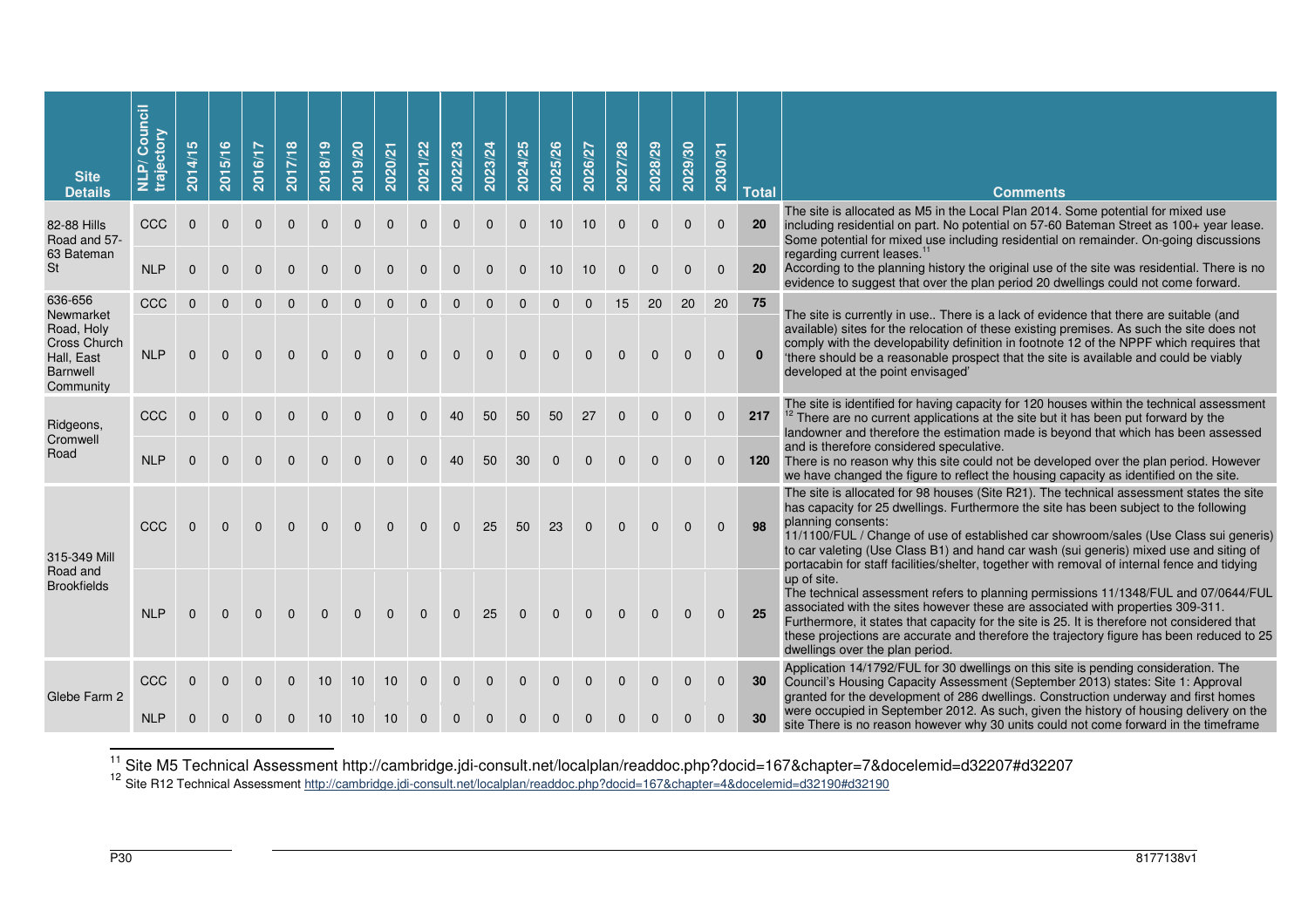| <b>Site</b><br><b>Details</b> | <b>NLP/Council</b><br>trajectory | 5<br>2014/1 | 2015/16      | <b>2016/17</b> | 2017/18 | 2018/19 | 2019/20 | 2020/21 | 2021/22 | 2022/23 | 2023/24 | 2024/25 | 2025/26 | 2026/27 | 2027/28 | 2028/29 | 2029/30 | 2030/31 | <b>Total</b>                                                     | <b>Comments</b>                                                                                                   |
|-------------------------------|----------------------------------|-------------|--------------|----------------|---------|---------|---------|---------|---------|---------|---------|---------|---------|---------|---------|---------|---------|---------|------------------------------------------------------------------|-------------------------------------------------------------------------------------------------------------------|
|                               |                                  |             |              |                |         |         |         |         |         |         |         |         |         |         |         |         |         |         |                                                                  | indicated in the AMR. This density tally's with the density analysis in the HETA 2013<br>report submitted by CEG. |
| Windfall -<br>North           | CCC                              | $\mathbf 0$ | $\mathbf 0$  | 30             | 31      | 30      | 31      | 31      | 31      | 30      | 31      | $30\,$  | 31      | 31      | 31      | 31      | 31      | 31      | 461                                                              | No objections.                                                                                                    |
| Cambridge                     | <b>NLP</b>                       | $\mathbf 0$ | $\mathbf{0}$ | 30             | 31      | 30      | 31      | 31      | 31      | 30      | 31      | 30      | 31      | 31      | 31      | 31      | 31      | 31      | 461                                                              |                                                                                                                   |
| Windfall - East               | CCC                              | $\mathbf 0$ | $\mathbf 0$  | 31             | 31      | 31      | 31      | 31      | 30      | 31      | 31      | 31      | 31      | 31      | 31      | 31      | 31      | 31      | 464                                                              | No objections.                                                                                                    |
| Cambridge                     | NLP                              | $\mathbf 0$ | $\mathbf 0$  | 31             | 31      | 31      | 31      | 31      | $30\,$  | 31      | 31      | 31      | 31      | 31      | 31      | 31      | 31      | 31      | 464                                                              |                                                                                                                   |
| Windfall -<br>South           | CCC                              | $\mathbf 0$ | $\mathbf{0}$ | 31             | 31      | 31      | 31      | 30      | 31      | 31      | 31      | 30      | 31      | 31      | 31      | 31      | 31      | 31      | 463                                                              | No objections.                                                                                                    |
| Cambridge                     | NLP                              | $\pmb{0}$   | $\mathbf 0$  | 31             | 31      | 31      | 31      | 30      | 31      | 31      | 31      | 30      | 31      | 31      | 31      | 31      | 31      | 31      | 463                                                              |                                                                                                                   |
| Windfall -<br>West            | CCC                              | $\mathbf 0$ | $\mathbf 0$  | 31             | 30      | 31      | 30      | 31      | 31      | 31      | 31      | 31      | 30      | 31      | 31      | 31      | 31      | 31      | 462                                                              | No objections.                                                                                                    |
| Cambridge                     | <b>NLP</b>                       | $\mathbf 0$ | $\pmb{0}$    | 31             | 30      | 31      | 30      | 31      | 31      | 31      | 31      | 31      | 30      | 31      | 31      | 31      | 31      | 31      | 462                                                              |                                                                                                                   |
| <b>Total Cambridge</b>        | CCC                              | 822         | 1,195        | 2,094          | 1,650   | 1,501   | 1,430   | 955     | 779     | 615     | 451     | 437     | 410     | 366     | 234     | 239     | 256     | 247     | (including completions in<br>years 2011/12 to 2013/14)<br>14,102 |                                                                                                                   |
|                               | $\frac{p}{N}$                    | 539         | 810          | 1,099          | 1,270   | 1,325   | 1,256   | 914     | 798     | 509     | 449     | 152     | 167     | 134     | 124     | 124     | 124     | 124     | (including completions in<br>years 2011/12 to 2013/14)<br>12,050 |                                                                                                                   |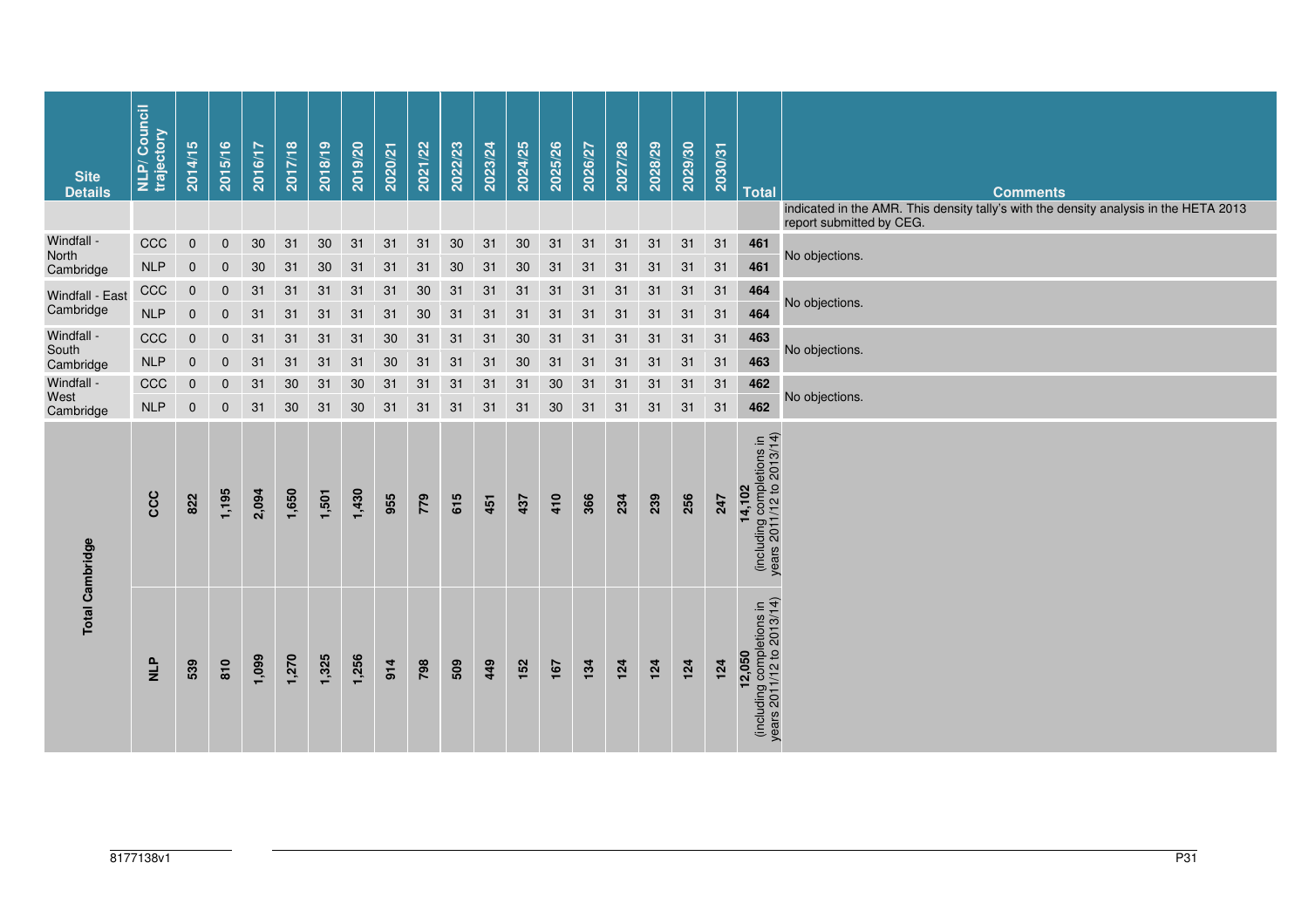| Site<br>Details | 同<br><b>NLP/Coun<br/>trajectory</b> | 5<br><b>START OF</b><br>ने<br>-<br>$\overline{\mathbf{a}}$ | <b>O</b><br>$\overline{\phantom{0}}$<br><u> 61</u><br>$\overline{\mathbf{S}}$ | $\overline{ }$<br>$\frac{1}{16}$<br>$\overline{8}$ | $\frac{8}{1}$<br><b>STEP</b><br>$\overline{a}$ | $\frac{6}{1}$<br>$\frac{1}{2}$<br>$\overline{\mathbf{S}}$ | $\overline{S}$<br>$\widetilde{e}$<br>່ຊ | $\overline{21}$<br>2020 | 2021/22 | 2022/23 | $\mathbf{z}$<br>2023/2 | ್ನಿ<br>2024/2 | 2025/26 | $\sim$<br>$\mathbf{N}$<br>2026/ | /28<br>2027 | 2028/29 | $\mathbf{S}^{\mathbf{O}}$<br>2029/ | $\sim$<br>က<br>2030 |              |          |
|-----------------|-------------------------------------|------------------------------------------------------------|-------------------------------------------------------------------------------|----------------------------------------------------|------------------------------------------------|-----------------------------------------------------------|-----------------------------------------|-------------------------|---------|---------|------------------------|---------------|---------|---------------------------------|-------------|---------|------------------------------------|---------------------|--------------|----------|
|                 |                                     |                                                            |                                                                               |                                                    |                                                |                                                           |                                         |                         |         |         |                        |               |         |                                 |             |         |                                    |                     | <b>Total</b> | Comments |

# **South Cambridgeshire**

| Adopted allocations without planning permission: Edge of Cambridge |             |          |          |          |          |          |          |          |                     |          |                     |            |          |          |          |          |          |              |          |                                                                                                                                                                                                                                                                                                                                                                |
|--------------------------------------------------------------------|-------------|----------|----------|----------|----------|----------|----------|----------|---------------------|----------|---------------------|------------|----------|----------|----------|----------|----------|--------------|----------|----------------------------------------------------------------------------------------------------------------------------------------------------------------------------------------------------------------------------------------------------------------------------------------------------------------------------------------------------------------|
| Cambridge                                                          | <b>SCDC</b> |          |          |          |          | 85       | 140      |          | 140 140 140 140 140 |          |                     |            | 140      | 140      | 95       |          |          | $\mathbf{0}$ | 1,300    |                                                                                                                                                                                                                                                                                                                                                                |
| East - north of<br>Newmarket<br>Road                               | <b>NLP</b>  | $\Omega$ | $\Omega$ | $\Omega$ | $\Omega$ | 85       | 140      | 140      | 140                 | 140      | 140                 | 140        | 140      | 140      | 95       | $\Omega$ | $\Omega$ | $\mathbf{0}$ | 1,300    | No objections.                                                                                                                                                                                                                                                                                                                                                 |
| Cambridge                                                          | <b>SCDC</b> | $\Omega$ | $\Omega$ | $\Omega$ | 20       | 30       | 20       | 20       | 20                  | $\Omega$ | $\Omega$            | $\Omega$   |          | $\Omega$ |          |          | $\Omega$ | $\Omega$     | 110      | The land at Cherry Hinton can only commence in part before the Airport is non-<br>operational. According to the Cambridge Eats AAP this initial development was due to<br>commence within the previous plan period however did not materialise. There is no plan<br>to develop on or near the airport until after 2031 and there is no application relating to |
| East - north of<br>cherry hinton                                   | <b>NLP</b>  | $\Omega$ | $\Omega$ | $\Omega$ | $\Omega$ | $\Omega$ | $\Omega$ | $\Omega$ |                     |          |                     |            |          |          |          |          |          | $\Omega$     |          | the 140 units proposed in this plan period. As such, given the uncertainty of the majority<br>of this area and the lack of progress in the plan period, without expressed commitment<br>form the developer we believe this element of the allocation should be removed from the<br>plan period.                                                                |
| Land between<br>Huntingdon<br>Road, Histon<br>Road & A14           | <b>SCDC</b> | $\Omega$ | $\Omega$ | $\Omega$ | $\Omega$ | 75       | 150      | 150      | 150                 | 150      | 150                 | 150        | 25       | $\Omega$ | $\Omega$ |          | $\Omega$ | $\Omega$     | 1.000    | The site, as noted by the AMR, is entirely dependent on the A14 improvement works. As<br>these are not expected to complete until 2019/20, it is unreasonable to consider that<br>completions will start before this date. As such the projections have been moved forward                                                                                     |
| (NIAB 2 or<br>Darwin Green<br>2)                                   | <b>NLP</b>  | $\Omega$ |          | $\Omega$ | $\Omega$ | $\Omega$ | $\Omega$ | 75       | 150                 |          | 150 150 150 150 150 |            |          |          | 25       | $\Omega$ | $\Omega$ | $\mathbf{0}$ |          | with delivery commencing in 2020/21.<br><b>1,000</b> However, this has no impact on the overall delivery within the plan period                                                                                                                                                                                                                                |
|                                                                    | <b>SCDC</b> |          | 40       |          |          |          |          |          |                     |          |                     |            |          |          |          |          | $\Omega$ | $\mathbf{0}$ | 40       | The outline permission at Orchard Park has lapsed without parcel K1 having gained                                                                                                                                                                                                                                                                              |
| <b>Orchard Park</b><br>- parcel K1                                 | <b>NLP</b>  | $\Omega$ |          | $\Omega$ | $\Omega$ | $\Omega$ | $\Omega$ | $\Omega$ | $\Omega$            | $\Omega$ | $\Omega$            | $\Omega$   | $\Omega$ | $\Omega$ | $\Omega$ | $\Omega$ | $\Omega$ | $\Omega$     | $\Omega$ | detailed consent. There is no known current application despite the Council stating in the<br>AMR one was expected in Autumn 2014. Therefore the 36 units should be removed from<br>the delivery trajectory.                                                                                                                                                   |
| <b>Orchard Park</b><br>- additional                                | <b>SCDC</b> | $\Omega$ | $\Omega$ | 50       | 30       | $\Omega$ | $\Omega$ | $\Omega$ |                     | $\Omega$ | $\Omega$            | $\Omega$   | $\Omega$ | $\Omega$ | $\Omega$ | $\Omega$ | $\Omega$ | $\Omega$     | 80       | The Site Specific Policies DPD (January 2010) anticipates this site can deliver 80 units.<br>However the landowner has submitted an application (S/1760/14) for 147 units. Due to                                                                                                                                                                              |
| land parcels<br>(L2 & Com4)                                        | <b>NLP</b>  |          |          |          |          | $\Omega$ | 50       | 30       |                     |          |                     |            |          |          |          |          | $\Omega$ | $\Omega$     | 80       | the disagreement between the Council and landowner on the quantity of dwellings the<br>site can deliver, the projected deliver has been pushed beyond the five year period to<br>allow time for a suitable scheme for both parties to be agreed.                                                                                                               |
| Adopted allocations without planning permission: New Settlements   |             |          |          |          |          |          |          |          |                     |          |                     |            |          |          |          |          |          |              |          |                                                                                                                                                                                                                                                                                                                                                                |
| Northstowe                                                         | <b>SCDC</b> |          |          |          |          | 50       | 92       | 232      | 232                 | 289      | 400                 | 400        | 400      | 400      | 400      | 400      | 400      | 400          |          | 4,095 Based on the length of time taken for the Phase 1 planning period at the Northstowe site,                                                                                                                                                                                                                                                                |
| phase 2 and<br>later phases                                        | <b>NLP</b>  |          |          |          |          | 50       | 50       | 76       | 100                 | 100      | 150                 | <b>200</b> | 250      | -250     | 250      | 250      | 250      | 250          | 2,226    | the lead in time is considered reasonable. Build rates have been reduced in line with<br>NLP's evidence to not exceed 250 per annum.                                                                                                                                                                                                                           |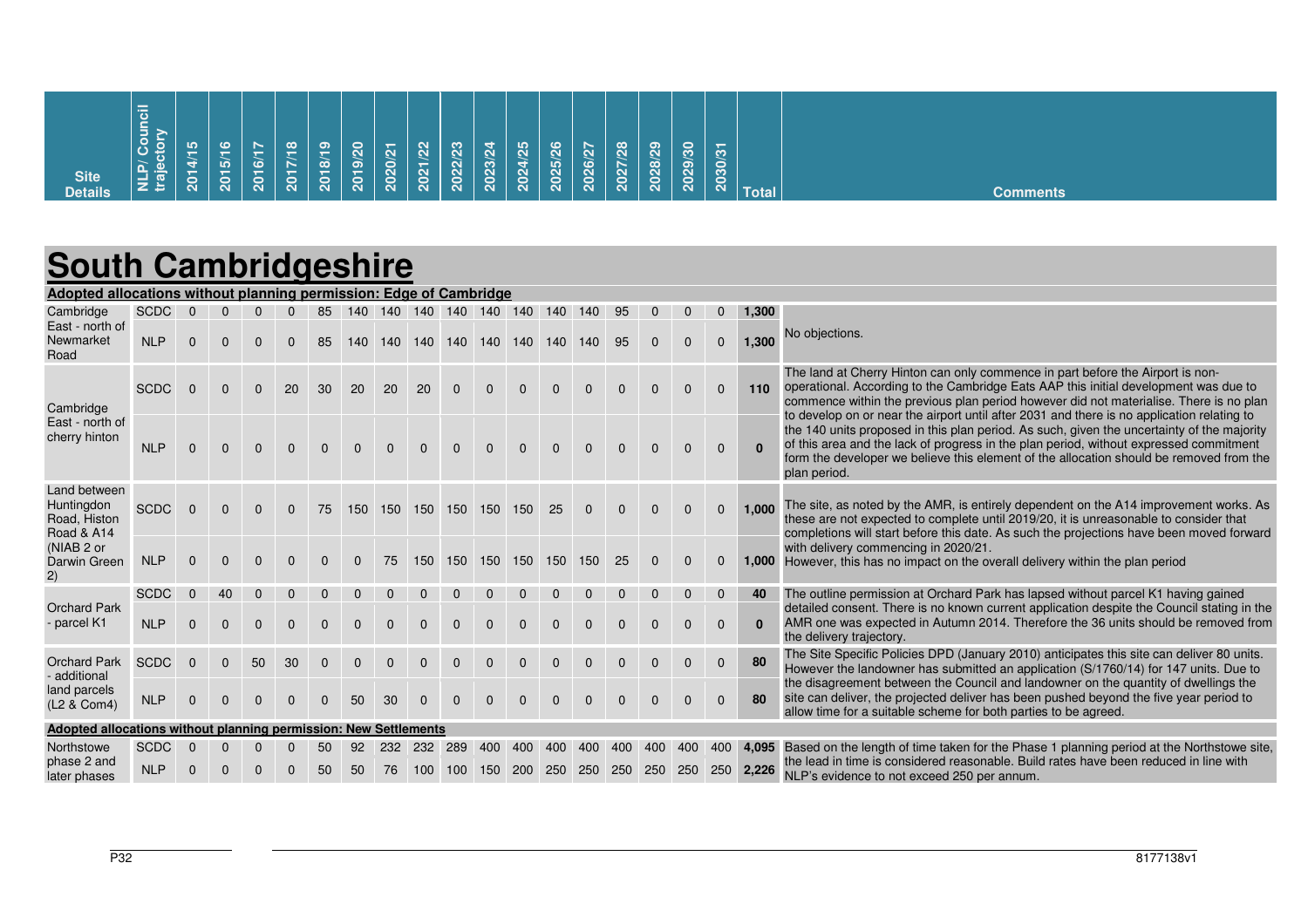| <b>Site</b><br><b>Details</b>                                          | Council<br>trajectory<br>$\tilde{\mathbf{a}}$<br>$\equiv$ | 5<br>2014/1   | ဖ<br>2015/1          | 2016/17                            | 2017/18  | 2018/19    | 2019/20    | 2020/21         | 2021/22     | 2022/23        | 2023/24       | 2024/25      | 2025/26      | 2026/27      | 2027/28      | 2028/29      | 2029/30          | 2030/31                    | <b>Total</b>   | <b>Comments</b>                                                                                                                                                                                                                                                             |
|------------------------------------------------------------------------|-----------------------------------------------------------|---------------|----------------------|------------------------------------|----------|------------|------------|-----------------|-------------|----------------|---------------|--------------|--------------|--------------|--------------|--------------|------------------|----------------------------|----------------|-----------------------------------------------------------------------------------------------------------------------------------------------------------------------------------------------------------------------------------------------------------------------------|
| <b>Adopted allocations without</b>                                     |                                                           |               |                      | planning permission: Village sites |          |            |            |                 |             |                |               |              |              |              |              |              |                  |                            |                |                                                                                                                                                                                                                                                                             |
| Fulbourn &<br><b>Ida Darwin</b><br>Hospitals                           | <b>SCDC</b><br><b>NLP</b>                                 | $\Omega$<br>0 | $\Omega$<br>$\Omega$ | 30<br>$\Omega$                     | 100<br>0 | 50<br>0    | 50<br>30   | $\Omega$<br>100 | 0<br>50     | $\Omega$<br>50 | $\Omega$<br>0 | $\mathbf 0$  | $\mathbf 0$  | $\Omega$     | $\mathbf{0}$ | $\mathbf 0$  | 0<br>$\mathbf 0$ | $\mathbf 0$<br>$\mathbf 0$ | 230<br>230     | This site should not be included in the first five years, as both sites appear to be in use<br>(NHS website) as such not they do not meet the tests of the NPPF which requires sites<br>in the first five years of projected delivery to be available now.                  |
| Papworth<br><b>Everard West</b>                                        | <b>SCDC</b>                                               | $\mathbf 0$   | 8                    | 28                                 | 30       | 0          | 0          |                 |             | 0              |               | 0            | 0            | 0            | 0            | 0            | $\mathbf 0$      | $\mathbf 0$                | 66             |                                                                                                                                                                                                                                                                             |
| Central -<br>south of<br>Church Lane                                   | <b>NLP</b>                                                | $\Omega$      | 8                    | 28                                 | 30       | $\Omega$   | 0          | 0               | 0           | 0              | $\Omega$      | 0            | $\Omega$     | $\Omega$     | $\Omega$     | $\mathbf 0$  | $\mathbf 0$      | $\mathbf 0$                | 58             | No objections.                                                                                                                                                                                                                                                              |
| Papworth<br><b>Everard West</b>                                        | <b>SCDC</b>                                               | $\Omega$      | $\Omega$             |                                    | 0        | 0          | 0          | 0               | 0           | 0              | $\Omega$      | $\mathbf 0$  | 0            | 0            | $\mathbf 0$  | $\mathbf 0$  | $\mathbf 0$      | $\mathbf 0$                | $\blacksquare$ | Application S/2196/13 for two dwellings has been reused due to lack of contributions,                                                                                                                                                                                       |
| Central -<br>Catholic<br>Church site                                   | <b>NLP</b>                                                | $\Omega$      | $\Omega$             | $\Omega$                           | $\Omega$ | $\Omega$   | $\Omega$   | $\Omega$        | 0           | $\Omega$       | $\mathbf{0}$  | $\Omega$     | $\Omega$     | $\mathbf{0}$ | $\mathbf{0}$ | $\mathbf{0}$ | $\mathbf{0}$     | $\mathbf{0}$               | $\Omega$       | this draws into question the viability of the scheme and therefore its achievability. As<br>there is no evidence the scheme is achievable it has been removed from the trajectory.                                                                                          |
| <b>Existing Planning Permissions (at 31 March 2013)</b>                |                                                           |               |                      |                                    |          |            |            |                 |             |                |               |              |              |              |              |              |                  |                            |                |                                                                                                                                                                                                                                                                             |
| Trumpington<br><b>Meadows</b><br>(Cambridge                            | <b>SCDC</b>                                               | 29            | 0                    | 160                                | 100      | 150        | 150        | $\mathbf 0$     | $\mathbf 0$ | $\mathbf{0}$   | 0             | $\mathbf 0$  | 0            | 0            | 0            | 0            | $\mathbf 0$      | $\mathbf 0$                | 589            | Phase 1 has of this scheme has consent for 29 units, and are under construction.<br>However, it took three years from the Reserved Matters consent to building. As such the<br>reminder of the development is pushed back a year, even if the remaining Reserved            |
| Southern<br>Fringe)                                                    | <b>NLP</b>                                                | 29            | $\mathbf 0$          | 0                                  | 160      | 100        | 150        | 150             | $\Omega$    | $\mathbf{0}$   | $\mathbf{0}$  | $\Omega$     | $\mathbf{0}$ | $\Omega$     | $\Omega$     | $\mathbf{0}$ | $\mathbf{0}$     | $\mathbf 0$                | 589            | Matters are submitted immediately, and assuming some site conditions have been<br>cleared through phase 1, it is considered that delivery will not come forward realistically<br>before 2 years after consent.                                                              |
| North-West<br>Cambridge                                                | <b>SCDC</b>                                               | $\mathbf{0}$  | 20                   | 70                                 | 195      | 105        | 90         | 185             | 150         | 250            | 90            | $\mathbf{0}$ | $\mathbf{0}$ | $\Omega$     | $\Omega$     | $\Omega$     | $\mathbf{0}$     | $\mathbf{0}$               |                | Outline Permission was granted on 22 February 2013 for development of up to 3,000<br>1.155 dwellings at the University Site. A letter confirming that all pre-commencement conditions<br>have been discharged was issued to the applicant in July 2014 and reserved matters |
| (University<br>site)                                                   | <b>NLP</b>                                                | $\Omega$      | 20                   | 70                                 | 195      | 105        | 90         | 185             | 150         | 250            | 90            | $\mathbf{0}$ | $\mathbf{0}$ | $\Omega$     | $\Omega$     | $\mathbf{0}$ | $\mathbf{0}$     | $\mathbf{0}$               | 1.155          | applications have also been approved. The AMR states that the developer envisages the<br>first dwellings to be completed in 2015-16 (AMR paragraph A.23) there is no evidence<br>that this cannot be achieved.                                                              |
| <b>Orchard Park</b><br>- addition land<br>parcels $(Q,$<br>former HRCC | <b>SCDC</b>                                               | 65            | 35                   | 35                                 | 5        | 0          | 0          | $\Omega$        | $\Omega$    | $\mathbf{0}$   | 0             | $\mathbf 0$  | $\mathbf 0$  | 0            | $\mathbf 0$  | $\mathbf 0$  | $\mathbf 0$      | $\mathbf 0$                | 140            |                                                                                                                                                                                                                                                                             |
| site & Com2)<br>including local<br>centre                              | <b>NLP</b>                                                | 65            | 35                   | 35                                 | 5        | 0          | $\Omega$   | $\Omega$        | $\Omega$    | $\Omega$       | $\mathbf{0}$  | $\mathbf{0}$ | $\mathbf{0}$ | $\mathbf{0}$ | $\mathbf{0}$ | $\mathbf 0$  | $\mathbf 0$      | $\mathbf 0$                | 140            | No objections.                                                                                                                                                                                                                                                              |
| Northstowe                                                             | <b>SCDC</b>                                               |               | 10                   | 216                                | 264      | 255        | 308        | 168             | 168         |                | 0             | 0            | 0            | 0            | 0            | 0            | $\mathbf 0$      | $\mathbf 0$                | 1,500          | Build rates have been reduced in line with NLP's evidence to not exceed 250 per annum.                                                                                                                                                                                      |
| Phase 1                                                                | <b>NLP</b>                                                | $\Omega$      | 10                   | 216                                | 250      | <b>200</b> | <b>200</b> | 174             | 150         | 150            | 100           | 50           | $\Omega$     | $\Omega$     | $\Omega$     | $\Omega$     | $\Omega$         | $\Omega$                   | 1,500          |                                                                                                                                                                                                                                                                             |
| Cambourne                                                              | <b>SCDC</b>                                               | 175           | 175                  | 175                                | 120      | 94         |            |                 |             |                | 0             | 0            | $\Omega$     | $\Omega$     | 0            | $\Omega$     | $\mathbf{0}$     | $\mathbf 0$                | 739            | No objections.                                                                                                                                                                                                                                                              |
| (additional                                                            | <b>NLP</b>                                                | 175           |                      | 175 175                            | 120      | 94         | $\Omega$   | $\Omega$        | $\Omega$    | $\Omega$       | $\mathbf{0}$  | $\mathbf{0}$ | $\mathbf{0}$ | $\mathbf{0}$ | $\mathbf{0}$ | $\mathbf{0}$ | $\mathbf{0}$     | $\mathbf 0$                | 739            |                                                                                                                                                                                                                                                                             |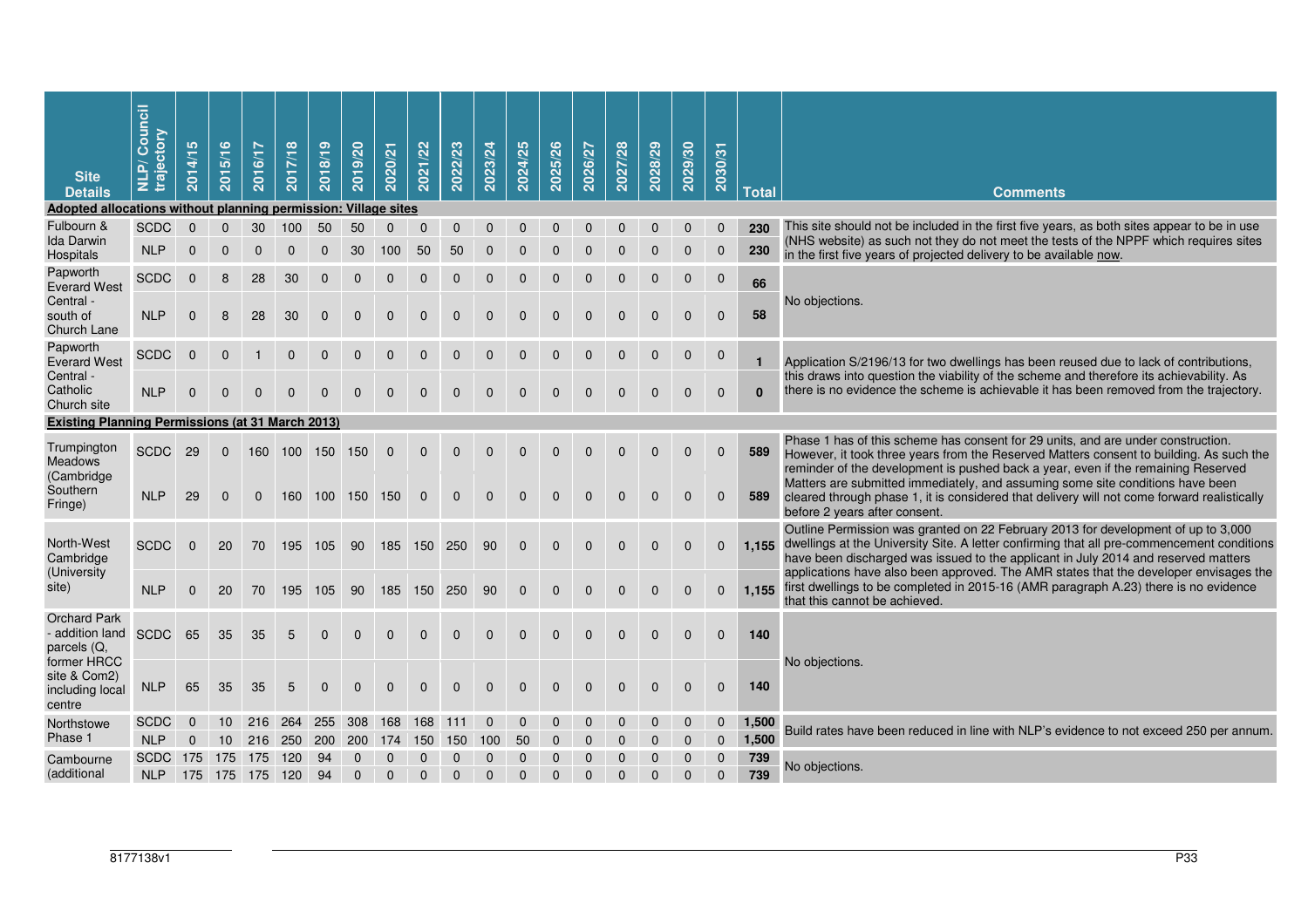| <b>Site</b><br><b>Details</b>                              | Council<br>trajectory<br>$\tilde{\mathbf{a}}$<br>글 | 5<br>2014/1    | ဖ<br>2015/1      | 2016/17      | 2017/18      | 2018/19      | 2019/20     | 2020/21     | 2021/22          | 2022/23      | 2023/24        | 2024/25      | 2025/26        | 2026/27      | 2027/28     | 2028/29     | 2029/30          | 2030/31        | <b>Total</b> | <b>Comments</b>                                                                                                                                                                                                                                                                  |
|------------------------------------------------------------|----------------------------------------------------|----------------|------------------|--------------|--------------|--------------|-------------|-------------|------------------|--------------|----------------|--------------|----------------|--------------|-------------|-------------|------------------|----------------|--------------|----------------------------------------------------------------------------------------------------------------------------------------------------------------------------------------------------------------------------------------------------------------------------------|
| 950 dwellings)                                             |                                                    |                |                  |              |              |              |             |             |                  |              |                |              |                |              |             |             |                  |                |              |                                                                                                                                                                                                                                                                                  |
| Former Bayer                                               | <b>SCDC</b>                                        | $\Omega$       | 30               | 60           | 60           | 60           | 60          | 15          | $\mathbf 0$      | $\mathbf{0}$ | $\Omega$       | $\Omega$     | $\Omega$       | $\Omega$     | $\Omega$    |             | $\Omega$         | $\mathbf{0}$   | 285          |                                                                                                                                                                                                                                                                                  |
| Cropscience<br>site                                        | <b>NLP</b>                                         | $\Omega$       | 30               | 60           | 60           | 60           | 60          | 15          | $\mathbf 0$      | $\mathbf 0$  | $\mathbf 0$    | $\mathbf{0}$ | $\Omega$       | $\Omega$     | $\Omega$    | $\Omega$    | $\mathbf 0$      | $\overline{0}$ | 285          | No objections.                                                                                                                                                                                                                                                                   |
| <b>Historic Rural Allocations with planning permission</b> |                                                    |                |                  |              |              |              |             |             |                  |              |                |              |                |              |             |             |                  |                |              |                                                                                                                                                                                                                                                                                  |
| West of                                                    | <b>SCDC</b>                                        | 80             | 51               | 40           | $\mathbf 0$  | $\mathbf 0$  | $\mathbf 0$ | $\mathbf 0$ | $\mathbf 0$      | $\mathbf 0$  | $\mathbf{0}$   | $\mathbf{0}$ | $\Omega$       | $\Omega$     | $\Omega$    | $\Omega$    | $\Omega$         | $\mathbf{0}$   | 171          |                                                                                                                                                                                                                                                                                  |
| <b>Ermine Street</b><br>South,<br>Papworth<br>Everard      | <b>NLP</b>                                         | 80             | 51               | 40           | $\mathbf 0$  | $\mathbf 0$  | $\mathbf 0$ | $\mathbf 0$ | $\mathbf{0}$     | $\mathbf{0}$ | $\mathbf{0}$   | $\mathbf{0}$ | $\Omega$       | $\mathbf{0}$ | $\Omega$    | $\Omega$    | $\Omega$         | $\Omega$       | 171          | No objections.                                                                                                                                                                                                                                                                   |
| Windfall Sites: Estate sized (9 or more dwellings)         |                                                    |                |                  |              |              |              |             |             |                  |              |                |              |                |              |             |             |                  |                |              |                                                                                                                                                                                                                                                                                  |
| S/1029/10:<br>Land at                                      | <b>SCDC</b>                                        | $\mathbf 0$    | $\mathbf{0}$     | $\mathbf 0$  | $\mathbf 0$  | $\mathbf 0$  | $\pmb{0}$   | $\mathbf 0$ | $\boldsymbol{0}$ | $\mathbf 0$  | $\mathbf 0$    | $\mathbf 0$  | $\mathbf 0$    | $\mathbf 0$  | $\mathbf 0$ | $\mathbf 0$ | $\mathbf 0$      | $\mathbf 0$    | $\bf{0}$     | No objections.                                                                                                                                                                                                                                                                   |
| Moores Farm,<br>Foxton                                     | <b>NLP</b>                                         | $\overline{0}$ | $\overline{0}$   | $\mathbf 0$  | $\mathbf 0$  | $\mathbf 0$  | $\mathbf 0$ | $\mathbf 0$ | $\mathbf{0}$     | $\mathbf{0}$ | $\Omega$       | $\Omega$     | $\Omega$       | $\Omega$     | $\Omega$    | $\Omega$    | $\Omega$         | $\Omega$       | $\bf{0}$     |                                                                                                                                                                                                                                                                                  |
| S/2013/11:<br>Windmill                                     | <b>SCDC</b>                                        | 21             | 0                | 0            | 0            | $\mathbf 0$  | $\pmb{0}$   | $\mathbf 0$ | $\pmb{0}$        | $\pmb{0}$    | $\overline{0}$ | $\mathbf 0$  | $\mathbf 0$    | $\mathbf{0}$ | $\mathbf 0$ | $\mathbf 0$ | $\mathbf{0}$     | $\mathbf 0$    | 21           | The application relates to the erection of 79 dwellings (47 market and 32 affordable),<br>following demolition of 34 existing dwellings, and associated parking and landscaping.<br>This equates to a net housing figure of 45. The 21 units included in the trajectory for this |
| Estate,<br>Fulbourn                                        | <b>NLP</b>                                         | $\mathbf{0}$   | 0                | $\mathbf 0$  | 0            | $\mathbf 0$  | $\pmb{0}$   | $\mathbf 0$ | $\pmb{0}$        | $\pmb{0}$    | $\mathbf 0$    | $\mathbf 0$  | $\mathbf 0$    | $\mathbf{0}$ | $\mathbf 0$ | $\mathbf 0$ | $\mathbf{0}$     | $\mathbf 0$    | $\mathbf{0}$ | site have been omitted as double counting, with the remainder of the completions<br>obviously included in previous year.                                                                                                                                                         |
| S/0261/09 &<br>S/1886/14:                                  | <b>SCDC</b>                                        | $\mathbf 0$    | 4                | 6            | $\mathbf 0$  | $\mathbf 0$  | $\mathbf 0$ | $\mathbf 0$ | $\mathbf 0$      | $\mathbf 0$  | $\mathbf 0$    | $\mathbf 0$  | $\overline{0}$ | $\Omega$     | $\Omega$    | $\mathbf 0$ | $\mathbf 0$      | $\pmb{0}$      | 10           | No objections.                                                                                                                                                                                                                                                                   |
| West Road,<br>Gamlingay                                    | <b>NLP</b>                                         | $\mathbf 0$    | $\overline{4}$   | 6            | $\mathbf 0$  | $\mathbf 0$  | $\mathbf 0$ | $\mathbf 0$ | $\mathbf 0$      | $\mathbf 0$  | $\mathbf 0$    | $\mathbf 0$  | $\Omega$       | $\Omega$     | $\Omega$    | $\mathbf 0$ | $\mathbf 0$      | $\pmb{0}$      | 10           |                                                                                                                                                                                                                                                                                  |
| S/2285/10:                                                 | <b>SCDC</b>                                        | $\overline{2}$ | $\mathbf{0}$     | $\mathbf{0}$ | $\mathbf{0}$ | $\mathbf{0}$ | $\mathbf 0$ | $\mathbf 0$ | $\mathbf{0}$     | $\mathbf{0}$ | $\Omega$       | $\Omega$     | $\Omega$       | $\Omega$     | $\Omega$    | $\Omega$    | $\Omega$         | $\Omega$       | $\mathbf{2}$ | The trajectory does not net off the demolished dwelling, 7 already completed (of 9) as                                                                                                                                                                                           |
| Green Street,<br>Willingham                                | <b>NLP</b>                                         |                | $\mathbf 0$      | $\mathbf 0$  | 0            | $\mathbf 0$  | $\pmb{0}$   | $\mathbf 0$ | $\mathbf 0$      | $\mathbf 0$  | $\mathbf 0$    | $\mathbf 0$  | $\overline{0}$ | $\Omega$     | $\Omega$    | $\Omega$    | $\Omega$         | $\Omega$       | $\mathbf 1$  | such the trajectory is reduced to 1                                                                                                                                                                                                                                              |
| S/1778/10:                                                 | <b>SCDC</b>                                        | $\mathbf 0$    | $\mathbf{0}$     | $\mathbf 0$  | 0            | $\mathbf 0$  | 0           | $\mathbf 0$ | $\mathbf 0$      | $\mathbf 0$  | 0              | $\Omega$     | $\Omega$       | $\Omega$     | $\Omega$    | $\Omega$    | $\Omega$         | $\mathbf 0$    | $\mathbf 0$  |                                                                                                                                                                                                                                                                                  |
| Gretton Court,<br>Girton                                   | <b>NLP</b>                                         | $\mathbf 0$    | $\mathbf 0$      | $\mathbf 0$  | 0            | $\mathbf 0$  | $\pmb{0}$   | $\mathbf 0$ | $\mathbf 0$      | $\mathbf 0$  | $\mathbf 0$    | $\mathbf 0$  | $\overline{0}$ | $\mathbf 0$  | $\mathbf 0$ | $\mathbf 0$ | $\mathbf 0$      | $\overline{0}$ | $\bf{0}$     | No objections.                                                                                                                                                                                                                                                                   |
| S/0133/11:<br>The Railway                                  | <b>SCDC</b>                                        | $\mathbf 0$    | 11               | 0            | 0            | $\mathbf 0$  | $\pmb{0}$   | $\mathbf 0$ | $\pmb{0}$        | $\pmb{0}$    | $\mathbf 0$    | $\mathbf 0$  | $\overline{0}$ | $\mathbf{0}$ | $\mathbf 0$ | $\mathbf 0$ | $\boldsymbol{0}$ | $\mathbf 0$    | 11           | No objections.                                                                                                                                                                                                                                                                   |
| Tavern, Great<br>Shelford                                  | <b>NLP</b>                                         | $\mathbf 0$    | 11               | 0            | 0            | $\mathbf 0$  | $\pmb{0}$   | $\mathbf 0$ | $\pmb{0}$        | $\pmb{0}$    | $\mathbf 0$    | $\mathbf 0$  | $\mathbf 0$    | $\mathbf{0}$ | $\mathbf 0$ | $\Omega$    | $\mathbf 0$      | $\mathbf 0$    | 11           |                                                                                                                                                                                                                                                                                  |
| S/1463/10:<br>Nelson                                       | <b>SCDC</b>                                        | 10             | $\boldsymbol{0}$ | $\mathbf 0$  | 0            | $\mathbf 0$  | $\pmb{0}$   | $\mathbf 0$ | $\boldsymbol{0}$ | $\mathbf 0$  | $\mathbf 0$    | $\mathbf 0$  | $\mathbf 0$    | $\mathbf{0}$ | $\mathbf 0$ | $\mathbf 0$ | $\mathbf 0$      | $\mathbf 0$    | 10           |                                                                                                                                                                                                                                                                                  |
| Crescent &<br><b>High Street,</b>                          | <b>NLP</b>                                         | 10             | $\boldsymbol{0}$ | 0            | 0            | $\mathbf 0$  | $\pmb{0}$   | $\mathbf 0$ | $\pmb{0}$        | $\mathbf 0$  | $\mathbf 0$    | $\mathbf 0$  | $\overline{0}$ | $\mathbf{0}$ | $\mathbf 0$ | $\mathbf 0$ | $\mathbf 0$      | $\mathbf 0$    | 10           | No objections.                                                                                                                                                                                                                                                                   |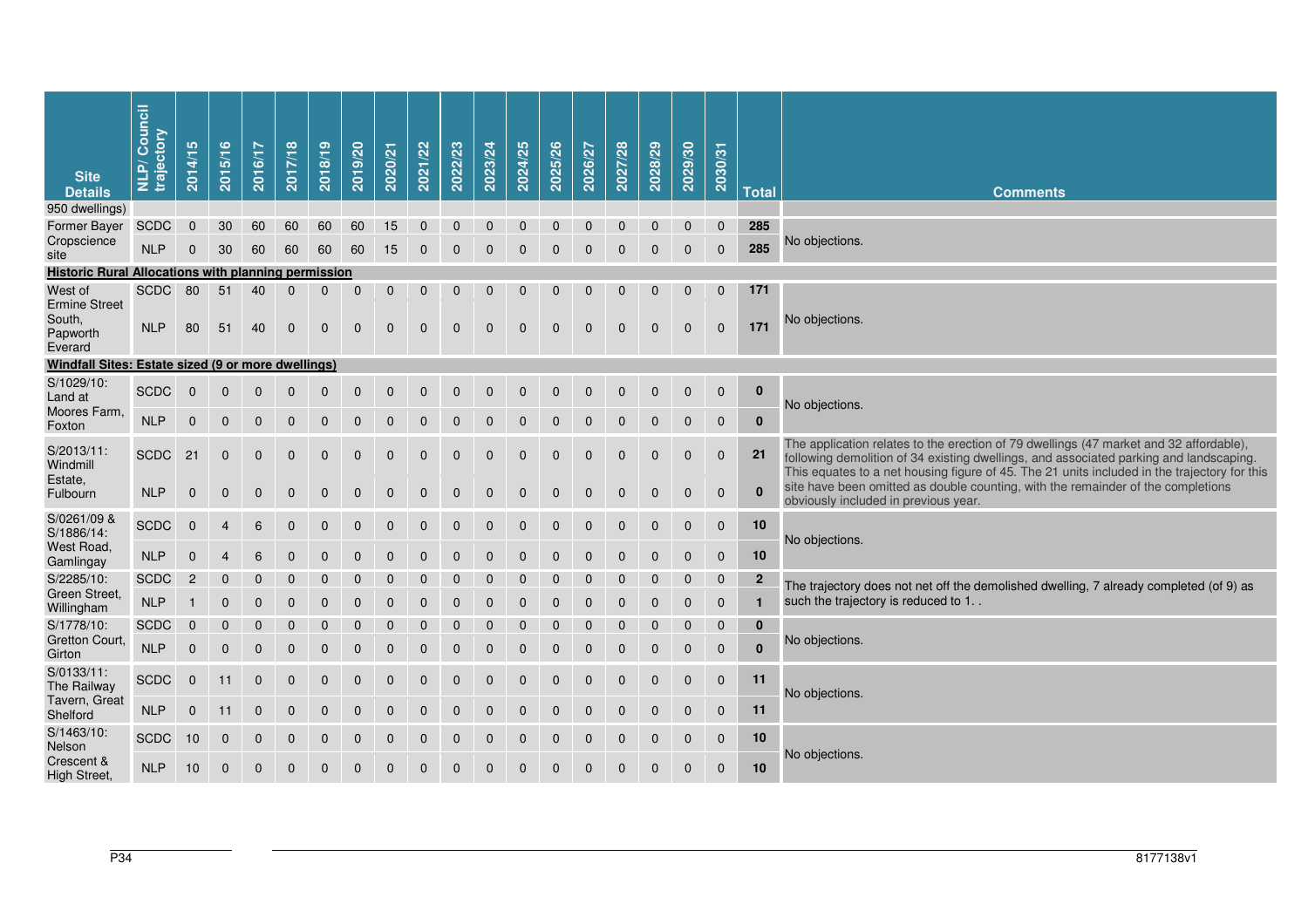| <b>Site</b><br><b>Details</b>                     | <b>NLP/Council</b><br>trajectory | 5<br>2014/1    | 2015/16      | 2016/17        | 2017/18      | 2018/19      | 2019/20        | 2020/21      | 2021/22      | 2022/23      | 2023/24      | 2024/25      | 2025/26      | 2026/27      | 2027/28        | 2028/29      | 2029/30      | 2030/31        | <b>Total</b>   | <b>Comments</b>                                                                                                                                                                           |
|---------------------------------------------------|----------------------------------|----------------|--------------|----------------|--------------|--------------|----------------|--------------|--------------|--------------|--------------|--------------|--------------|--------------|----------------|--------------|--------------|----------------|----------------|-------------------------------------------------------------------------------------------------------------------------------------------------------------------------------------------|
| S/0733/11:                                        | <b>SCDC</b>                      | $\mathbf{0}$   | 19           | $\mathbf{0}$   | $\mathbf{0}$ | $\mathbf{0}$ | $\mathbf{0}$   | $\mathbf{0}$ | $\mathbf{0}$ | $\mathbf{0}$ | $\mathbf{0}$ | $\mathbf{0}$ | $\mathbf{0}$ | $\mathbf{0}$ | $\mathbf{0}$   | $\mathbf{0}$ | $\mathbf{0}$ | $\mathbf{0}$   | 19             |                                                                                                                                                                                           |
| Brickhills,<br>Willingham                         | <b>NLP</b>                       | $\mathbf 0$    | 19           | $\mathbf 0$    | $\mathbf 0$  | $\mathbf 0$  | $\mathbf 0$    | $\mathbf 0$  | $\mathbf{0}$ | $\mathbf{0}$ | $\Omega$     | $\Omega$     | $\Omega$     | $\Omega$     | $\Omega$       | $\Omega$     | $\mathbf{0}$ | $\Omega$       | 19             | No objections.                                                                                                                                                                            |
| S/1771/08 &<br>S/1948/12:<br><b>Station Road.</b> | <b>SCDC</b>                      | 24             | 24           | 24             | 10           | $\pmb{0}$    | $\pmb{0}$      | $\pmb{0}$    | $\mathbf 0$  | $\mathbf 0$  | $\mathbf{0}$ | $\mathbf 0$  | $\Omega$     | $\Omega$     | $\overline{0}$ | $\Omega$     | $\mathbf 0$  | $\overline{0}$ | 82             | No objections.                                                                                                                                                                            |
| Gamlingay                                         | <b>NLP</b>                       | 24             | 24           | 24             | 10           | $\mathbf 0$  | $\mathbf 0$    | $\mathbf 0$  | $\Omega$     | $\Omega$     | $\Omega$     | $\Omega$     | $\Omega$     | $\Omega$     | $\Omega$       | $\Omega$     | $\Omega$     | $\mathbf 0$    | 82             |                                                                                                                                                                                           |
| S/2509/12:<br>Long Drove &                        | <b>SCDC</b>                      | 26             | 21           | $\mathbf 0$    | $\mathbf 0$  | $\Omega$     | $\mathbf 0$    | $\Omega$     | $\Omega$     | $\Omega$     | $\Omega$     | $\Omega$     | $\Omega$     | $\Omega$     | $\Omega$       | $\Omega$     | $\mathbf{0}$ | $\overline{0}$ | 47             | No objections.                                                                                                                                                                            |
| Beech Road,<br>Cottenham                          | <b>NLP</b>                       | 26             | 21           | $\pmb{0}$      | $\mathbf 0$  | $\mathbf 0$  | $\mathbf 0$    | $\mathbf 0$  | $\mathbf 0$  | $\mathbf{0}$ | $\mathbf{0}$ | $\mathbf 0$  | $\Omega$     | $\mathbf{0}$ | $\mathbf 0$    | $\mathbf 0$  | $\mathbf 0$  | $\mathbf 0$    | 47             |                                                                                                                                                                                           |
| S/0809/12:<br><b>SCA</b><br>Packaging,            | <b>SCDC</b>                      | $\overline{c}$ | $\mathbf{0}$ | $\mathbf{0}$   | $\mathbf{0}$ | $\mathbf{0}$ | $\mathbf{0}$   | $\mathbf{0}$ | $\Omega$     | $\Omega$     | $\Omega$     | $\Omega$     | $\Omega$     | $\Omega$     | $\Omega$       | $\Omega$     | $\Omega$     | $\mathbf 0$    | $\overline{2}$ | No objections.                                                                                                                                                                            |
| Histon                                            | <b>NLP</b>                       | $\mathbf 2$    | $\pmb{0}$    | $\mathbf 0$    | $\mathbf 0$  | $\mathbf 0$  | $\overline{0}$ | $\mathbf 0$  | $\Omega$     | $\Omega$     | $\Omega$     | $\Omega$     | $\Omega$     | $\Omega$     | $\Omega$       | $\Omega$     | $\Omega$     | $\Omega$       | $\overline{2}$ |                                                                                                                                                                                           |
| S/2609/11 &<br>S/1798/10:<br>The Moor,            | <b>SCDC</b>                      | 0              | $\mathbf 0$  | 10             | $\mathbf 0$  | $\mathbf 0$  | $\mathbf 0$    | $\mathbf 0$  | $\mathbf{0}$ | $\mathbf{0}$ | $\mathbf{0}$ | $\mathbf 0$  | $\mathbf 0$  | $\mathbf{0}$ | $\mathbf 0$    | $\mathbf 0$  | $\mathbf{0}$ | $\mathbf 0$    | 10             | No objections.                                                                                                                                                                            |
| Melbourn                                          | <b>NLP</b>                       | $\pmb{0}$      | $\pmb{0}$    | 10             | $\pmb{0}$    | $\mathbf{0}$ | 0              | $\mathbf{0}$ | $\mathbf{0}$ | $\mathbf{0}$ | $\mathbf{0}$ | $\mathbf 0$  | $\Omega$     | $\Omega$     | $\Omega$       |              | $\Omega$     | $\mathbf 0$    | 10             |                                                                                                                                                                                           |
| S/0983/11 &<br>S/1388/12:<br>Former EDF           | <b>SCDC</b>                      | 51             | 30           | $\mathbf 0$    | $\mathbf 0$  | $\mathbf 0$  | $\mathbf 0$    | $\mathbf 0$  | $\Omega$     | $\Omega$     | $\Omega$     | $\Omega$     | $\Omega$     | $\Omega$     | $\Omega$       | $\Omega$     | $\Omega$     | $\mathbf 0$    | 81             | No objections.                                                                                                                                                                            |
| <b>Energy Depot</b>                               | <b>NLP</b>                       | 51             | 30           | $\mathbf 0$    | $\mathbf 0$  | $\Omega$     | $\Omega$       | $\Omega$     | $\Omega$     | $\Omega$     | $\Omega$     | $\Omega$     |              | $\Omega$     | $\Omega$       | $\Omega$     | $\Omega$     | $\Omega$       | 81             |                                                                                                                                                                                           |
| S/0820/12,<br>S/0879/14 &                         | <b>SCDC</b>                      | 30             | $\mathbf 0$  | $\Omega$       | $\mathbf{0}$ | $\Omega$     | $\Omega$       | $\Omega$     | $\Omega$     | $\Omega$     | $\Omega$     | $\Omega$     | $\Omega$     | $\Omega$     | $\Omega$       | $\Omega$     | $\Omega$     | $\mathbf 0$    | 30             | Application S/0820/12 identifies 32 existing units which are proposed to be refurbished to<br>28 flats and 2 new bungalows. As such the net housing figure is -2, this is included in the |
| S/0047/14:<br>MacFarlane                          | <b>NLP</b>                       | $-2$           | $\mathbf 0$  | $\mathbf 0$    | $\mathbf 0$  | $\Omega$     | $\Omega$       | $\Omega$     | $\Omega$     | $\Omega$     | $\Omega$     | $\Omega$     | $\Omega$     | $\Omega$     | $\Omega$       | $\Omega$     | $\Omega$     | $\Omega$       | $-2$           | trajectory as opposed to the Council's gross figure.                                                                                                                                      |
| S/2064/12:<br>Robson Court,                       | <b>SCDC</b>                      | 30             | $\pmb{0}$    | $\overline{0}$ | $\mathbf 0$  | $\mathbf 0$  | $\overline{0}$ | $\mathbf 0$  | $\Omega$     | $\Omega$     | $\mathbf 0$  | $\mathbf 0$  | $\mathbf 0$  | $\mathbf 0$  | $\mathbf 0$    | $\Omega$     | $\mathbf 0$  | $\mathbf 0$    | 30             | Application S/2064/12 gives consent for the demolition of existing 35 no. shared amenity<br>apartments for the homeless and the erection of 30 no. self-contained apartments for the      |
| Waterbeach                                        | <b>NLP</b>                       | $-5$           | $\pmb{0}$    | $\mathbf{0}$   | $\mathbf 0$  | $\mathbf 0$  | $\overline{0}$ | $\mathbf{0}$ | $\mathbf{0}$ | $\Omega$     | $\Omega$     | $\Omega$     | $\Omega$     | $\Omega$     | $\Omega$       | $\Omega$     | $\Omega$     | $\mathbf 0$    | -5             | homeless with associated parking and amenity space. The net figure is -5 and this is<br>included in the trajectory instead of the Council's gross projection.                             |
| S/1783/12 &<br>S/1786/12:                         | <b>SCDC</b>                      | $\mathbf 0$    | 10           | $\mathbf 0$    | $\mathbf 0$  | $\mathbf 0$  | $\mathbf 0$    | $\Omega$     | $\Omega$     | $\Omega$     | $\Omega$     | $\Omega$     | $\Omega$     | $\Omega$     | $\Omega$       | $\Omega$     | $\Omega$     | $\mathbf 0$    | 10             | No objections.                                                                                                                                                                            |
| Former John<br>Falkner                            | <b>NLP</b>                       | $\pmb{0}$      | 10           | $\mathbf 0$    | $\mathbf 0$  | $\mathbf 0$  | $\overline{0}$ | $\mathbf 0$  | $\mathbf 0$  | $\mathbf{0}$ | $\Omega$     | $\Omega$     | $\Omega$     | $\Omega$     | $\Omega$       | $\Omega$     | $\Omega$     | $\mathbf 0$    | 10             |                                                                                                                                                                                           |
| S/1044/11:<br>Church Street.                      | <b>SCDC</b>                      | $\Omega$       | 10           | $\mathbf{0}$   | $\mathbf{0}$ | $\mathbf{0}$ | $\mathbf{0}$   | $\mathbf{0}$ | $\Omega$     | $\Omega$     | $\Omega$     | $\Omega$     | $\Omega$     | $\Omega$     | $\Omega$       | $\Omega$     | $\Omega$     | $\mathbf 0$    | 10             | No objections.                                                                                                                                                                            |
| Great                                             | <b>NLP</b>                       | $\mathbf{0}$   | 10           | $\Omega$       | $\Omega$     | $\Omega$     | $\Omega$       | $\Omega$     | $\Omega$     | $\Omega$     | $\Omega$     | $\Omega$     |              |              |                |              | $\Omega$     | $\Omega$       | 10             |                                                                                                                                                                                           |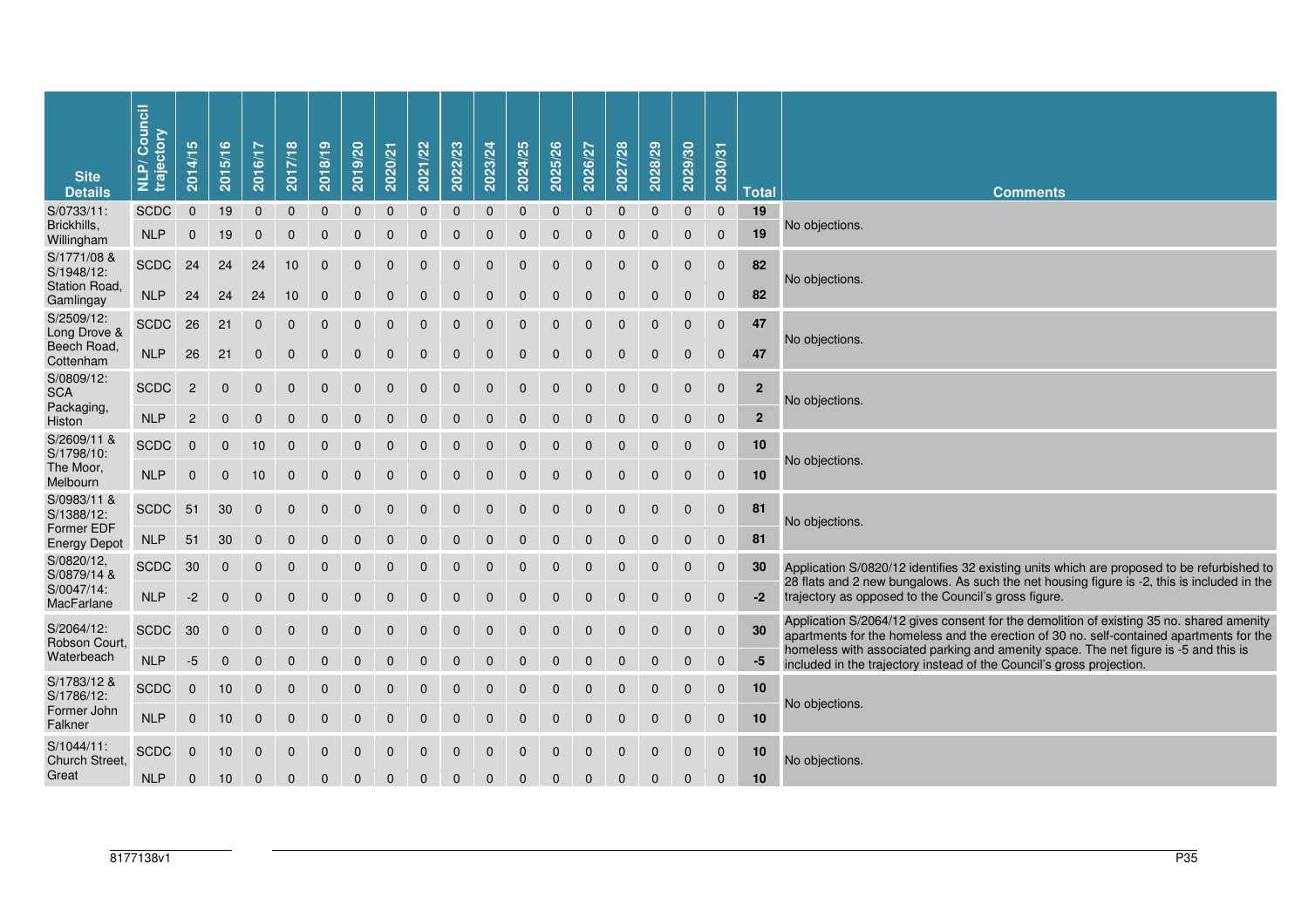| <b>Site</b><br><b>Details</b>                       | NLP/Council<br>trajectory | 5<br>2014/1 | 2015/16      | 2016/17      | 2017/18      | 2018/19      | 2019/20      | 2020/21      | 2021/22      | 2022/23      | 2023/24      | 2024/25      | 2025/26      | 2026/27      | 2027/28      | 2028/29      | 2029/30      | 2030/31      | <b>Total</b> | <b>Comments</b>                                                                                                                                                                                                                        |
|-----------------------------------------------------|---------------------------|-------------|--------------|--------------|--------------|--------------|--------------|--------------|--------------|--------------|--------------|--------------|--------------|--------------|--------------|--------------|--------------|--------------|--------------|----------------------------------------------------------------------------------------------------------------------------------------------------------------------------------------------------------------------------------------|
| Eversden                                            |                           |             |              |              |              |              |              |              |              |              |              |              |              |              |              |              |              |              |              |                                                                                                                                                                                                                                        |
| S/1725/12,<br>S/1727/12,<br>S/1728/12,              | <b>SCDC</b>               | $\mathbf 0$ | 25           | 37           | $\mathbf 0$  | $\mathbf 0$  | 0            | $\mathbf{0}$ | $\mathbf 0$  | 0            | $\mathbf 0$  | $\mathbf 0$  | $\mathbf 0$  | $\mathbf 0$  | $\mathbf 0$  | $\mathbf 0$  | $\mathbf 0$  | $\mathbf 0$  | 62           | No objections.                                                                                                                                                                                                                         |
| S/1023/14 &<br>S/0990/14:                           | <b>NLP</b>                | $\mathbf 0$ | 25           | 37           | 0            | 0            | 0            | $\mathbf{0}$ | 0            | 0            | 0            | 0            | 0            | 0            | 0            | 0            | $\mathbf 0$  | $\mathbf 0$  | 62           |                                                                                                                                                                                                                                        |
| S/2420/12:                                          | <b>SCDC</b>               | 18          | 0            | $\mathbf 0$  | 0            | $\mathbf{0}$ | 0            | 0            | 0            | 0            | 0            | 0            | 0            | $\mathbf 0$  | $\mathbf 0$  | 0            | $\mathbf 0$  | $\mathbf 0$  | 18           | Application S/2420/12 granted consent for the erection of 18 affordable dwellings                                                                                                                                                      |
| Cambridge<br>Road, Linton                           | <b>NLP</b>                | 14          | $\mathbf 0$  | $\mathbf 0$  | $\mathbf{0}$ | $\mathbf 0$  | 0            | $\mathbf{0}$ | $\mathbf 0$  | 0            | $\mathbf 0$  | $\mathbf 0$  | $\mathbf 0$  | $\mathbf 0$  | $\mathbf 0$  | $\mathbf 0$  | $\mathbf 0$  | $\mathbf 0$  | 14           | following demolition of 4no. existing dwellings, former Police Station and outbuildings;<br>formation of replacement vehicular access. The net figure of 14 is used in the trajectory<br>rather than the Council's gross figure of 18. |
| S/2230/12 &<br>S/2664/13:<br>Cinques                | <b>SCDC</b>               | 9           | $\mathbf{0}$ | $\Omega$     | $\mathbf{0}$ | $\Omega$     | 0            | $\mathbf{0}$ | $\mathbf 0$  | 0            | $\mathbf 0$  | $\mathbf 0$  | $\mathbf 0$  | $\mathbf 0$  | $\mathbf 0$  | $\mathbf 0$  | $\mathbf 0$  | $\mathbf 0$  | 9            | Application S/2230/12 is for the delivery of 9 dwellings, but with the demolition of 1<br>bungalow. The net figure is 8 and this is included in the trajectory instead of the Council's                                                |
| Road,<br>Gamlingay                                  | <b>NLP</b>                | 8           | $\Omega$     | $\Omega$     | $\Omega$     | $\mathbf{0}$ | $\Omega$     | $\Omega$     | 0            | $\Omega$     | $\Omega$     | $\mathbf{0}$ | $\mathbf{0}$ | $\mathbf{0}$ | $\mathbf{0}$ | $\mathbf{0}$ | $\mathbf{0}$ | $\mathbf{0}$ | 8            | gross figure of 9.                                                                                                                                                                                                                     |
| <b>Windfall Sites:</b><br>Small Sites (8<br>or less | <b>SCDC</b>               | 91          | 30           | $\mathbf 0$  | $\mathbf{0}$ | 0            | 0            | $\mathbf{0}$ | 0            | 0            | $\mathbf 0$  | $\mathbf 0$  | $\mathbf 0$  | $\mathbf 0$  | $\mathbf 0$  | $\mathbf 0$  | $\mathbf 0$  | $\mathbf 0$  | 121          | Not possible to analyse these sites further, no information on individual sites.                                                                                                                                                       |
| dwellings)<br>already Under<br>Construction         | <b>NLP</b>                | 91          | 30           | $\mathbf 0$  | $\mathbf 0$  | $\mathbf 0$  | 0            | $\mathbf{0}$ | 0            | 0            | $\mathbf 0$  | 0            | 0            | $\mathbf 0$  | 0            | 0            | $\mathbf 0$  | $\mathbf 0$  | 121          |                                                                                                                                                                                                                                        |
| <b>Windfall Sites:</b><br>Small Sites (8<br>or less | <b>SCDC</b>               | 20          | 50           | 71           | 40           | 20           | 0            | $\mathbf{0}$ | $\mathbf 0$  | 0            | $\mathbf 0$  | $\mathbf 0$  | $\mathbf 0$  | $\mathbf 0$  | $\mathbf 0$  | $\mathbf 0$  | $\mathbf 0$  | $\mathbf 0$  | 201          | Not possible to analyse these sites further, no information on individual sites.                                                                                                                                                       |
| dwellings) Not<br>Under<br>Construction             | <b>NLP</b>                | 20          | 50           | 71           | 40           | 20           | $\Omega$     | $\Omega$     | $\Omega$     | $\Omega$     | $\Omega$     | $\Omega$     | $\Omega$     | $\Omega$     | $\Omega$     | $\Omega$     | $\mathbf{0}$ | $\mathbf{0}$ | 201          |                                                                                                                                                                                                                                        |
|                                                     |                           |             |              |              |              |              |              |              |              |              |              |              |              |              |              |              |              |              |              | Planning applications for 9 or more dwellings where decision to grant planning permission either awaiting the signing of a s106 agreement or resolution of outstanding issues (as at 31 March 2014)                                    |
| S/2290/10:                                          | <b>SCDC</b>               | $\Omega$    | 10           | $\Omega$     | $\Omega$     | 0            | 0            | 0            | 0            | 0            | 0            | 0            | 0            | 0            | U            | 0            | $\mathbf{0}$ | $\mathbf{0}$ | 10           |                                                                                                                                                                                                                                        |
| Woodside,<br>Longstanton                            | <b>NLP</b>                | $\mathbf 0$ | 10           | $\mathbf{0}$ | $\Omega$     | $\mathbf 0$  | 0            | $\mathbf 0$  | $\mathbf 0$  | 0            | $\mathbf 0$  | $\mathbf 0$  | $\mathbf 0$  | $\mathbf 0$  | $\mathbf 0$  | $\mathbf 0$  | $\mathbf 0$  | $\mathbf 0$  | 10           | No objections.                                                                                                                                                                                                                         |
| <b>New Local Plan Allocations: Strategic Sites</b>  |                           |             |              |              |              |              |              |              |              |              |              |              |              |              |              |              |              |              |              |                                                                                                                                                                                                                                        |
| Land between<br>Huntingdon<br>Road, Histon          | <b>SCDC</b>               | $\mathbf 0$ | $\mathbf{0}$ | $\mathbf{0}$ | $\mathbf 0$  | $\mathbf 0$  | 0            | $\mathbf 0$  | $\mathbf 0$  | 0            | $\mathbf 0$  | $\mathbf 0$  | $\mathbf 0$  | $\mathbf 0$  | $\mathbf 0$  | $\mathbf 0$  | $\mathbf 0$  | $\mathbf 0$  | $\mathbf 0$  |                                                                                                                                                                                                                                        |
| Road & A14<br>(NIAB 3 or<br>Darwin Green<br>3)      | <b>NLP</b>                | $\Omega$    | $\Omega$     | $\Omega$     | $\Omega$     | $\mathbf{0}$ | $\mathbf{0}$ | $\Omega$     | $\mathbf{0}$ | $\mathbf{0}$ | $\mathbf{0}$ | $\mathbf{0}$ | $\mathbf{0}$ | $\mathbf{0}$ | $\mathbf{0}$ | $\mathbf{0}$ | $\mathbf{0}$ | $\mathbf{0}$ | $\bf{0}$     | No objections.                                                                                                                                                                                                                         |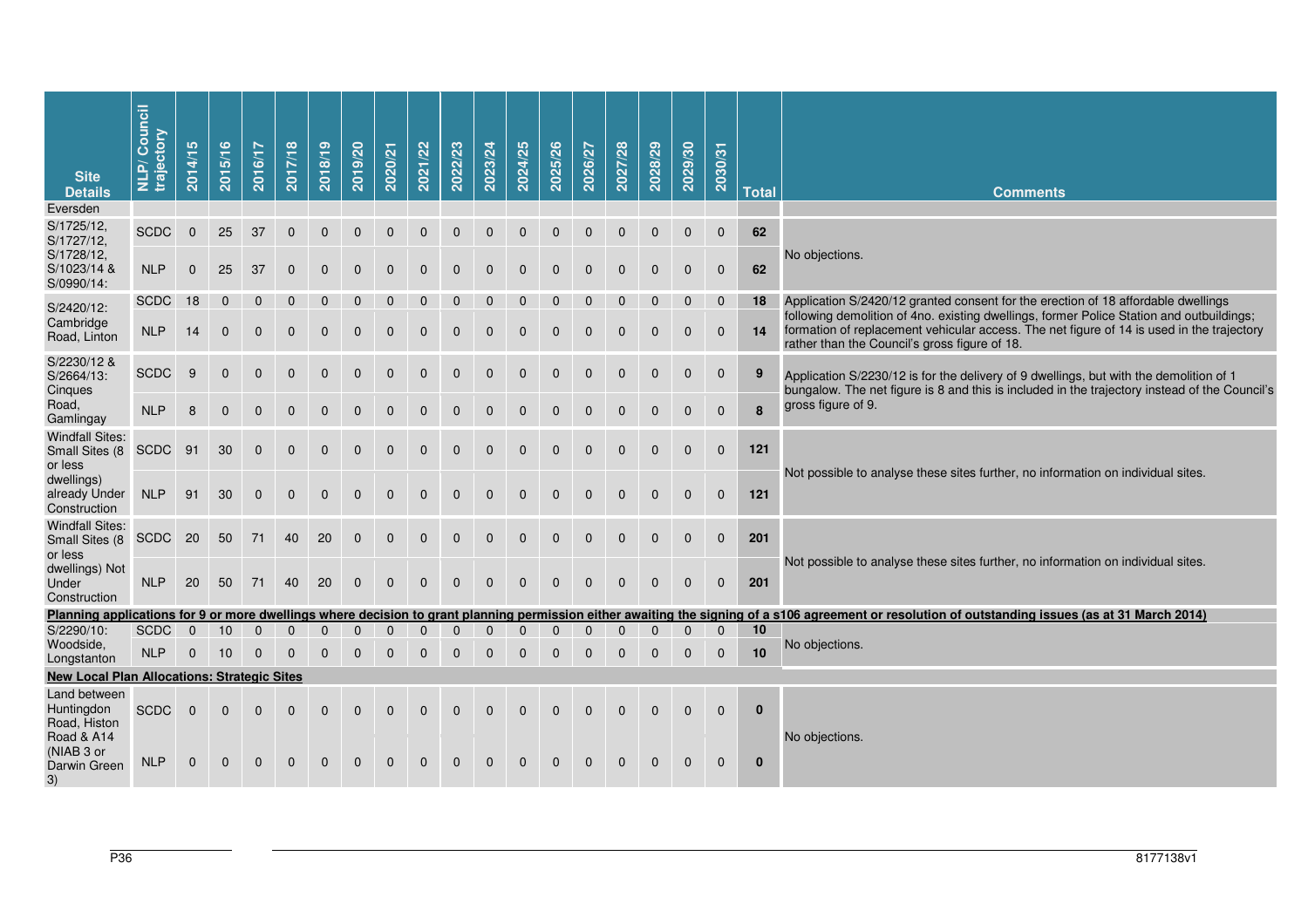| <b>Site</b><br><b>Details</b>                    | Council<br>trajectory<br>NLP/ | 5<br>2014/1  | 2015/16              | 2016/17              | 2017/18              | 2018/19          | 2019/20      | 2020/21  | 2021/22                 | 2022/23  | 2023/24      | 2024/25      | 2025/26      | 2026/27  | 2027/28      | 2028/29    | 2029/30      | 2030/31      | <b>Total</b> | <b>Comments</b>                                                                                                                                                                                                                                                                                                                                                                                                                                      |
|--------------------------------------------------|-------------------------------|--------------|----------------------|----------------------|----------------------|------------------|--------------|----------|-------------------------|----------|--------------|--------------|--------------|----------|--------------|------------|--------------|--------------|--------------|------------------------------------------------------------------------------------------------------------------------------------------------------------------------------------------------------------------------------------------------------------------------------------------------------------------------------------------------------------------------------------------------------------------------------------------------------|
| Northstowe                                       | <b>SCDC</b>                   | $\Omega$     | $\mathbf{0}$         | $\Omega$             | $\Omega$             | $\Omega$         | $\mathbf{0}$ | $\Omega$ | $\mathbf{0}$            | $\Omega$ | $\mathbf{0}$ | $\mathbf{0}$ | $\mathbf{0}$ | $\Omega$ | $\mathbf{0}$ | $\Omega$   | $\mathbf{0}$ | $\mathbf{0}$ | $\mathbf{0}$ | No objections.                                                                                                                                                                                                                                                                                                                                                                                                                                       |
| Reserve                                          | <b>NLP</b>                    | $\Omega$     | $\Omega$             | $\Omega$             | $\Omega$             | $\Omega$         | $\Omega$     | $\Omega$ | $\Omega$                | $\Omega$ | $\Omega$     | $\Omega$     | $\Omega$     | $\Omega$ | $\Omega$     | $\Omega$   | $\Omega$     | $\Omega$     | $\Omega$     |                                                                                                                                                                                                                                                                                                                                                                                                                                                      |
| Waterbeach                                       | <b>SCDC</b>                   | $\Omega$     | $\Omega$             | $\Omega$             | $\Omega$             | $\Omega$         | $\Omega$     | $\Omega$ | $\Omega$                | $\Omega$ | $\Omega$     | $\Omega$     |              | 100      | 200          | 300        | 400          | 400          | 1,400        | Build rates have been reduced in line with NLP's evidence to not exceed 250 per annum.                                                                                                                                                                                                                                                                                                                                                               |
| New Town                                         | <b>NLP</b>                    | $\Omega$     | $\Omega$             | $\Omega$             | $\Omega$             |                  |              | $\Omega$ | $\Omega$                | $\Omega$ |              |              |              |          | 200          | 250        | 250          | 250          | 1.050        |                                                                                                                                                                                                                                                                                                                                                                                                                                                      |
| <b>Bourn Airfield</b><br>New Village             | <b>SCDC</b><br><b>NLP</b>     | $\Omega$     | $\Omega$<br>$\Omega$ | $\Omega$<br>$\Omega$ | $\Omega$<br>$\Omega$ |                  |              | $\Omega$ | $\Omega$                | 60       | 100          | 220          | 220          | 220      | 220          | <b>220</b> |              | 220 220      |              | 1,700 Cambourne West and Bourne Airfield are in close proximity to one another, both south of<br>the A428. Given this proximity it is considered that their joint build rates should not                                                                                                                                                                                                                                                             |
|                                                  |                               | $\mathbf{0}$ |                      |                      |                      | $\Omega$         | $\Omega$     | $\Omega$ | $\Omega$                | 60       | 100          | 125          | 125          | 125      | 125          |            | 150 150      | 220          | 1,180        | exceed 250 dwellings per annum.                                                                                                                                                                                                                                                                                                                                                                                                                      |
|                                                  | <b>SCDC</b>                   | $\mathbf{0}$ | $\mathbf{0}$         | 30                   | 70                   | 100 <sub>1</sub> |              |          | 150 150 150 150 150 150 |          |              |              | 100          | $\Omega$ |              |            | $\Omega$     | $\mathbf{0}$ | 1,200        | The lead in time for this site has been amended as per the comments from the transport<br>consultants regarding the tipping point of delivery prior to necessary road infrastructure                                                                                                                                                                                                                                                                 |
| Cambourne<br>West                                | <b>NLP</b>                    | $\Omega$     | $\Omega$             | $\Omega$             | $\Omega$             | $\Omega$         | 30           | 70       | 100                     | 150      | 150 125      |              | 125          | 125      | 125          | 100        | 100          | $\mathbf{0}$ | 1,200        | being in place.<br>Cambourne West and Bourne Airfield are in close proximity to one another, both south of<br>the A428. Given this proximity it is considered that their joint build rates should not<br>exceed 250 dwellings per annum.                                                                                                                                                                                                             |
| <b>New Local Plan Allocations: Village Sites</b> |                               |              |                      |                      |                      |                  |              |          |                         |          |              |              |              |          |              |            |              |              |              |                                                                                                                                                                                                                                                                                                                                                                                                                                                      |
| <b>Dales Manor</b>                               | <b>SCDC</b>                   | $\mathbf{0}$ | $\Omega$             | 10                   | 50                   | 50               | 20           | $\Omega$ | 10                      | 50       | 10           | $\Omega$     | $\Omega$     | $\Omega$ | $\Omega$     | $\Omega$   | $\Omega$     | $\Omega$     | 200          | There is online evidence that the site is currently on the market for sale. There is no<br>suggestion that it has been sold or is currently under offer and/or whether a developer<br>would be interested in purchasing the site for residential development.<br>According to the Council's AMR the site is allocated for residential with an element of<br>employment (policy H1/a) and is considered to have a limited development potential (this |
| <b>Business</b><br>Park, Sawston                 |                               |              |                      |                      |                      |                  |              |          |                         |          |              |              |              |          |              |            |              |              |              | judgement does not take account of the suitability of residential at the site in policy<br>terms). It states there is capacity for about 200 houses.                                                                                                                                                                                                                                                                                                 |
|                                                  | <b>NLP</b>                    | $\Omega$     | $\Omega$             | $\Omega$             | $\Omega$             | $\Omega$         | $\Omega$     | $\Omega$ | $\Omega$                | $\Omega$ | $\Omega$     | $\Omega$     | $\Omega$     | $\Omega$ | $\Omega$     | $\Omega$   | $\Omega$     | $\Omega$     | $\mathbf{0}$ | The promoter has indicated the site is not available immediately and could only become<br>available in 2011-16. There is no certainty that this will come forward either in the short<br>or long term. Furthermore, it is unclear whether the current employment use can be<br>provided elsewhere. On this basis it has been removed from the trajectory.                                                                                            |
| Land north of                                    | <b>SCDC</b>                   | $\Omega$     | $\Omega$             | $\Omega$             | 20                   | 40               | 20           | $\Omega$ | $\Omega$                | $\Omega$ | $\Omega$     | $\Omega$     | $\Omega$     | $\Omega$ | $\Omega$     | $\Omega$   | $\Omega$     | $\Omega$     | 80           | An EIA screening application was submitted and approved in 2013 for the relocation of<br>the football stadium at the site. There have been no further applications and therefore we<br>do not consider that new housing will come forward at the site in the next five years.                                                                                                                                                                        |
| Babraham                                         |                               |              |                      |                      |                      |                  |              |          |                         |          |              |              |              |          |              |            |              |              |              | Significantly, planning permission for a residential scheme was refused on the site                                                                                                                                                                                                                                                                                                                                                                  |
| Road,<br>Sawston                                 | <b>NLP</b>                    | $\mathbf{0}$ | $\Omega$             | $\Omega$             | $\Omega$             | $\Omega$         | 20           | 40       | 20                      | $\Omega$ | $\Omega$     | $\Omega$     | $\Omega$     | $\Omega$ | $\Omega$     | $\Omega$   | $\Omega$     | $\mathbf{0}$ | 80           | (S/1505/04/O) as inappropriate development in the Green Belt and a decision at appeal<br>confirmed this (as no special circumstances were demonstrated). The site has not been<br>marketed nor has there been developer interest.<br>It has therefore been removed from the Five Year trajectory due to site constraints and<br>uncertainties but could come forward over the plan period.                                                           |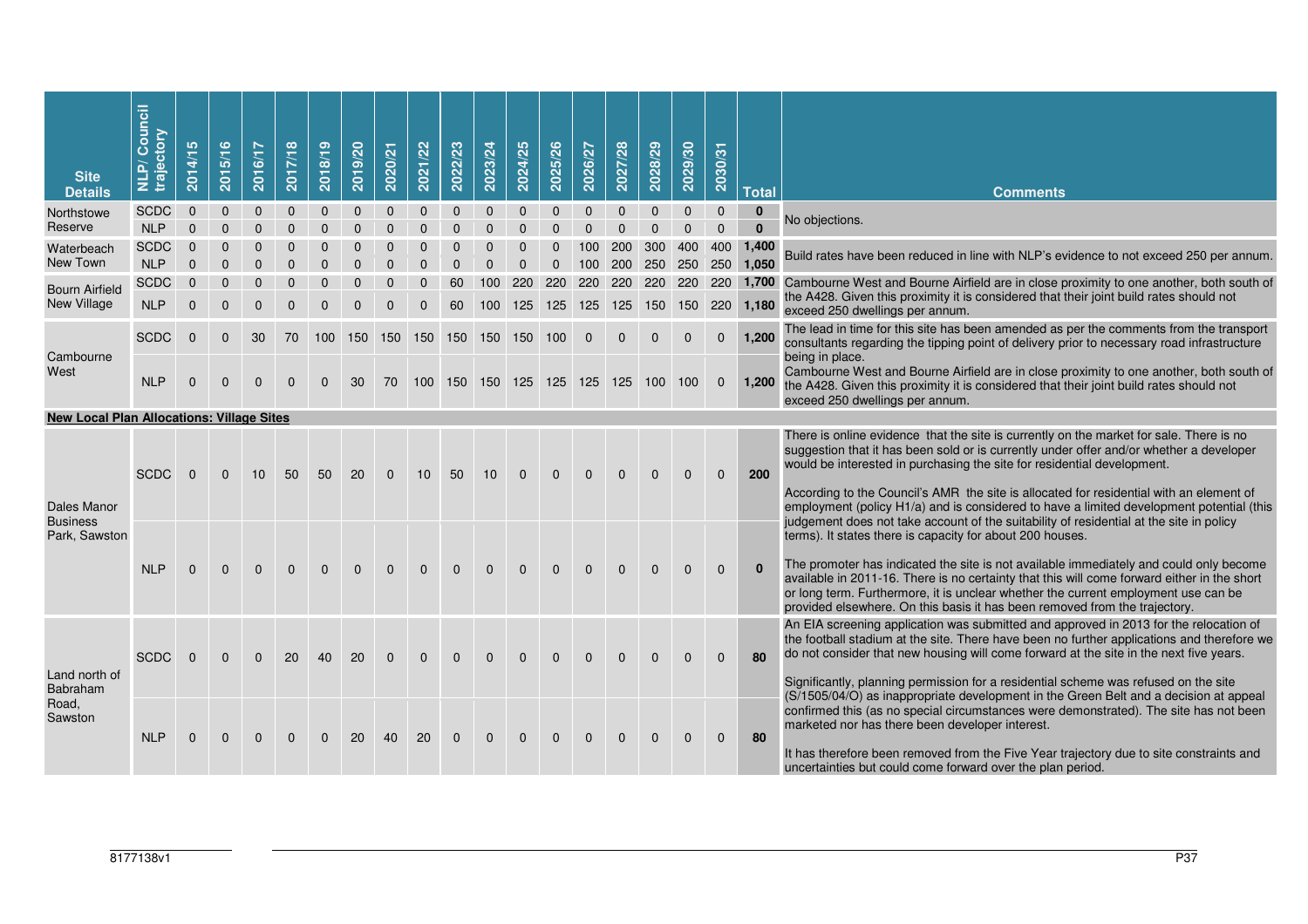| <b>Site</b><br><b>Details</b>                               | Council<br>trajectory<br>NLP/ | <b>SC</b><br>2014/1 | 2015/16      | 2016/17      | 2017/18      | 2018/19      | 2019/20      | 2020/21      | 2021/22      | 2022/23      | 2023/24      | 2024/25        | 2025/26        | 2026/27      | 2027/28      | 2028/29      | 2029/30      | 2030/31      | <b>Total</b> | <b>Comments</b>                                                                                                                                                                                                                                                                                                                                                                                                             |
|-------------------------------------------------------------|-------------------------------|---------------------|--------------|--------------|--------------|--------------|--------------|--------------|--------------|--------------|--------------|----------------|----------------|--------------|--------------|--------------|--------------|--------------|--------------|-----------------------------------------------------------------------------------------------------------------------------------------------------------------------------------------------------------------------------------------------------------------------------------------------------------------------------------------------------------------------------------------------------------------------------|
| Land south of<br>Babraham                                   | <b>SCDC</b>                   | $\mathbf{0}$        | $\mathbf{0}$ | $\mathbf{0}$ | $\mathbf{0}$ | 55           | 55           | 50           | 50           | 50           | $\mathbf{0}$ | $\Omega$       | $\Omega$       | $\Omega$     | $\Omega$     | $\Omega$     | $\mathbf{0}$ | $\mathbf 0$  | 260          | No objections.                                                                                                                                                                                                                                                                                                                                                                                                              |
| Road,<br>Sawston                                            | <b>NLP</b>                    | $\mathbf{0}$        | $\Omega$     | $\Omega$     | $\Omega$     | 55           | 55           | 50           | 50           | 50           | $\Omega$     | $\Omega$       | $\Omega$       | $\Omega$     | $\Omega$     | $\Omega$     | $\mathbf{0}$ | $\mathbf{0}$ | 260          |                                                                                                                                                                                                                                                                                                                                                                                                                             |
| Land north of<br>Impington                                  | <b>SCDC</b>                   | $\mathbf{0}$        | $\mathbf{0}$ | 10           | 15           | $\mathbf{0}$ | $\mathbf{0}$ | $\mathbf{0}$ | $\Omega$     | $\Omega$     | $\Omega$     | $\Omega$       | $\Omega$       | $\Omega$     | $\mathbf{0}$ | $\mathbf{0}$ | $\mathbf{0}$ | $\mathbf{0}$ | 25           | Even if the South Cambridgeshire Local Plan is adopted, at the earliest this would not be<br>until the end 2015. It would not be viable to submit an application until this location has                                                                                                                                                                                                                                    |
| Lane,<br>Impington                                          | <b>NLP</b>                    | $\mathbf{0}$        | $\mathbf{0}$ | $\mathbf{0}$ | 10           | 15           | $\mathbf{0}$ | $\mathbf{0}$ | $\mathbf{0}$ | $\mathbf{0}$ | $\mathbf{0}$ | $\mathbf{0}$   | $\mathbf{0}$   | $\mathbf{0}$ | $\mathbf{0}$ | $\mathbf{0}$ | $\mathbf 0$  | $\mathbf 0$  | 25           | been tested as an allocation through the Local Plan process, particularly given past<br>refusals on site. Starting on site in early 2016 is therefore unrealistic and delivery is<br>pushed back a year.                                                                                                                                                                                                                    |
| Land west of<br>New Road,                                   | <b>SCDC</b>                   | $\mathbf{0}$        | 10           | 30           | 25           | $\mathbf{0}$ | $\mathbf{0}$ | 0            | 0            | $\mathbf{0}$ | $\mathbf{0}$ | $\overline{0}$ | $\overline{0}$ | $\mathbf 0$  | $\mathbf 0$  | $\mathbf 0$  | $\mathbf 0$  | $\pmb{0}$    | 65           | An application for 64 units is currently being considered on this site (S/2048/14). As such                                                                                                                                                                                                                                                                                                                                 |
| Melbourn                                                    | <b>NLP</b>                    | $\mathbf{0}$        | 10           | 30           | 24           | $\mathbf{0}$ | $\mathbf{0}$ | $\mathbf{0}$ | $\mathbf{0}$ | $\mathbf{0}$ | $\Omega$     | $\mathbf{0}$   | $\Omega$       | $\Omega$     | $\mathbf{0}$ | $\mathbf{0}$ | $\mathbf{0}$ | $\mathbf{0}$ | 64           | the trajectory has been reduced down from 65 to take account of the application.                                                                                                                                                                                                                                                                                                                                            |
| <b>Green End</b><br>Industrial                              | <b>SCDC</b>                   | $\mathbf{0}$        | $\mathbf{0}$ | 30           | 30           | 30           | $\mathbf{0}$ | $\Omega$     | $\Omega$     | $\Omega$     | $\Omega$     | $\Omega$       | $\Omega$       | $\Omega$     | $\Omega$     | $\Omega$     | $\mathbf{0}$ | $\mathbf 0$  | 90           | No objections.                                                                                                                                                                                                                                                                                                                                                                                                              |
| Estate,<br>Gamlingay                                        | <b>NLP</b>                    | $\mathbf{0}$        | $\Omega$     | 30           | 30           | 30           | $\mathbf{0}$ | $\Omega$     | $\Omega$     | $\Omega$     | $\Omega$     | $\Omega$       |                |              |              |              | $\Omega$     | $\mathbf 0$  | 90           |                                                                                                                                                                                                                                                                                                                                                                                                                             |
| Land at<br>Bennell Farm,<br>West Street.                    | <b>SCDC</b>                   | $\Omega$            | 15           | 30           | 30           | 15           | $\mathbf{0}$ | $\mathbf{0}$ | $\mathbf{0}$ | $\Omega$     | $\Omega$     | $\Omega$       | $\Omega$       | $\Omega$     | $\Omega$     | $\Omega$     | $\Omega$     | $\mathbf{0}$ | 90           | No objections.                                                                                                                                                                                                                                                                                                                                                                                                              |
| Comberton                                                   | <b>NLP</b>                    | $\mathbf 0$         | 15           | 30           | 30           | 15           | $\mathbf 0$  | $\mathbf 0$  | $\mathbf 0$  | $\mathbf{0}$ | $\mathbf{0}$ | $\mathbf{0}$   | $\Omega$       | $\Omega$     | $\mathbf{0}$ | $\mathbf{0}$ | $\mathbf 0$  | $\mathbf 0$  | 90           |                                                                                                                                                                                                                                                                                                                                                                                                                             |
| East of<br>Rockmill End,                                    | <b>SCDC</b>                   | $\Omega$            | 10           | 25           | 15           | $\mathbf{0}$ | $\mathbf{0}$ | $\Omega$     | $\Omega$     | $\Omega$     | $\Omega$     | $\Omega$       | $\Omega$       | $\Omega$     | $\Omega$     | $\Omega$     | $\Omega$     | $\mathbf{0}$ | 50           | Even if the South Cambridgeshire Local Plan is adopted, at the earliest this would not be<br>until the end 2015. It would not be viable to submit an application until this location has<br>been tested as an allocation through the Local Plan process, particularly given past                                                                                                                                            |
| Willingham                                                  | <b>NLP</b>                    | $\mathbf{0}$        | $\Omega$     | 10           | 25           | 15           | $\mathbf{0}$ | $\Omega$     | $\Omega$     | $\Omega$     | $\Omega$     | $\Omega$       | $\Omega$       | $\Omega$     | $\Omega$     | $\Omega$     | $\Omega$     | $\mathbf{0}$ | 50           | refusals on site. Starting on site in early 2016 is therefore unrealistic and delivery is<br>pushed back a year.                                                                                                                                                                                                                                                                                                            |
| <b>New Local Plan Allocations: Parish Council Proposals</b> |                               |                     |              |              |              |              |              |              |              |              |              |                |                |              |              |              |              |              |              |                                                                                                                                                                                                                                                                                                                                                                                                                             |
| Land at Linton<br>Road, Great                               | <b>SCDC</b>                   | $\Omega$            | 10           | 15           | 10           | $\Omega$     | $\Omega$     | $\Omega$     | $\Omega$     | $\Omega$     | $\Omega$     | $\Omega$       | $\Omega$       | $\Omega$     | $\Omega$     | $\Omega$     | $\Omega$     | $\mathbf{0}$ | 35           | The Council recommended that this and the following three Great Abington Sites at<br>Linton Road, junction at Manor Farm, High Street, Papworth Road and Land at Bancroft<br>Farm were unsuitable for housing development through previous SHLAA documents due<br>to significant site constraints. The Neighbourhood Plan group did not concur and have<br>allocated it for residential development within their framework. |
| Abington                                                    | <b>NLP</b>                    | $\mathbf{0}$        | $\mathbf{0}$ | $\mathbf{0}$ | $\mathbf{0}$ | $\Omega$     | $\mathbf{0}$ | $\mathbf{0}$ | $\mathbf{0}$ | $\mathbf{0}$ | $\mathbf{0}$ | $\mathbf{0}$   | $\mathbf{0}$   | $\mathbf{0}$ | $\mathbf{0}$ | $\mathbf{0}$ | $\Omega$     | $\mathbf{0}$ | $\bf{0}$     | It is not considered that the circumstances of these sites have changed since they were<br>last assessed. On this basis, these have been removed from the trajectory given the<br>uncertainty surrounding them. <sup>13</sup>                                                                                                                                                                                               |

<sup>13</sup> 2013 AMR paragraph A.73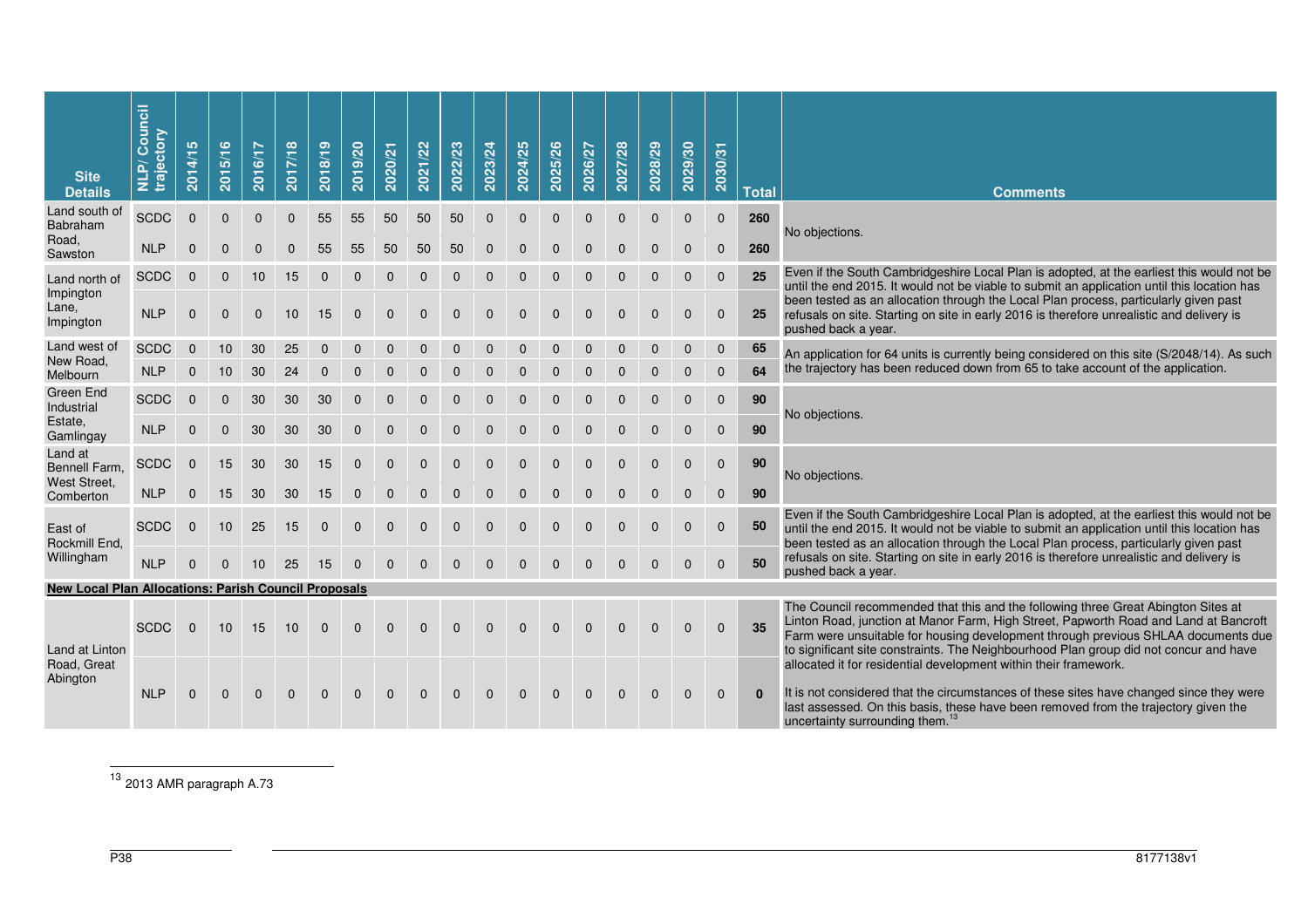| <b>Site</b><br><b>Details</b>                                   | Council<br>trajectory<br>$\tilde{\mathbf{a}}$<br>Ę | <b>SC</b><br>2014/1  | $\bullet$<br>2015/1 | 2016/17                      | 2017/18      | 2018/19      | 2019/20      | 2020/21      | 2021/22      | 2022/23      | 2023/24      | 2024/25      | 2025/26      | 2026/27      | 2027/28      | 2028/29      | 2029/30      | 2030/31      | <b>Total</b> | <b>Comments</b>                                                                                                                                                                                                                                                                                                                                                                                                                                                   |
|-----------------------------------------------------------------|----------------------------------------------------|----------------------|---------------------|------------------------------|--------------|--------------|--------------|--------------|--------------|--------------|--------------|--------------|--------------|--------------|--------------|--------------|--------------|--------------|--------------|-------------------------------------------------------------------------------------------------------------------------------------------------------------------------------------------------------------------------------------------------------------------------------------------------------------------------------------------------------------------------------------------------------------------------------------------------------------------|
| Land at<br>junction of                                          | <b>SCDC</b>                                        | $\Omega$             | 6                   | 6                            | $\mathbf{0}$ | $\Omega$     | $\Omega$     | $\Omega$     | $\mathbf{0}$ | $\mathbf{0}$ | $\mathbf{0}$ | $\mathbf{0}$ | $\mathbf{0}$ | $\mathbf{0}$ | $\mathbf{0}$ | $\mathbf{0}$ | $\mathbf{0}$ | $\mathbf{0}$ | 12           | It is set out in the SHLAA (2013) that this site is not suitable – 'The site is not potentially<br>capable of providing residential development taking account of site factors and<br>constraints'. It also has planning refusals for housing - An inspector considered an<br>appeal over a refusal to allow a series of single dwellings south of 110 High Street. He                                                                                            |
| High Street &<br>Pampisford<br>Road, Great<br>Abington          | <b>NLP</b>                                         | $\mathbf{0}$         | $\mathbf{0}$        | $\mathbf{0}$                 | $\mathbf{0}$ | $\mathbf{0}$ | $\mathbf{0}$ | $\mathbf{0}$ | $\mathbf{0}$ | $\mathbf{0}$ | $\mathbf 0$  | $\mathbf{0}$ | $\mathbf 0$  | $\mathbf 0$  | $\mathbf{0}$ | $\mathbf{0}$ | $\mathbf{0}$ | $\mathbf{0}$ | $\bf{0}$     | considered that any development beyond the existing houses along this road would<br>permanently diminish the existing prospect of open countryside from High Street. It<br>would represent a visual intrusion into the countryside and would seriously harm the<br>open and rural character of the area.<br>Based on the above it is not considered that this site is suitable based on the Council's<br>own evidence and as such is removed from the trajectory. |
| Land at<br><b>Bancroft</b>                                      | <b>SCDC</b>                                        | $\mathbf{0}$         | 6                   | $\mathbf{0}$                 | $\mathbf{0}$ | $\mathbf{0}$ | $\mathbf{0}$ | $\Omega$     | $\mathbf{0}$ | $\mathbf{0}$ | $\mathbf{0}$ | $\mathbf{0}$ | $\mathbf{0}$ | $\mathbf{0}$ | $\mathbf{0}$ | $\mathbf{0}$ | $\mathbf 0$  | $\mathbf 0$  | 6            | The SHLAA (2013) states that this site is unsuitable $-$ The site is not potentially capable<br>of providing residential development taking account of site factors and constraints'. The<br>site also has a history of refused applications - 'He (an Inspector) considered that the<br>trees along the road frontage make a considerable contribution to the rural aspect of                                                                                    |
| Farm, Church<br>Lane, Little<br>Abington                        | <b>NLP</b>                                         | $\mathbf{0}$         | $\Omega$            | $\Omega$                     | $\Omega$     | $\Omega$     | $\mathbf{0}$ | $\Omega$     | $\Omega$     | $\mathbf{0}$ | $\Omega$     | $\Omega$     | $\mathbf{0}$ | $\mathbf{0}$ | $\mathbf{0}$ | $\mathbf{0}$ | $\mathbf{0}$ | $\mathbf{0}$ | $\mathbf{0}$ | Church Lane 'The construction of vehicular crossings and the formation of driveways<br>would intrude into this vista and detract from the character which this part of Church<br>Lane has at present.'(S/0433/85/O).<br>Based on the above it is not considered that this site is suitable based on the Council's<br>own evidence and as such is removed from the trajectory.                                                                                     |
| Land at<br>Toseland                                             | <b>SCDC</b>                                        | $\mathbf{0}$         | $\Omega$            | 6                            | 0            | 0            | 0            |              |              |              | $\Omega$     | 0            | $\mathbf{0}$ | 0            | 0            | 0            | $\mathbf 0$  | $\mathbf 0$  | 6            | No evidence has been produced to ascertain the suitability, availability or achievability of                                                                                                                                                                                                                                                                                                                                                                      |
| Road,<br>Graveley                                               | <b>NLP</b>                                         | $\mathbf{0}$         | $\mathbf{0}$        | $\mathbf{0}$                 | $\mathbf{0}$ | $\mathbf{0}$ | $\mathbf{0}$ | $\mathbf{0}$ | $\mathbf{0}$ | $\mathbf{0}$ | $\mathbf{0}$ | $\mathbf{0}$ | $\mathbf{0}$ | $\mathbf{0}$ | $\mathbf{0}$ | $\mathbf{0}$ | $\mathbf{0}$ | $\mathbf{0}$ | $\mathbf{0}$ | this site. There are no proposals for the site or developer interest and therefore it is not<br>included in the trajectory.                                                                                                                                                                                                                                                                                                                                       |
| <b>Windfall Sites</b>                                           |                                                    |                      |                     |                              |              |              |              |              |              |              |              |              |              |              |              |              |              |              |              |                                                                                                                                                                                                                                                                                                                                                                                                                                                                   |
| <b>Windfall Sites</b>                                           | <b>SCDC</b><br><b>NLP</b>                          | $\Omega$<br>$\Omega$ | 0<br>$\Omega$       | $\mathbf{0}$<br>$\mathbf{0}$ |              |              |              |              |              |              |              |              |              |              |              |              |              |              |              | No objection.                                                                                                                                                                                                                                                                                                                                                                                                                                                     |
| Planning Permissions Granted between 1 April and 31 August 2014 |                                                    |                      |                     |                              |              |              |              |              |              |              |              |              |              |              |              |              |              |              |              |                                                                                                                                                                                                                                                                                                                                                                                                                                                                   |
| S/0645/13:<br>Cody Road,                                        | <b>SCDC</b>                                        | $\mathbf{0}$         | 30                  | 30                           | $\mathbf{0}$ | $\mathbf{0}$ | $\mathbf{0}$ | $\mathbf{0}$ | $\mathbf{0}$ | $\mathbf{0}$ | $\mathbf{0}$ | $\mathbf{0}$ | $\mathbf{0}$ | $\mathbf{0}$ | $\mathbf 0$  | $\mathbf{0}$ | $\mathbf 0$  | $\mathbf 0$  | 60           | No objections.                                                                                                                                                                                                                                                                                                                                                                                                                                                    |
| Waterbeach                                                      | <b>NLP</b>                                         | $\mathbf 0$          | 30                  | 30                           | $\mathbf 0$  | $\Omega$     | $\Omega$     |              |              |              |              |              |              |              |              |              | $\mathbf{0}$ | $\mathbf 0$  | 60           |                                                                                                                                                                                                                                                                                                                                                                                                                                                                   |
| S/1359/13:                                                      | <b>SCDC</b>                                        | $\mathbf 0$          | 45                  | 45                           | $\mathbf 0$  | $\mathbf 0$  | $\mathbf 0$  | $\mathbf 0$  | $\mathbf 0$  | $\mathbf 0$  | $\mathbf 0$  | $\mathbf 0$  | $\mathbf 0$  | $\mathbf 0$  | $\mathbf 0$  | $\mathbf 0$  | 0            | $\mathbf 0$  | 90           |                                                                                                                                                                                                                                                                                                                                                                                                                                                                   |
| <b>Bannold</b><br>Road,<br>Waterbeach                           | <b>NLP</b>                                         | $\mathbf{0}$         | 45                  | 45                           | $\mathbf{0}$ | $\mathbf{0}$ | $\mathbf{0}$ | $\mathbf{0}$ | $\Omega$     | $\Omega$     | $\Omega$     | $\mathbf{0}$ | $\mathbf{0}$ | $\Omega$     | $\Omega$     | $\mathbf{0}$ | $\mathbf{0}$ | $\mathbf{0}$ | 90           | No objections.                                                                                                                                                                                                                                                                                                                                                                                                                                                    |
| S/2607/12:                                                      | <b>SCDC</b>                                        | 6                    | 0                   | 0                            | 0            | 0            | 0            | 0            | 0            | 0            | 0            | 0            | 0            | $\mathbf 0$  | 0            | 0            | $\mathbf 0$  | $\mathbf 0$  | 6            | No objections.                                                                                                                                                                                                                                                                                                                                                                                                                                                    |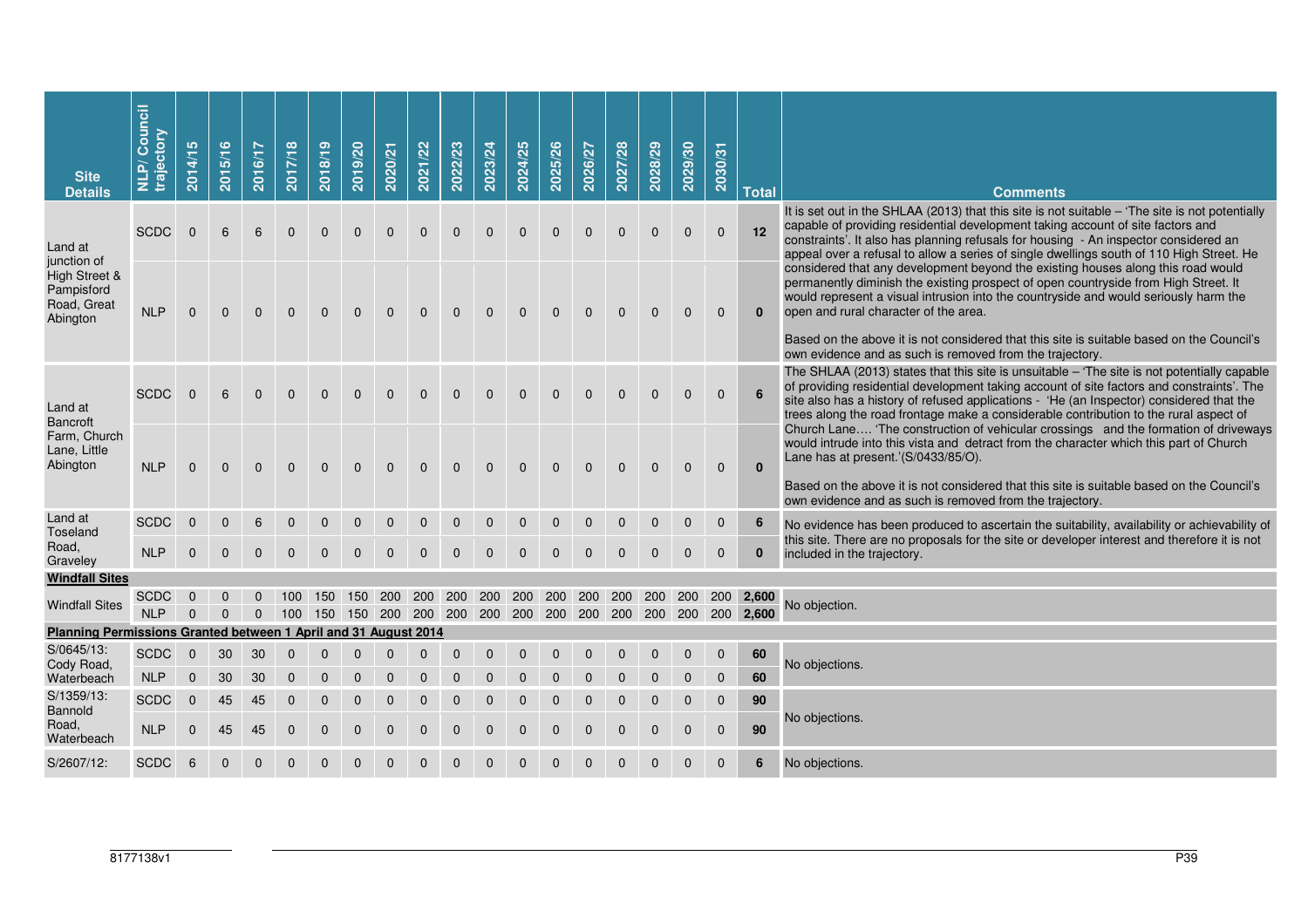| <b>Site</b><br><b>Details</b>             | Council<br>trajectory<br><b>NLP/</b> | 2014/15      | 2015/16                    | 2016/17          | 2017/18           | 2018/19      | 2019/20      | 2020/21      | 2021/22              | 2022/23                  | 2023/24      | 2024/25        | 2025/26      | 2026/27        | 2027/28      | 2028/29      | 2029/30                 | 2030/31                 | <b>Total</b> | <b>Comments</b>                                                                                                                                                                                              |
|-------------------------------------------|--------------------------------------|--------------|----------------------------|------------------|-------------------|--------------|--------------|--------------|----------------------|--------------------------|--------------|----------------|--------------|----------------|--------------|--------------|-------------------------|-------------------------|--------------|--------------------------------------------------------------------------------------------------------------------------------------------------------------------------------------------------------------|
| Showman's<br>Site, Meldreth               | NLP                                  | 6            | $\mathbf 0$                | $\mathbf 0$      | $\mathbf 0$       | $\mathbf 0$  | $\mathbf 0$  | $\mathbf 0$  | $\mathbf 0$          | $\mathbf 0$              | $\mathbf 0$  | $\overline{0}$ | $\mathbf 0$  | $\overline{0}$ | $\mathbf 0$  | $\mathbf{0}$ | $\mathbf{0}$            | $\Omega$                | 6            |                                                                                                                                                                                                              |
| S/2379/13:<br>Hurdleditch<br>Road, Orwell | <b>SCDC</b><br><b>NLP</b>            | 15<br>15     | $\mathbf 0$<br>$\mathbf 0$ | 0<br>$\mathbf 0$ | 0<br>$\mathbf{0}$ | $\Omega$     | $\Omega$     | $\Omega$     | $\Omega$<br>$\Omega$ | $\Omega$<br>$\mathbf{0}$ | $\Omega$     | $\Omega$       | $\Omega$     | $\Omega$       | $\Omega$     | $\Omega$     | $\mathbf 0$<br>$\Omega$ | $\mathbf 0$<br>$\Omega$ | 15<br>15     | No objections.                                                                                                                                                                                               |
| S/0641/13:<br>Granta                      | <b>SCDC</b>                          | $\mathbf{0}$ | $\mathbf{0}$               | 10               | 6                 | $\mathbf 0$  | $\mathbf 0$  | $\mathbf 0$  | $\mathbf 0$          | $\mathbf 0$              | $\mathbf{0}$ | $\mathbf{0}$   | $\mathbf 0$  | $\mathbf 0$    | $\mathbf{0}$ | $\mathbf{0}$ | $\mathbf 0$             | $\mathbf 0$             | 16           | No objections.                                                                                                                                                                                               |
| Processors.<br>Whittlesford               | <b>NLP</b>                           | $\mathbf 0$  | $\mathbf 0$                | 10               | 6                 | $\mathbf 0$  | $\mathbf 0$  | $\mathbf 0$  | $\mathbf{0}$         | $\mathbf{0}$             | $\Omega$     | $\Omega$       | $\Omega$     | $\Omega$       | $\Omega$     | $\Omega$     | $\mathbf 0$             | $\pmb{0}$               | 16           |                                                                                                                                                                                                              |
| <b>Windfall Sites:</b><br>Small Sites (8  | <b>SCDC</b>                          | $\mathbf{0}$ | 5                          | 15               | 20                | 14           | 5            | $\mathbf{0}$ | $\Omega$             | $\mathbf{0}$             | $\Omega$     | $\Omega$       | $\Omega$     | $\Omega$       | $\Omega$     | $\mathbf{0}$ | $\mathbf{0}$            | $\mathbf 0$             | 59           | No objections.                                                                                                                                                                                               |
| or less<br>dwellings)                     | <b>NLP</b>                           | $\mathbf{0}$ | 5                          | 15               | 20                | 14           | 5            | $\mathbf{0}$ | $\mathbf{0}$         | $\mathbf{0}$             | $\mathbf 0$  | $\mathbf 0$    | $\Omega$     | $\Omega$       | $\Omega$     | $\Omega$     | $\mathbf{0}$            | $\mathbf{0}$            | 59           |                                                                                                                                                                                                              |
|                                           |                                      |              |                            |                  |                   |              |              |              |                      |                          |              |                |              |                |              |              |                         |                         |              | Planning applications for 9 or more dwellings where decision to grant planning permission either awaiting the signing of a s106 agreement or resolution of outstanding issues (between 1 April and 31 August |
| 2014)                                     |                                      |              |                            |                  |                   |              |              |              |                      |                          |              |                |              |                |              |              |                         |                         |              |                                                                                                                                                                                                              |
| S/2312/13:<br>Fen Drayton                 | <b>SCDC</b>                          | $\mathbf 0$  | 20                         | $\mathbf 0$      | $\mathbf 0$       | $\mathbf 0$  | $\mathbf 0$  | $\mathbf 0$  | $\mathbf 0$          | $\mathbf{0}$             | $\Omega$     | $\Omega$       | $\Omega$     | $\Omega$       | $\mathbf 0$  | $\mathbf 0$  | $\mathbf 0$             | $\mathbf 0$             | 20           | No objections.                                                                                                                                                                                               |
| Road,<br>Swavesey                         | <b>NLP</b>                           | $\mathbf 0$  | 20                         | $\mathbf 0$      | $\mathbf 0$       | $\mathbf{0}$ | $\mathbf{0}$ | $\mathbf{0}$ | $\mathbf{0}$         | $\mathbf{0}$             | $\Omega$     | $\Omega$       | $\Omega$     | $\Omega$       | $\mathbf{0}$ | $\mathbf{0}$ | $\mathbf{0}$            | $\mathbf 0$             | 20           |                                                                                                                                                                                                              |
| S/1329/13:<br>Rear of<br>Cygnus           | <b>SCDC</b>                          | $\mathbf{0}$ | 9                          | 3                | $\mathbf 0$       | $\mathbf{0}$ | $\mathbf 0$  | $\mathbf 0$  | $\mathbf{0}$         | $\mathbf{0}$             | $\mathbf{0}$ | $\mathbf 0$    | $\mathbf 0$  | $\mathbf 0$    | $\mathbf{0}$ | $\mathbf{0}$ | $\mathbf{0}$            | $\mathbf 0$             | 12           | The application form states that 9 dwellings will be built. Prior to the production of the<br>decision notice the total number of dwellings in the trajectory has been reduced to 9 from                     |
| <b>Business</b><br>Park,                  | <b>NLP</b>                           | $\mathbf 0$  | 9                          | $\mathbf{0}$     | $\mathbf{0}$      | $\mathbf{0}$ | $\mathbf{0}$ | $\mathbf{0}$ | $\mathbf{0}$         | $\mathbf{0}$             | $\mathbf{0}$ | $\mathbf{0}$   | $\mathbf{0}$ | $\mathbf{0}$   | $\mathbf{0}$ | $\mathbf{0}$ | $\mathbf{0}$            | $\mathbf{0}$            | 9            | 12.                                                                                                                                                                                                          |
| S/1199/13:<br>The                         | <b>SCDC</b>                          | $\mathbf{0}$ | 20                         | $\mathbf 0$      | $\mathbf 0$       | $\mathbf{0}$ | $\mathbf{0}$ | $\Omega$     | $\Omega$             | $\Omega$                 | $\Omega$     | $\mathbf 0$    | $\Omega$     | $\Omega$       | $\Omega$     | $\mathbf{0}$ | $\mathbf{0}$            | $\mathbf 0$             | 20           |                                                                                                                                                                                                              |
| Causeway,<br>Bassingbourn-<br>cum         | <b>NLP</b>                           | $\mathbf{0}$ | 20                         | $\mathbf{0}$     | $\mathbf{0}$      | $\mathbf{0}$ | $\mathbf{0}$ | $\mathbf{0}$ | $\mathbf{0}$         | $\mathbf{0}$             | $\mathbf{0}$ | $\mathbf{0}$   | $\mathbf{0}$ | $\mathbf{0}$   | $\mathbf{0}$ | $\mathbf{0}$ | $\mathbf{0}$            | $\mathbf 0$             | 20           | No objections.                                                                                                                                                                                               |